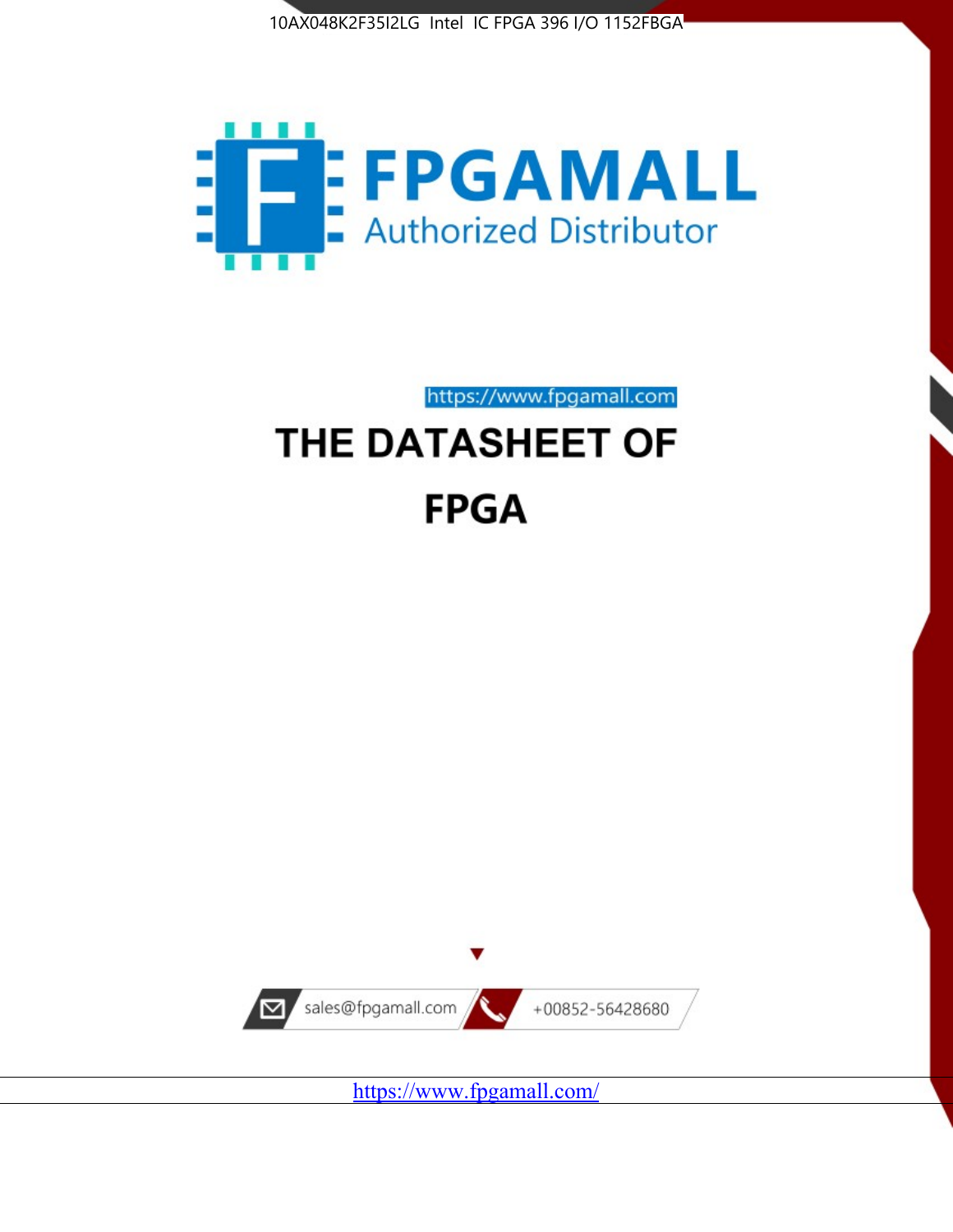10AX048K2F35I2LG Intel IC FPGA 396 I/O 1152FBGA



# **Intel® Arria® 10 Device Overview**



**A10-OVERVIEW | 2018.12.06** Latest document on the web: **[PDF](https://www.intel.com/content/dam/www/programmable/us/en/pdfs/literature/hb/arria-10/a10_overview.pdf)** | **[HTML](https://www.intel.com/content/www/us/en/programmable/documentation/sam1403480274650.html)**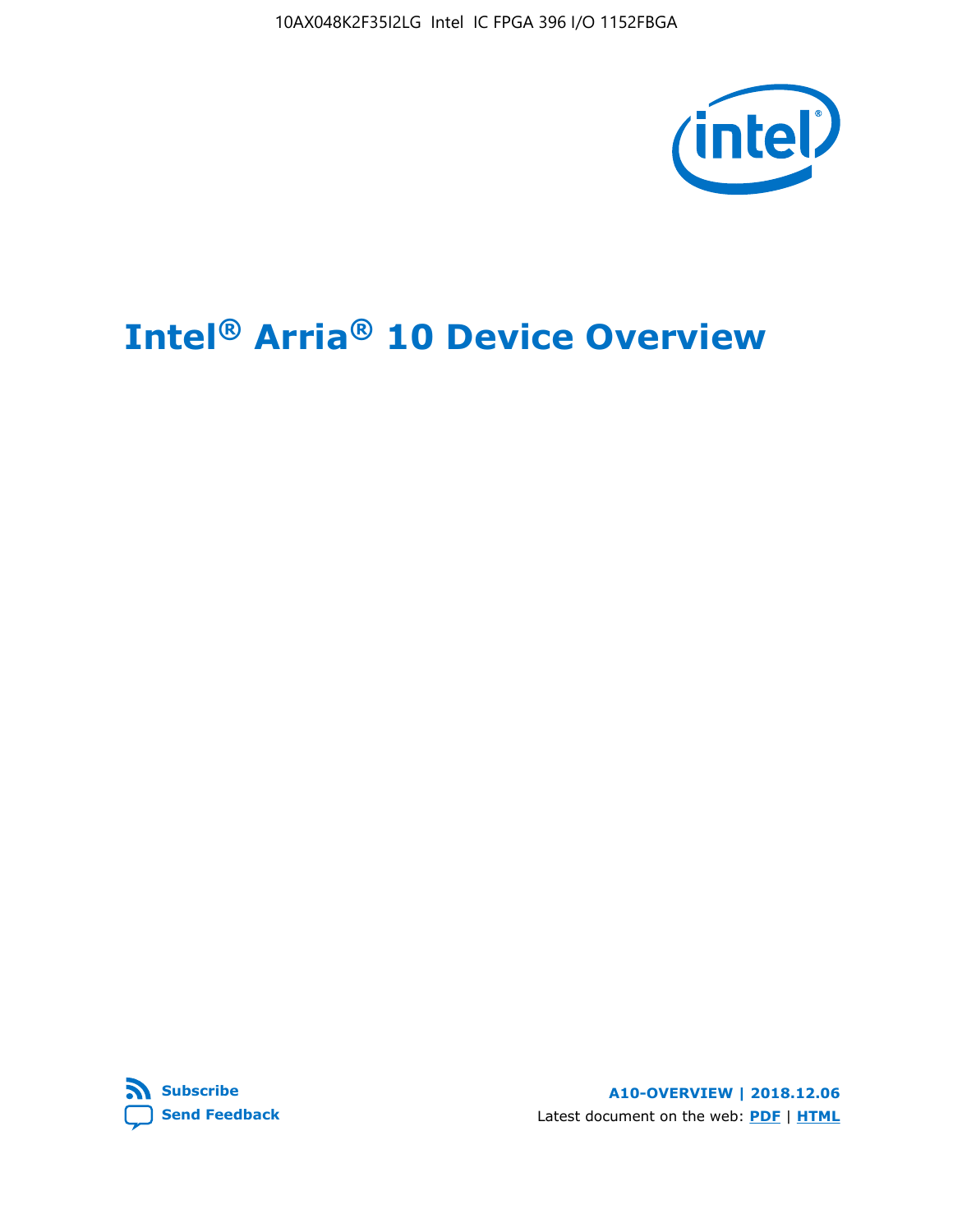

**Contents** 

# **Contents**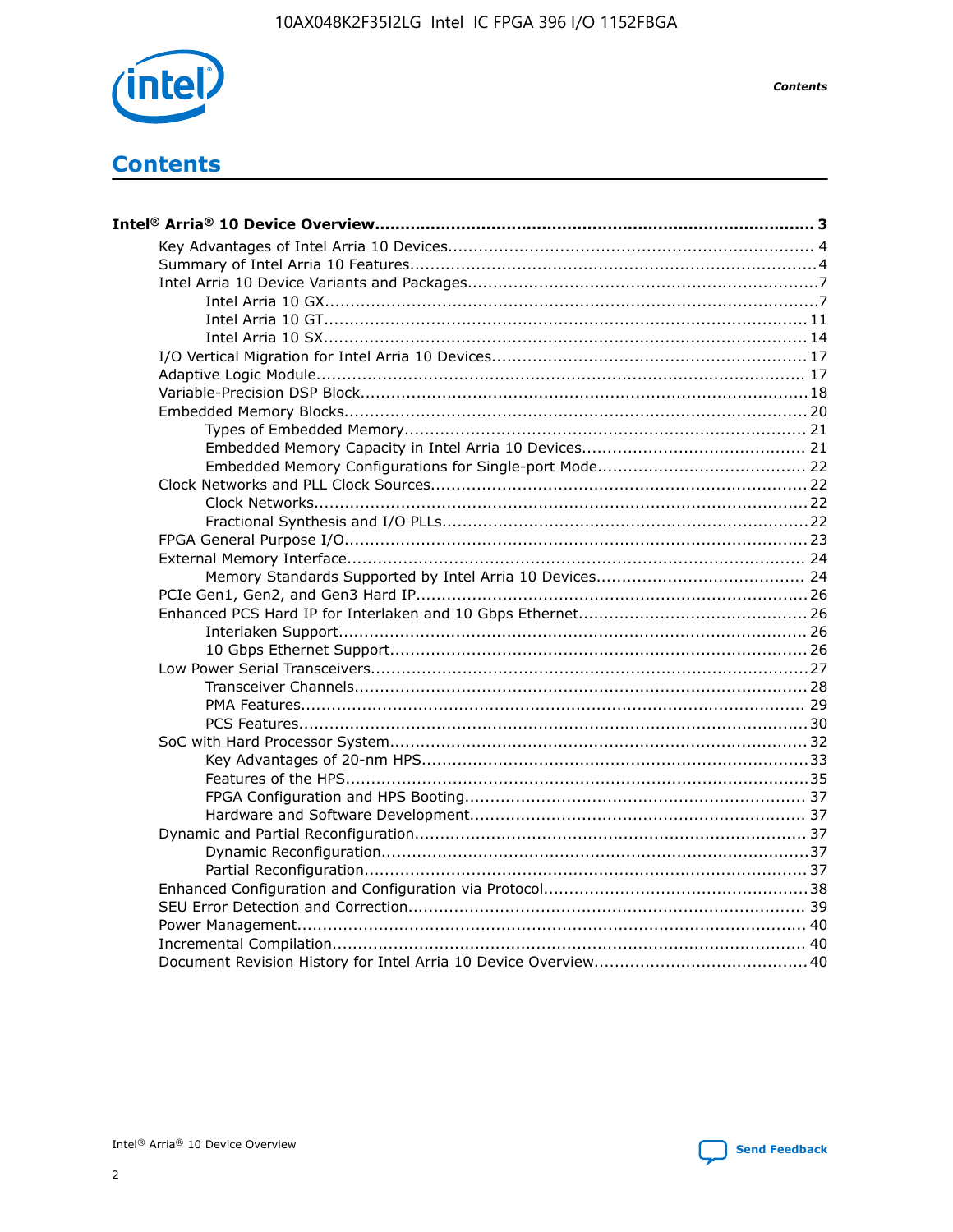**A10-OVERVIEW | 2018.12.06**

**[Send Feedback](mailto:FPGAtechdocfeedback@intel.com?subject=Feedback%20on%20Intel%20Arria%2010%20Device%20Overview%20(A10-OVERVIEW%202018.12.06)&body=We%20appreciate%20your%20feedback.%20In%20your%20comments,%20also%20specify%20the%20page%20number%20or%20paragraph.%20Thank%20you.)**



# **Intel® Arria® 10 Device Overview**

The Intel<sup>®</sup> Arria<sup>®</sup> 10 device family consists of high-performance and power-efficient 20 nm mid-range FPGAs and SoCs.

Intel Arria 10 device family delivers:

- Higher performance than the previous generation of mid-range and high-end FPGAs.
- Power efficiency attained through a comprehensive set of power-saving technologies.

The Intel Arria 10 devices are ideal for high performance, power-sensitive, midrange applications in diverse markets.

| <b>Market</b>         | <b>Applications</b>                                                                                               |
|-----------------------|-------------------------------------------------------------------------------------------------------------------|
| Wireless              | Channel and switch cards in remote radio heads<br>٠<br>Mobile backhaul<br>٠                                       |
| Wireline              | 40G/100G muxponders and transponders<br>٠<br>100G line cards<br>٠<br><b>Bridging</b><br>٠<br>Aggregation<br>٠     |
| <b>Broadcast</b>      | Studio switches<br>٠<br>Servers and transport<br>٠<br>Videoconferencing<br>٠<br>Professional audio and video<br>٠ |
| Computing and Storage | Flash cache<br>٠<br>Cloud computing servers<br>٠<br>Server acceleration<br>٠                                      |
| Medical               | Diagnostic scanners<br>٠<br>Diagnostic imaging<br>٠                                                               |
| Military              | Missile guidance and control<br>٠<br>Radar<br>٠<br>Electronic warfare<br>٠<br>Secure communications<br>٠          |

#### **Table 1. Sample Markets and Ideal Applications for Intel Arria 10 Devices**

#### **Related Information**

- [Intel Arria 10 Device Handbook: Known Issues](http://www.altera.com/support/kdb/solutions/rd07302013_646.html) Lists the planned updates to the *Intel Arria 10 Device Handbook* chapters.
- [Intel Arria 10 GX/GT Device Errata and Design Recommendations](https://www.intel.com/content/www/us/en/programmable/documentation/agz1493851706374.html#yqz1494433888646)
- [Intel Arria 10 SX Device Errata and Design Recommendations](https://www.intel.com/content/www/us/en/programmable/documentation/cru1462832385668.html#cru1462832558642)

Intel Corporation. All rights reserved. Intel, the Intel logo, Altera, Arria, Cyclone, Enpirion, MAX, Nios, Quartus and Stratix words and logos are trademarks of Intel Corporation or its subsidiaries in the U.S. and/or other countries. Intel warrants performance of its FPGA and semiconductor products to current specifications in accordance with Intel's standard warranty, but reserves the right to make changes to any products and services at any time without notice. Intel assumes no responsibility or liability arising out of the application or use of any information, product, or service described herein except as expressly agreed to in writing by Intel. Intel customers are advised to obtain the latest version of device specifications before relying on any published information and before placing orders for products or services. \*Other names and brands may be claimed as the property of others.

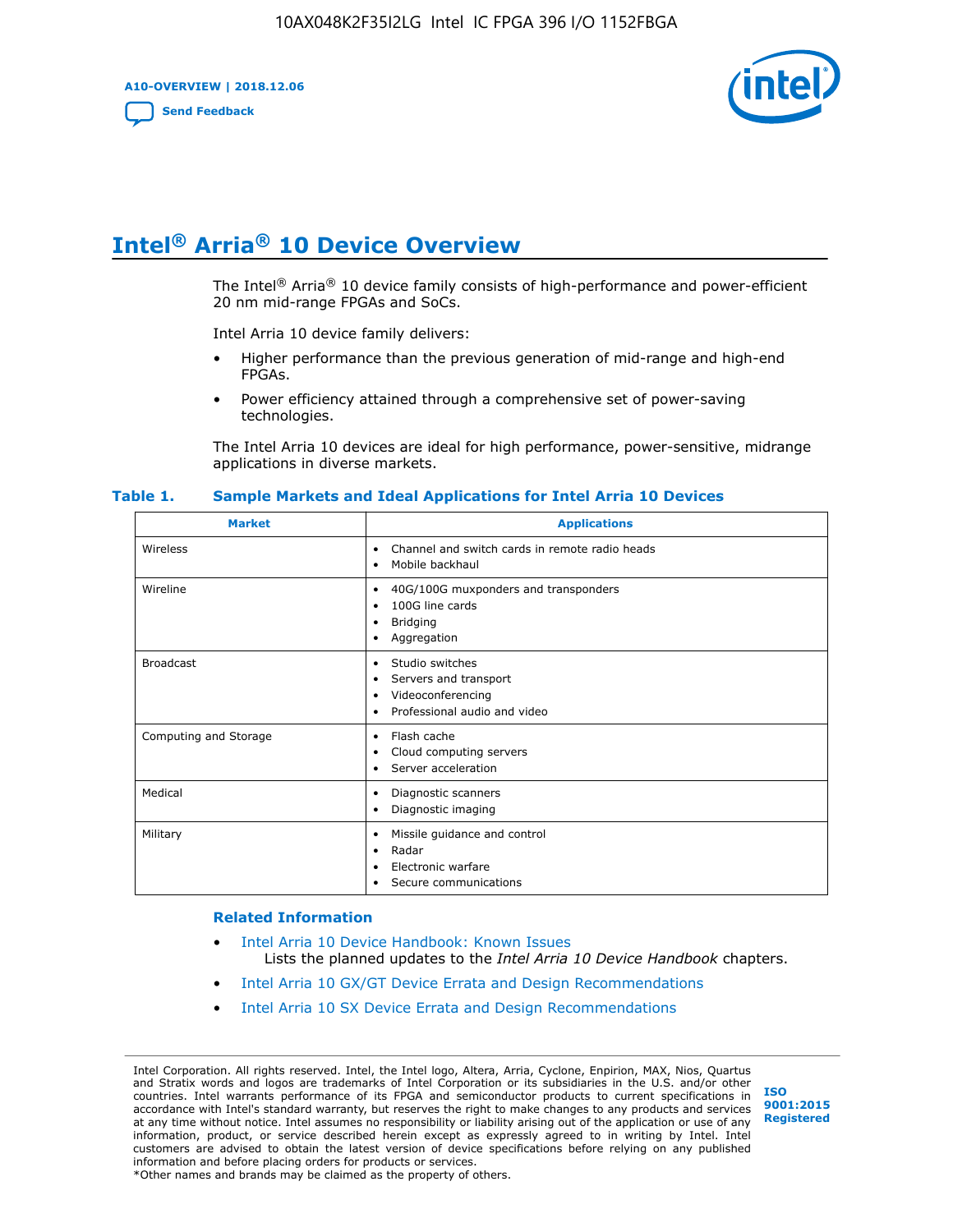

# **Key Advantages of Intel Arria 10 Devices**

## **Table 2. Key Advantages of the Intel Arria 10 Device Family**

| <b>Advantage</b>                                                                                          | <b>Supporting Feature</b>                                                                                                                                                                                                                                                                                                |
|-----------------------------------------------------------------------------------------------------------|--------------------------------------------------------------------------------------------------------------------------------------------------------------------------------------------------------------------------------------------------------------------------------------------------------------------------|
| Enhanced core architecture                                                                                | Built on TSMC's 20 nm process technology<br>٠<br>60% higher performance than the previous generation of mid-range FPGAs<br>٠<br>15% higher performance than the fastest previous-generation FPGA<br>٠                                                                                                                    |
| High-bandwidth integrated<br>transceivers                                                                 | Short-reach rates up to 25.8 Gigabits per second (Gbps)<br>٠<br>Backplane capability up to 12.5 Gbps<br>٠<br>Integrated 10GBASE-KR and 40GBASE-KR4 Forward Error Correction (FEC)<br>٠                                                                                                                                   |
| Improved logic integration and<br>hard IP blocks                                                          | 8-input adaptive logic module (ALM)<br>٠<br>Up to 65.6 megabits (Mb) of embedded memory<br>٠<br>Variable-precision digital signal processing (DSP) blocks<br>Fractional synthesis phase-locked loops (PLLs)<br>Hard PCI Express Gen3 IP blocks<br>Hard memory controllers and PHY up to 2,400 Megabits per second (Mbps) |
| Second generation hard<br>processor system (HPS) with<br>integrated ARM* Cortex*-A9*<br>MPCore* processor | Tight integration of a dual-core ARM Cortex-A9 MPCore processor, hard IP, and an<br>٠<br>FPGA in a single Intel Arria 10 system-on-a-chip (SoC)<br>Supports over 128 Gbps peak bandwidth with integrated data coherency between<br>$\bullet$<br>the processor and the FPGA fabric                                        |
| Advanced power savings                                                                                    | Comprehensive set of advanced power saving features<br>٠<br>Power-optimized MultiTrack routing and core architecture<br>٠<br>Up to 40% lower power compared to previous generation of mid-range FPGAs<br>٠<br>Up to 60% lower power compared to previous generation of high-end FPGAs<br>٠                               |

# **Summary of Intel Arria 10 Features**

## **Table 3. Summary of Features for Intel Arria 10 Devices**

| <b>Feature</b>                  | <b>Description</b>                                                                                                                                                                                                                                                                                                                                                                                 |
|---------------------------------|----------------------------------------------------------------------------------------------------------------------------------------------------------------------------------------------------------------------------------------------------------------------------------------------------------------------------------------------------------------------------------------------------|
| Technology                      | TSMC's 20-nm SoC process technology<br>Allows operation at a lower $V_{\text{CC}}$ level of 0.82 V instead of the 0.9 V standard $V_{\text{CC}}$ core voltage                                                                                                                                                                                                                                      |
| Packaging                       | 1.0 mm ball-pitch Fineline BGA packaging<br>٠<br>0.8 mm ball-pitch Ultra Fineline BGA packaging<br>Multiple devices with identical package footprints for seamless migration between different<br><b>FPGA</b> densities<br>Devices with compatible package footprints allow migration to next generation high-end<br>Stratix $@10$ devices<br>RoHS, leaded $(1)$ , and lead-free (Pb-free) options |
| High-performance<br>FPGA fabric | Enhanced 8-input ALM with four registers<br>Improved multi-track routing architecture to reduce congestion and improve compilation time<br>Hierarchical core clocking architecture<br>Fine-grained partial reconfiguration                                                                                                                                                                         |
| Internal memory<br>blocks       | M20K-20-Kb memory blocks with hard error correction code (ECC)<br>Memory logic array block (MLAB)-640-bit memory                                                                                                                                                                                                                                                                                   |
|                                 | continued                                                                                                                                                                                                                                                                                                                                                                                          |



<sup>(1)</sup> Contact Intel for availability.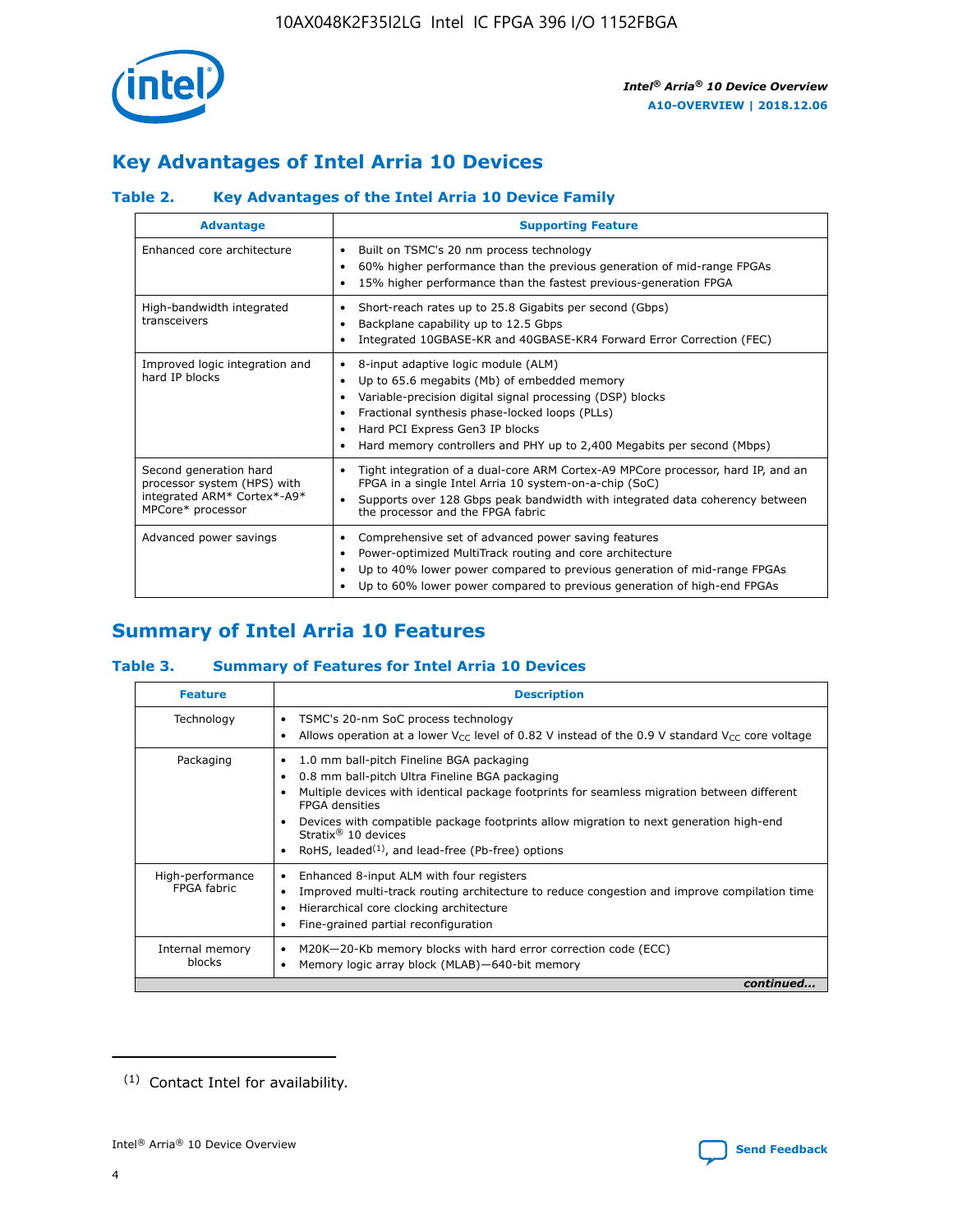r



| <b>Feature</b>                         | <b>Description</b>                                                                                             |                                                                                                                                                                                                                                                                                                                                                                                                                                                                                                                                                                                                                                                                                                                                                                                                                                        |  |  |  |  |  |
|----------------------------------------|----------------------------------------------------------------------------------------------------------------|----------------------------------------------------------------------------------------------------------------------------------------------------------------------------------------------------------------------------------------------------------------------------------------------------------------------------------------------------------------------------------------------------------------------------------------------------------------------------------------------------------------------------------------------------------------------------------------------------------------------------------------------------------------------------------------------------------------------------------------------------------------------------------------------------------------------------------------|--|--|--|--|--|
| Embedded Hard IP<br>blocks             | Variable-precision DSP                                                                                         | Native support for signal processing precision levels from $18 \times 19$ to<br>54 x 54<br>Native support for 27 x 27 multiplier mode<br>64-bit accumulator and cascade for systolic finite impulse responses<br>(FIRs)<br>Internal coefficient memory banks<br>$\bullet$<br>Preadder/subtractor for improved efficiency<br>Additional pipeline register to increase performance and reduce<br>power<br>Supports floating point arithmetic:<br>- Perform multiplication, addition, subtraction, multiply-add,<br>multiply-subtract, and complex multiplication.<br>- Supports multiplication with accumulation capability, cascade<br>summation, and cascade subtraction capability.<br>- Dynamic accumulator reset control.<br>- Support direct vector dot and complex multiplication chaining<br>multiply floating point DSP blocks. |  |  |  |  |  |
|                                        | Memory controller                                                                                              | DDR4, DDR3, and DDR3L                                                                                                                                                                                                                                                                                                                                                                                                                                                                                                                                                                                                                                                                                                                                                                                                                  |  |  |  |  |  |
|                                        | PCI Express*                                                                                                   | PCI Express (PCIe*) Gen3 (x1, x2, x4, or x8), Gen2 (x1, x2, x4, or x8)<br>and Gen1 (x1, x2, x4, or x8) hard IP with complete protocol stack,<br>endpoint, and root port                                                                                                                                                                                                                                                                                                                                                                                                                                                                                                                                                                                                                                                                |  |  |  |  |  |
|                                        | Transceiver I/O                                                                                                | 10GBASE-KR/40GBASE-KR4 Forward Error Correction (FEC)<br>PCS hard IPs that support:<br>$\bullet$<br>- 10-Gbps Ethernet (10GbE)<br>- PCIe PIPE interface<br>$-$ Interlaken<br>- Gbps Ethernet (GbE)<br>- Common Public Radio Interface (CPRI) with deterministic latency<br>support<br>- Gigabit-capable passive optical network (GPON) with fast lock-<br>time support<br>13.5G JESD204b<br>$\bullet$<br>8B/10B, 64B/66B, 64B/67B encoders and decoders<br>Custom mode support for proprietary protocols                                                                                                                                                                                                                                                                                                                               |  |  |  |  |  |
| Core clock networks                    | $\bullet$<br>$\bullet$                                                                                         | Up to 800 MHz fabric clocking, depending on the application:<br>- 667 MHz external memory interface clocking with 2,400 Mbps DDR4 interface<br>- 800 MHz LVDS interface clocking with 1,600 Mbps LVDS interface<br>Global, regional, and peripheral clock networks<br>Clock networks that are not used can be gated to reduce dynamic power                                                                                                                                                                                                                                                                                                                                                                                                                                                                                            |  |  |  |  |  |
| Phase-locked loops<br>(PLLs)           | High-resolution fractional synthesis PLLs:<br>$\bullet$<br>Integer PLLs:<br>- Adjacent to general purpose I/Os | - Precision clock synthesis, clock delay compensation, and zero delay buffering (ZDB)<br>- Support integer mode and fractional mode<br>- Fractional mode support with third-order delta-sigma modulation<br>- Support external memory and LVDS interfaces                                                                                                                                                                                                                                                                                                                                                                                                                                                                                                                                                                              |  |  |  |  |  |
| FPGA General-purpose<br>$I/Os$ (GPIOs) | On-chip termination (OCT)                                                                                      | 1.6 Gbps LVDS-every pair can be configured as receiver or transmitter<br>1.2 V to 3.0 V single-ended LVTTL/LVCMOS interfacing                                                                                                                                                                                                                                                                                                                                                                                                                                                                                                                                                                                                                                                                                                          |  |  |  |  |  |
| <b>External Memory</b><br>Interface    |                                                                                                                | Hard memory controller- DDR4, DDR3, and DDR3L support<br>$-$ DDR4 $-$ speeds up to 1,200 MHz/2,400 Mbps<br>- DDR3-speeds up to 1,067 MHz/2,133 Mbps<br>Soft memory controller—provides support for RLDRAM $3^{(2)}$ , QDR IV $^{(2)}$ , and QDR II+<br>continued                                                                                                                                                                                                                                                                                                                                                                                                                                                                                                                                                                       |  |  |  |  |  |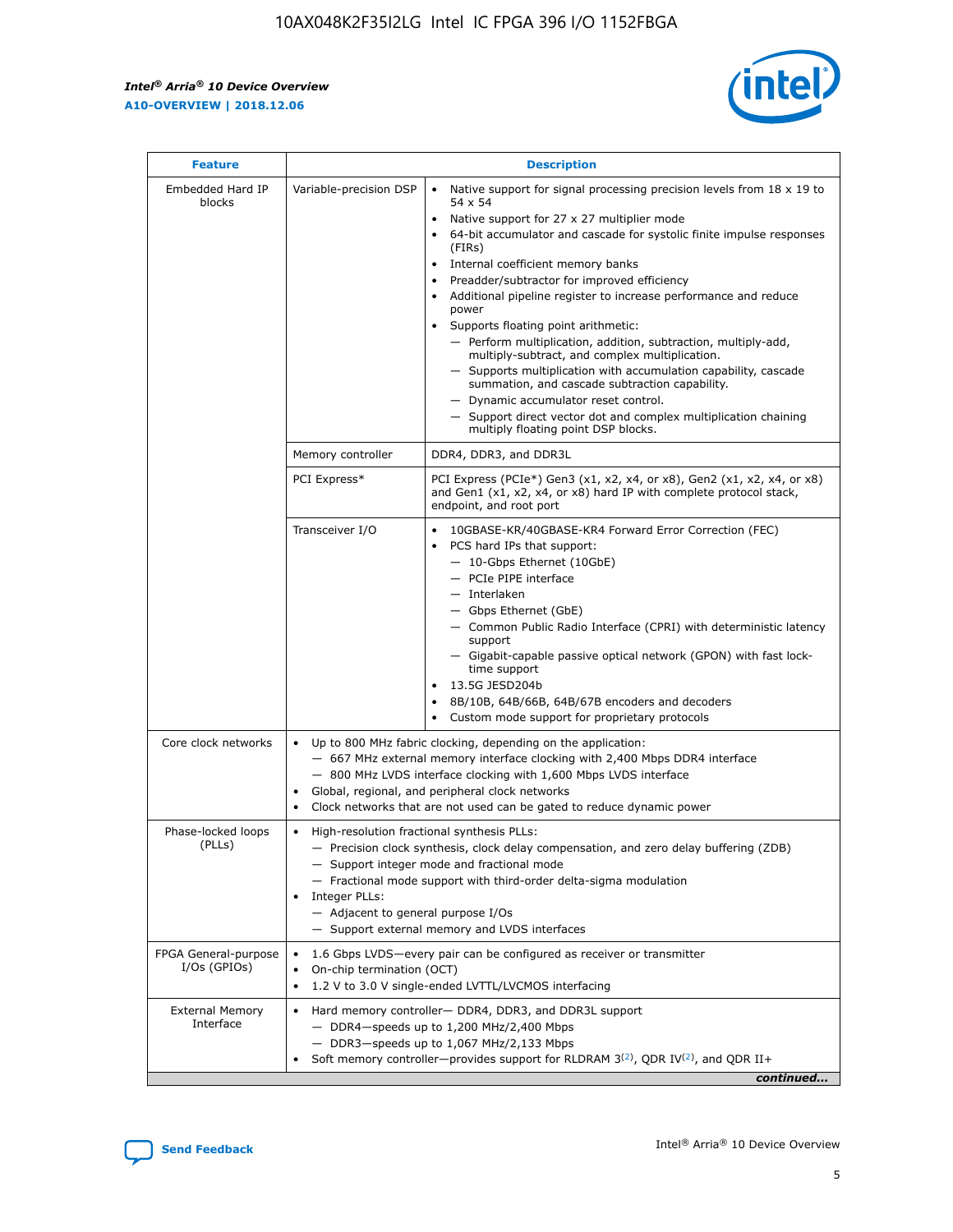

| <b>Feature</b>                                    | <b>Description</b>                                                                                                                                                                                                                                                                                                                                                                                                                                                                                                                                                                                                                                                 |  |  |  |  |  |  |  |
|---------------------------------------------------|--------------------------------------------------------------------------------------------------------------------------------------------------------------------------------------------------------------------------------------------------------------------------------------------------------------------------------------------------------------------------------------------------------------------------------------------------------------------------------------------------------------------------------------------------------------------------------------------------------------------------------------------------------------------|--|--|--|--|--|--|--|
| Low-power serial<br>transceivers                  | • Continuous operating range:<br>- Intel Arria 10 GX-1 Gbps to 17.4 Gbps<br>- Intel Arria 10 GT-1 Gbps to 25.8 Gbps<br>Backplane support:<br>$-$ Intel Arria 10 GX-up to 12.5<br>- Intel Arria 10 GT-up to 12.5<br>Extended range down to 125 Mbps with oversampling<br>ATX transmit PLLs with user-configurable fractional synthesis capability<br>$\bullet$<br>Electronic Dispersion Compensation (EDC) support for XFP, SFP+, OSFP, and CFP optical<br>module<br>Adaptive linear and decision feedback equalization<br>$\bullet$<br>Transmitter pre-emphasis and de-emphasis<br>$\bullet$<br>Dynamic partial reconfiguration of individual transceiver channels |  |  |  |  |  |  |  |
| <b>HPS</b><br>(Intel Arria 10 SX<br>devices only) | • Dual-core ARM Cortex-A9 MPCore processor-1.2 GHz CPU with<br>Processor and system<br>1.5 GHz overdrive capability<br>256 KB on-chip RAM and 64 KB on-chip ROM<br>$\bullet$<br>System peripherals—general-purpose timers, watchdog timers, direct<br>memory access (DMA) controller, FPGA configuration manager, and<br>clock and reset managers<br>Security features—anti-tamper, secure boot, Advanced Encryption<br>$\bullet$<br>Standard (AES) and authentication (SHA)<br>ARM CoreSight* JTAG debug access port, trace port, and on-chip<br>$\bullet$<br>trace storage                                                                                       |  |  |  |  |  |  |  |
|                                                   | <b>External interfaces</b><br>Hard memory interface-Hard memory controller (2,400 Mbps DDR4,<br>$\bullet$<br>and 2,133 Mbps DDR3), Quad serial peripheral interface (OSPI) flash<br>controller, NAND flash controller, direct memory access (DMA)<br>controller, Secure Digital/MultiMediaCard (SD/MMC) controller<br>Communication interface-10/100/1000 Ethernet media access<br>$\bullet$<br>control (MAC), USB On-The-GO (OTG) controllers, I <sup>2</sup> C controllers,<br>UART 16550, serial peripheral interface (SPI), and up to 62<br>HPS GPIO interfaces (48 direct-share I/Os)                                                                         |  |  |  |  |  |  |  |
|                                                   | Interconnects to core<br>High-performance ARM AMBA* AXI bus bridges that support<br>$\bullet$<br>simultaneous read and write<br>HPS-FPGA bridges-include the FPGA-to-HPS, HPS-to-FPGA, and<br>$\bullet$<br>lightweight HPS-to-FPGA bridges that allow the FPGA fabric to issue<br>transactions to slaves in the HPS, and vice versa<br>Configuration bridge that allows HPS configuration manager to<br>configure the core logic via dedicated 32-bit configuration port<br>FPGA-to-HPS SDRAM controller bridge-provides configuration<br>interfaces for the multiport front end (MPFE) of the HPS SDRAM<br>controller                                             |  |  |  |  |  |  |  |
| Configuration                                     | Tamper protection—comprehensive design protection to protect your valuable IP investments<br>Enhanced 256-bit advanced encryption standard (AES) design security with authentication<br>٠<br>Configuration via protocol (CvP) using PCIe Gen1, Gen2, or Gen3<br>continued                                                                                                                                                                                                                                                                                                                                                                                          |  |  |  |  |  |  |  |

<sup>(2)</sup> Intel Arria 10 devices support this external memory interface using hard PHY with soft memory controller.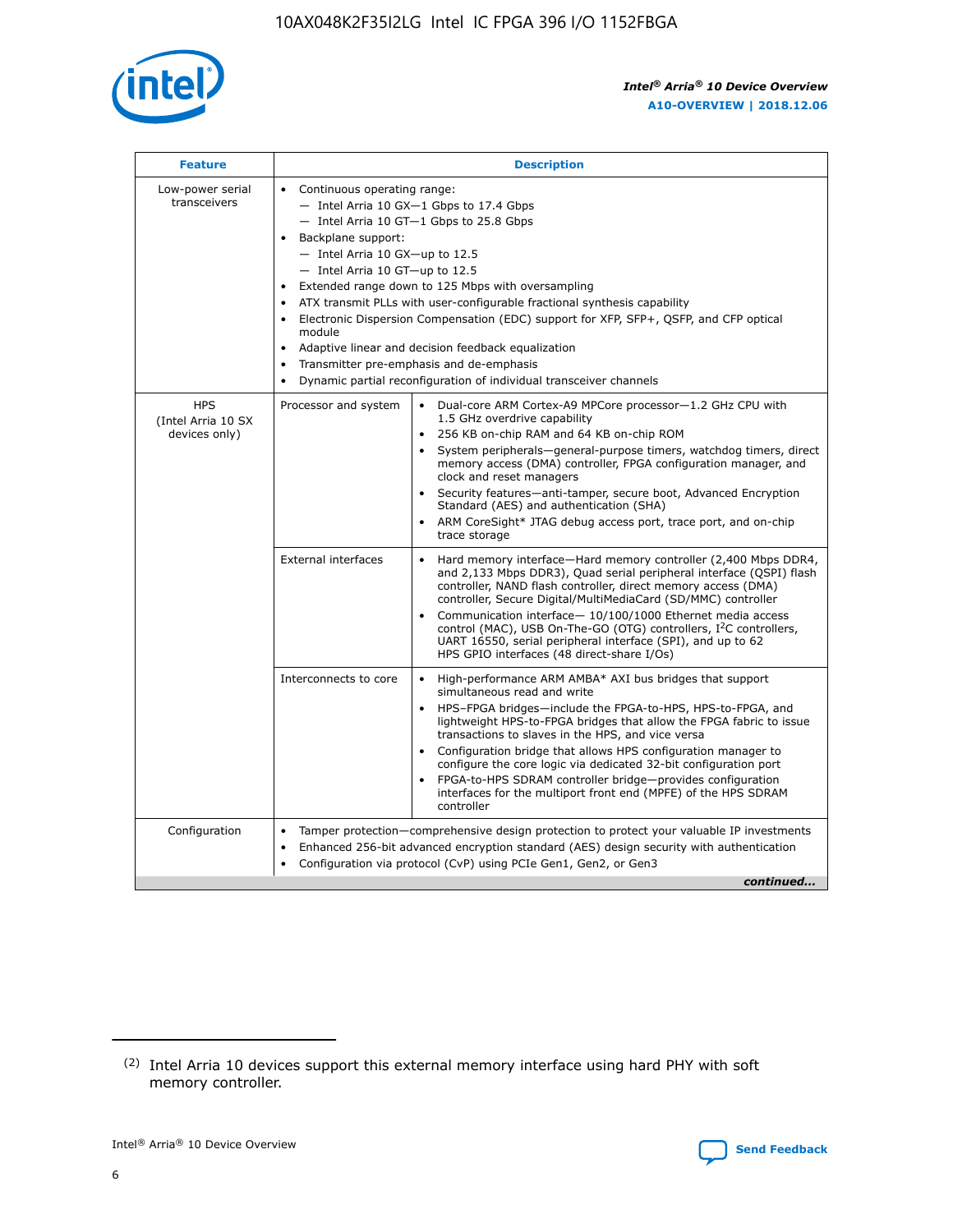

| <b>Feature</b>     | <b>Description</b>                                                                                                                                                                                               |
|--------------------|------------------------------------------------------------------------------------------------------------------------------------------------------------------------------------------------------------------|
|                    | Dynamic reconfiguration of the transceivers and PLLs<br>Fine-grained partial reconfiguration of the core fabric<br>Active Serial x4 Interface<br>$\bullet$                                                       |
| Power management   | SmartVID<br>Low static power device options<br>Programmable Power Technology<br>Intel Quartus <sup>®</sup> Prime integrated power analysis                                                                       |
| Software and tools | Intel Quartus Prime design suite<br>Transceiver toolkit<br>Platform Designer system integration tool<br>DSP Builder for Intel FPGAs<br>OpenCL <sup>™</sup> support<br>Intel SoC FPGA Embedded Design Suite (EDS) |

## **Related Information**

[Intel Arria 10 Transceiver PHY Overview](https://www.intel.com/content/www/us/en/programmable/documentation/nik1398707230472.html#nik1398706768037) Provides details on Intel Arria 10 transceivers.

## **Intel Arria 10 Device Variants and Packages**

#### **Table 4. Device Variants for the Intel Arria 10 Device Family**

| <b>Variant</b>    | <b>Description</b>                                                                                                                                                                                                     |
|-------------------|------------------------------------------------------------------------------------------------------------------------------------------------------------------------------------------------------------------------|
| Intel Arria 10 GX | FPGA featuring 17.4 Gbps transceivers for short reach applications with 12.5 backplane driving<br>capability.                                                                                                          |
| Intel Arria 10 GT | FPGA featuring:<br>17.4 Gbps transceivers for short reach applications with 12.5 backplane driving capability.<br>25.8 Gbps transceivers for supporting CAUI-4 and CEI-25G applications with CFP2 and CFP4<br>modules. |
| Intel Arria 10 SX | SoC integrating ARM-based HPS and FPGA featuring 17.4 Gbps transceivers for short reach<br>applications with 12.5 backplane driving capability.                                                                        |

## **Intel Arria 10 GX**

This section provides the available options, maximum resource counts, and package plan for the Intel Arria 10 GX devices.

The information in this section is correct at the time of publication. For the latest information and to get more details, refer to the Intel FPGA Product Selector.

#### **Related Information**

#### [Intel FPGA Product Selector](http://www.altera.com/products/selector/psg-selector.html) Provides the latest information on Intel products.

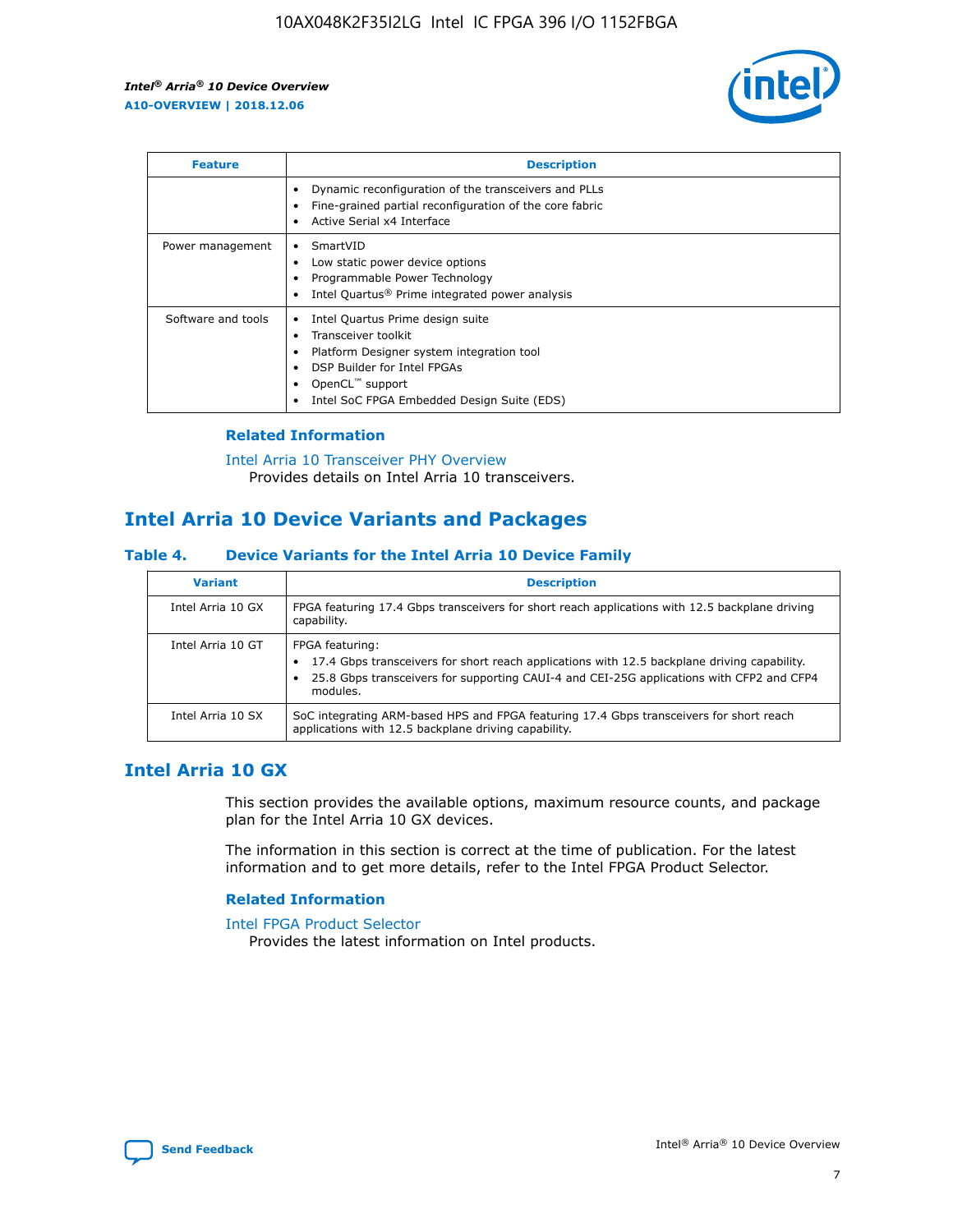

## **Available Options**





#### **Related Information**

[Transceiver Performance for Intel Arria 10 GX/SX Devices](https://www.intel.com/content/www/us/en/programmable/documentation/mcn1413182292568.html#mcn1413213965502) Provides more information about the transceiver speed grade.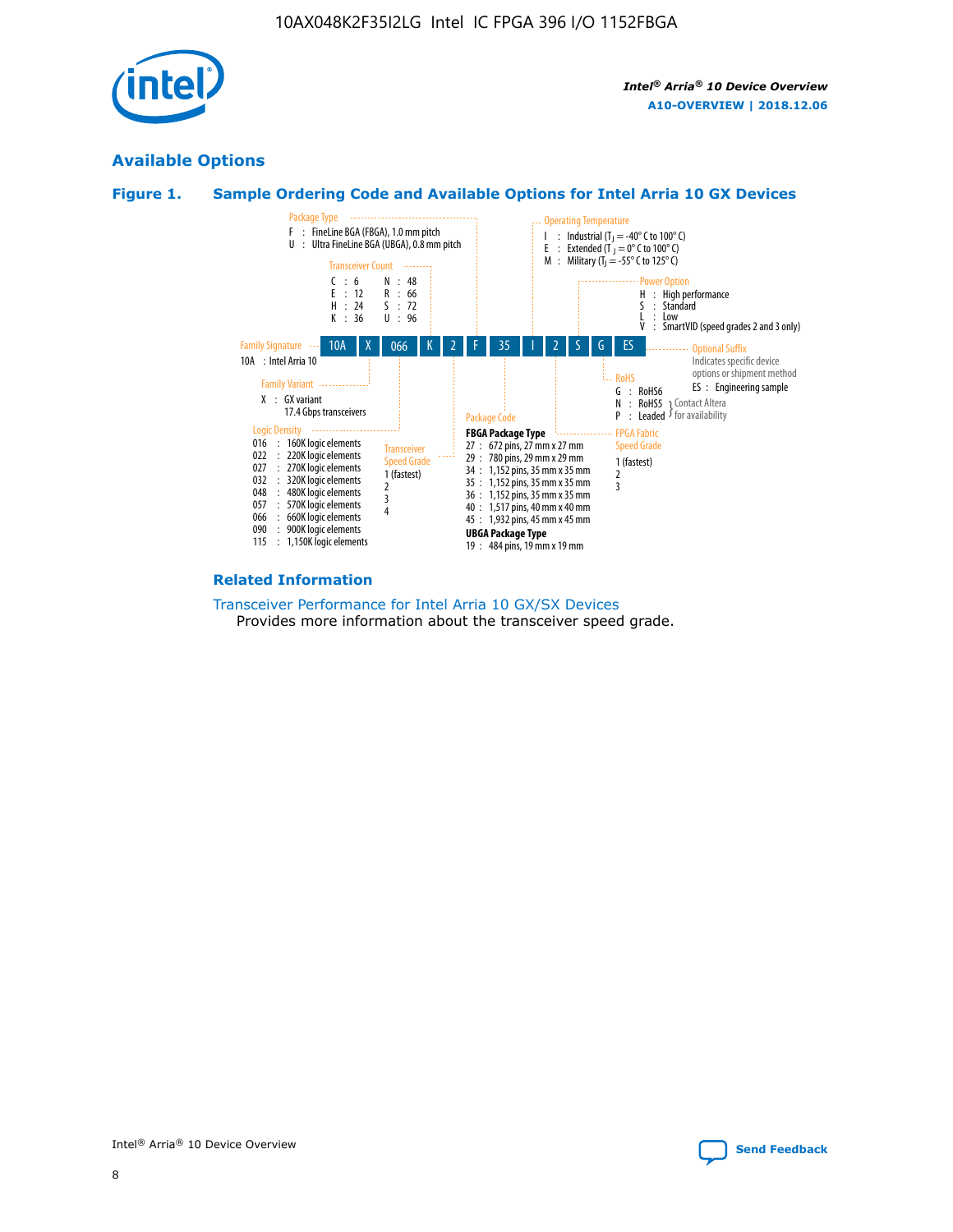

## **Maximum Resources**

#### **Table 5. Maximum Resource Counts for Intel Arria 10 GX Devices (GX 160, GX 220, GX 270, GX 320, and GX 480)**

| <b>Resource</b>              |                         | <b>Product Line</b> |                                |                |                |                |  |  |  |
|------------------------------|-------------------------|---------------------|--------------------------------|----------------|----------------|----------------|--|--|--|
|                              |                         | <b>GX 160</b>       | <b>GX 220</b><br><b>GX 270</b> |                | <b>GX 320</b>  | <b>GX 480</b>  |  |  |  |
| Logic Elements (LE) (K)      |                         | 160                 | 220                            | 270            | 320            | 480            |  |  |  |
| <b>ALM</b>                   |                         | 61,510              | 80,330                         | 101,620        | 119,900        | 183,590        |  |  |  |
| Register                     |                         | 246,040             | 406,480<br>321,320             |                | 479,600        | 734,360        |  |  |  |
| Memory (Kb)                  | M <sub>20</sub> K       | 8,800               | 11,740                         | 15,000         | 17,820         |                |  |  |  |
|                              | <b>MLAB</b>             | 1,050               | 1,690                          | 2,452          | 2,727          | 4,164          |  |  |  |
| Variable-precision DSP Block |                         | 156                 | 192                            | 830            | 985            | 1,368          |  |  |  |
| 18 x 19 Multiplier           |                         | 312                 | 384                            | 1,970<br>1,660 |                | 2,736          |  |  |  |
| PLL                          | Fractional<br>Synthesis | 6                   | 6                              | 8              | 8              | 12             |  |  |  |
|                              | I/O                     | 6                   | 6                              | 8              | 8              | 12             |  |  |  |
| 17.4 Gbps Transceiver        |                         | 12                  | 12                             | 24             | 24             | 36             |  |  |  |
| GPIO <sup>(3)</sup>          |                         | 288                 | 288                            | 384            | 384            |                |  |  |  |
| LVDS Pair $(4)$              |                         | 120                 | 120                            | 168            | 168            | 222            |  |  |  |
| PCIe Hard IP Block           |                         | 1                   | 1                              | 2              | $\overline{2}$ | $\overline{2}$ |  |  |  |
| Hard Memory Controller       |                         | 6                   | 6                              | 8<br>8         |                | 12             |  |  |  |

<sup>(4)</sup> Each LVDS I/O pair can be used as differential input or output.



<sup>(3)</sup> The number of GPIOs does not include transceiver I/Os. In the Intel Quartus Prime software, the number of user I/Os includes transceiver I/Os.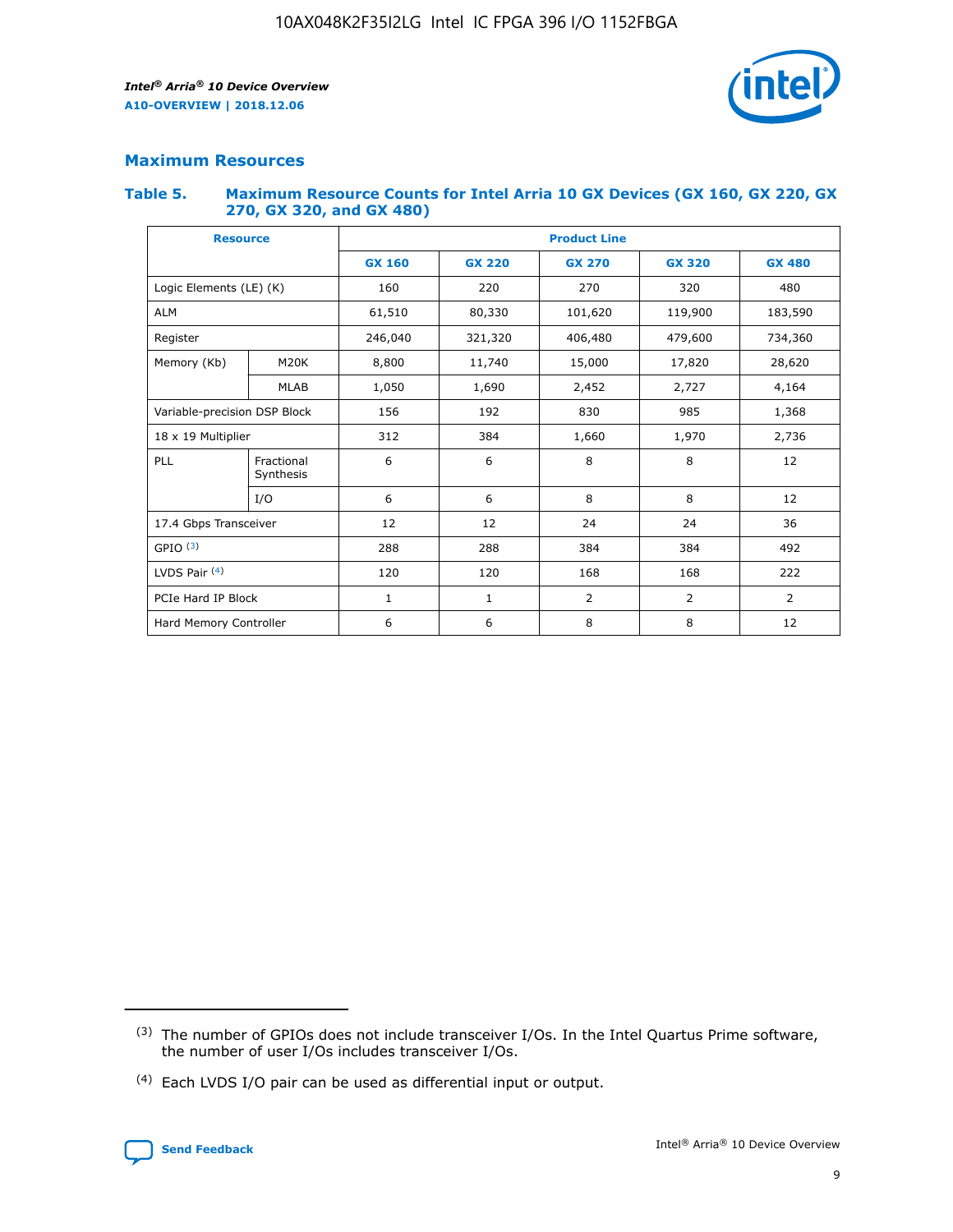

## **Table 6. Maximum Resource Counts for Intel Arria 10 GX Devices (GX 570, GX 660, GX 900, and GX 1150)**

|                              | <b>Resource</b>         | <b>Product Line</b> |                |                |                |  |  |  |
|------------------------------|-------------------------|---------------------|----------------|----------------|----------------|--|--|--|
|                              |                         | <b>GX 570</b>       | <b>GX 660</b>  | <b>GX 900</b>  | <b>GX 1150</b> |  |  |  |
| Logic Elements (LE) (K)      |                         | 570                 | 660            | 900            | 1,150          |  |  |  |
| <b>ALM</b>                   |                         | 217,080             | 251,680        | 339,620        | 427,200        |  |  |  |
| Register                     |                         | 868,320             | 1,006,720      |                | 1,708,800      |  |  |  |
| Memory (Kb)                  | <b>M20K</b>             | 36,000              | 42,620         | 48,460         | 54,260         |  |  |  |
|                              | <b>MLAB</b>             | 5,096               | 5,788          | 9,386          | 12,984         |  |  |  |
| Variable-precision DSP Block |                         | 1,523               | 1,687          | 1,518          | 1,518          |  |  |  |
| $18 \times 19$ Multiplier    |                         | 3,046               | 3,374<br>3,036 |                | 3,036          |  |  |  |
| PLL                          | Fractional<br>Synthesis | 16                  | 16             | 32             | 32             |  |  |  |
|                              | I/O                     | 16                  | 16             | 16             | 16             |  |  |  |
| 17.4 Gbps Transceiver        |                         | 48                  | 48<br>96       |                | 96             |  |  |  |
| GPIO <sup>(3)</sup>          |                         | 696                 | 696            | 768            | 768            |  |  |  |
| LVDS Pair $(4)$              |                         | 324                 | 324            | 384            | 384            |  |  |  |
| PCIe Hard IP Block           |                         | 2                   | $\overline{2}$ | $\overline{4}$ | 4              |  |  |  |
| Hard Memory Controller       |                         | 16                  | 16             | 16             | 16             |  |  |  |

## **Package Plan**

## **Table 7. Package Plan for Intel Arria 10 GX Devices (U19, F27, and F29)**

Refer to I/O and High Speed I/O in Intel Arria 10 Devices chapter for the number of 3 V I/O, LVDS I/O, and LVDS channels in each device package.

| <b>Product Line</b> | U <sub>19</sub><br>$(19 \text{ mm} \times 19 \text{ mm})$<br>484-pin UBGA) |          |             |         | <b>F27</b><br>(27 mm × 27 mm,<br>672-pin FBGA) |             | <b>F29</b><br>$(29 \text{ mm} \times 29 \text{ mm})$<br>780-pin FBGA) |          |             |  |
|---------------------|----------------------------------------------------------------------------|----------|-------------|---------|------------------------------------------------|-------------|-----------------------------------------------------------------------|----------|-------------|--|
|                     | 3 V I/O                                                                    | LVDS I/O | <b>XCVR</b> | 3 V I/O | <b>LVDS I/O</b>                                | <b>XCVR</b> | 3 V I/O                                                               | LVDS I/O | <b>XCVR</b> |  |
| GX 160              | 48                                                                         | 192      | 6           | 48      | 192                                            | 12          | 48                                                                    | 240      | 12          |  |
| GX 220              | 48                                                                         | 192      | 6           | 48      | 192                                            | 12          | 48                                                                    | 240      | 12          |  |
| GX 270              |                                                                            |          |             | 48      | 192                                            | 12          | 48                                                                    | 312      | 12          |  |
| GX 320              |                                                                            |          |             | 48      | 192                                            | 12          | 48                                                                    | 312      | 12          |  |
| GX 480              |                                                                            |          |             |         |                                                |             | 48                                                                    | 312      | 12          |  |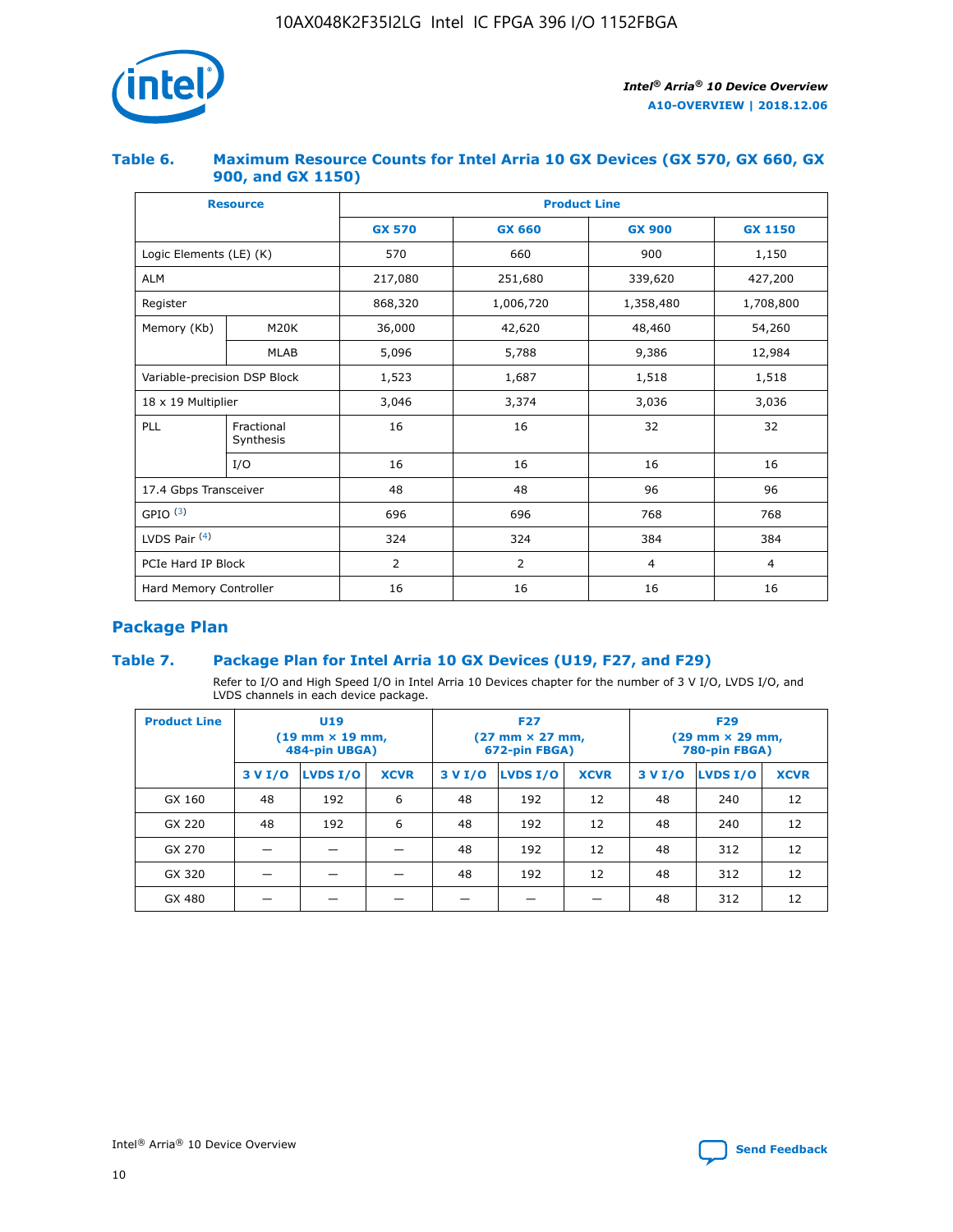

#### **Table 8. Package Plan for Intel Arria 10 GX Devices (F34, F35, NF40, and KF40)**

Refer to I/O and High Speed I/O in Intel Arria 10 Devices chapter for the number of 3 V I/O, LVDS I/O, and LVDS channels in each device package.

| <b>Product Line</b> | <b>F34</b><br>$(35 \text{ mm} \times 35 \text{ mm})$<br>1152-pin FBGA) |                    | <b>F35</b><br>$(35 \text{ mm} \times 35 \text{ mm})$<br><b>1152-pin FBGA)</b> |           | <b>KF40</b><br>$(40$ mm $\times$ 40 mm,<br>1517-pin FBGA) |             |           | <b>NF40</b><br>$(40$ mm $\times$ 40 mm,<br><b>1517-pin FBGA)</b> |             |            |                    |             |
|---------------------|------------------------------------------------------------------------|--------------------|-------------------------------------------------------------------------------|-----------|-----------------------------------------------------------|-------------|-----------|------------------------------------------------------------------|-------------|------------|--------------------|-------------|
|                     | 3V<br>I/O                                                              | <b>LVDS</b><br>I/O | <b>XCVR</b>                                                                   | 3V<br>I/O | <b>LVDS</b><br>I/O                                        | <b>XCVR</b> | 3V<br>I/O | <b>LVDS</b><br>I/O                                               | <b>XCVR</b> | 3 V<br>I/O | <b>LVDS</b><br>I/O | <b>XCVR</b> |
| GX 270              | 48                                                                     | 336                | 24                                                                            | 48        | 336                                                       | 24          |           |                                                                  |             |            |                    |             |
| GX 320              | 48                                                                     | 336                | 24                                                                            | 48        | 336                                                       | 24          |           |                                                                  |             |            |                    |             |
| GX 480              | 48                                                                     | 444                | 24                                                                            | 48        | 348                                                       | 36          |           |                                                                  |             |            |                    |             |
| GX 570              | 48                                                                     | 444                | 24                                                                            | 48        | 348                                                       | 36          | 96        | 600                                                              | 36          | 48         | 540                | 48          |
| GX 660              | 48                                                                     | 444                | 24                                                                            | 48        | 348                                                       | 36          | 96        | 600                                                              | 36          | 48         | 540                | 48          |
| GX 900              |                                                                        | 504                | 24                                                                            | -         |                                                           |             |           |                                                                  |             |            | 600                | 48          |
| GX 1150             |                                                                        | 504                | 24                                                                            |           |                                                           |             |           |                                                                  |             |            | 600                | 48          |

#### **Table 9. Package Plan for Intel Arria 10 GX Devices (RF40, NF45, SF45, and UF45)**

Refer to I/O and High Speed I/O in Intel Arria 10 Devices chapter for the number of 3 V I/O, LVDS I/O, and LVDS channels in each device package.

| <b>Product Line</b> | <b>RF40</b><br>$(40$ mm $\times$ 40 mm,<br>1517-pin FBGA) |                    |             | <b>NF45</b><br>$(45 \text{ mm} \times 45 \text{ mm})$<br><b>1932-pin FBGA)</b> |                    |             | <b>SF45</b><br>$(45 \text{ mm} \times 45 \text{ mm})$<br><b>1932-pin FBGA)</b> |                    |             | <b>UF45</b><br>$(45 \text{ mm} \times 45 \text{ mm})$<br><b>1932-pin FBGA)</b> |                    |             |
|---------------------|-----------------------------------------------------------|--------------------|-------------|--------------------------------------------------------------------------------|--------------------|-------------|--------------------------------------------------------------------------------|--------------------|-------------|--------------------------------------------------------------------------------|--------------------|-------------|
|                     | 3V<br>I/O                                                 | <b>LVDS</b><br>I/O | <b>XCVR</b> | 3 V<br>I/O                                                                     | <b>LVDS</b><br>I/O | <b>XCVR</b> | 3 V<br>I/O                                                                     | <b>LVDS</b><br>I/O | <b>XCVR</b> | 3V<br>I/O                                                                      | <b>LVDS</b><br>I/O | <b>XCVR</b> |
| GX 900              |                                                           | 342                | 66          | _                                                                              | 768                | 48          |                                                                                | 624                | 72          |                                                                                | 480                | 96          |
| GX 1150             |                                                           | 342                | 66          | _                                                                              | 768                | 48          |                                                                                | 624                | 72          |                                                                                | 480                | 96          |

### **Related Information**

[I/O and High-Speed Differential I/O Interfaces in Intel Arria 10 Devices chapter, Intel](https://www.intel.com/content/www/us/en/programmable/documentation/sam1403482614086.html#sam1403482030321) [Arria 10 Device Handbook](https://www.intel.com/content/www/us/en/programmable/documentation/sam1403482614086.html#sam1403482030321)

Provides the number of 3 V and LVDS I/Os, and LVDS channels for each Intel Arria 10 device package.

## **Intel Arria 10 GT**

This section provides the available options, maximum resource counts, and package plan for the Intel Arria 10 GT devices.

The information in this section is correct at the time of publication. For the latest information and to get more details, refer to the Intel FPGA Product Selector.

#### **Related Information**

#### [Intel FPGA Product Selector](http://www.altera.com/products/selector/psg-selector.html)

Provides the latest information on Intel products.

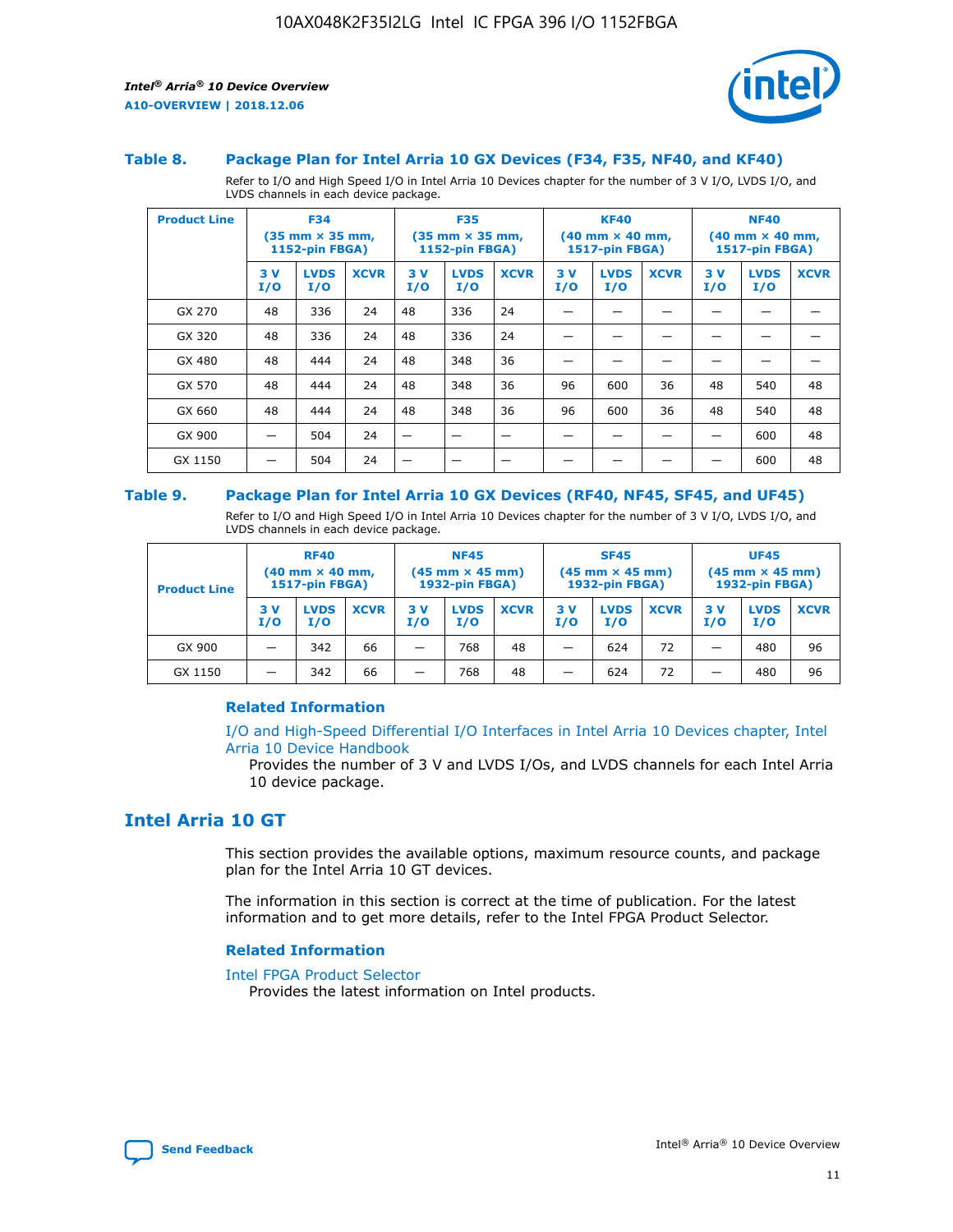

## **Available Options**

## **Figure 2. Sample Ordering Code and Available Options for Intel Arria 10 GT Devices**

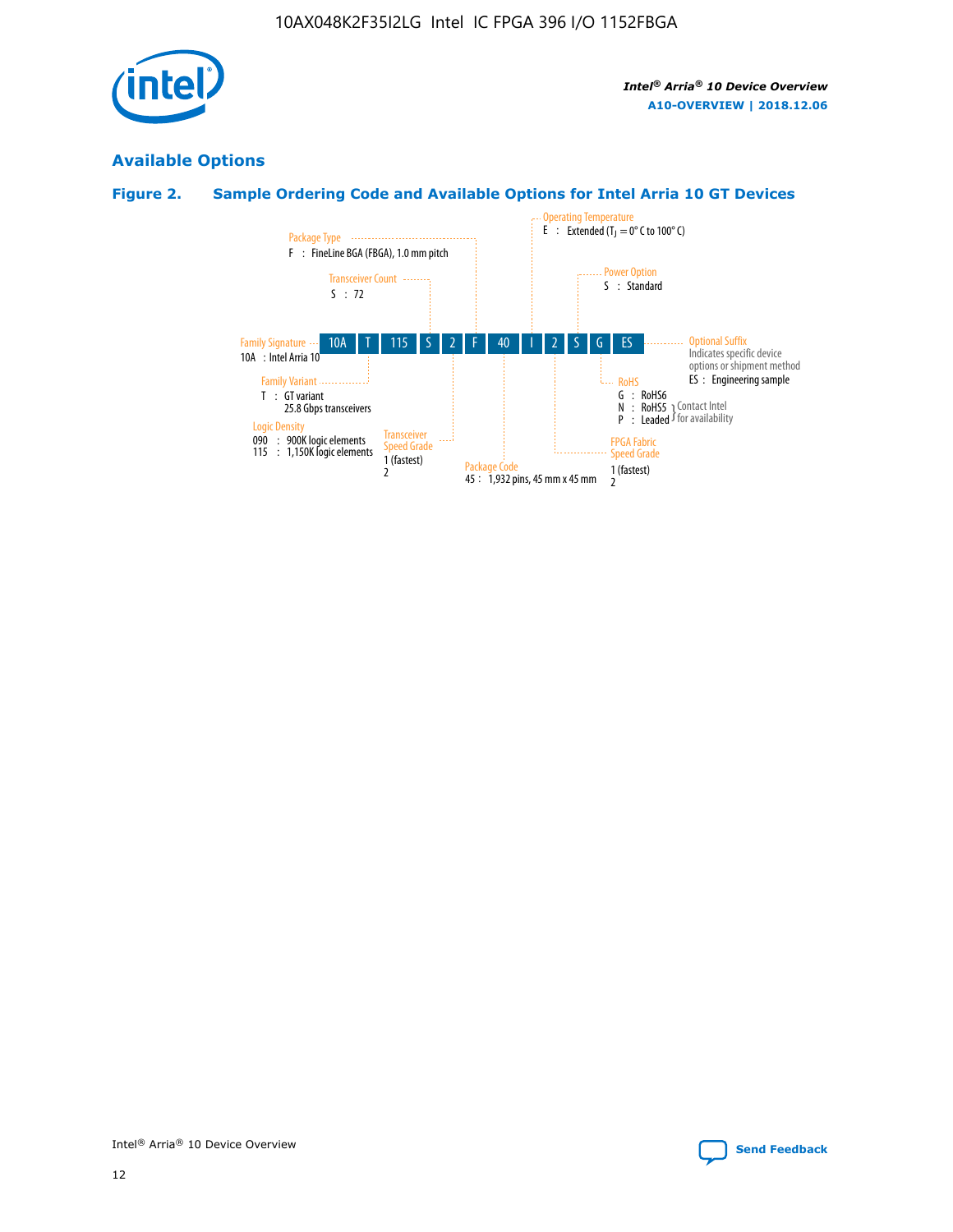

## **Maximum Resources**

#### **Table 10. Maximum Resource Counts for Intel Arria 10 GT Devices**

|                              | <b>Resource</b>      | <b>Product Line</b>                        |                |  |
|------------------------------|----------------------|--------------------------------------------|----------------|--|
|                              |                      | <b>GT 900</b>                              | GT 1150        |  |
| Logic Elements (LE) (K)      |                      | 900                                        | 1,150          |  |
| <b>ALM</b>                   |                      | 339,620                                    | 427,200        |  |
| Register                     |                      | 1,358,480                                  | 1,708,800      |  |
| Memory (Kb)                  | M20K                 | 48,460                                     | 54,260         |  |
|                              | <b>MLAB</b>          | 9,386                                      | 12,984         |  |
| Variable-precision DSP Block |                      | 1,518                                      | 1,518          |  |
| 18 x 19 Multiplier           |                      | 3,036                                      | 3,036          |  |
| <b>PLL</b>                   | Fractional Synthesis | 32                                         | 32             |  |
|                              | I/O                  | 16                                         | 16             |  |
| Transceiver                  | 17.4 Gbps            | 72(5)<br>6<br>624<br>312<br>$\overline{4}$ | 72(5)          |  |
|                              | 25.8 Gbps            |                                            | 6              |  |
| GPIO <sup>(6)</sup>          |                      |                                            | 624            |  |
| LVDS Pair $(7)$              |                      |                                            | 312            |  |
| PCIe Hard IP Block           |                      |                                            | $\overline{4}$ |  |
| Hard Memory Controller       |                      | 16                                         | 16             |  |

## **Related Information**

#### [Intel Arria 10 GT Channel Usage](https://www.intel.com/content/www/us/en/programmable/documentation/nik1398707230472.html#nik1398707008178)

Configuring GT/GX channels in Intel Arria 10 GT devices.

## **Package Plan**

### **Table 11. Package Plan for Intel Arria 10 GT Devices**

Refer to I/O and High Speed I/O in Intel Arria 10 Devices chapter for the number of 3 V I/O, LVDS I/O, and LVDS channels in each device package.

| <b>Product Line</b> | <b>SF45</b><br>(45 mm × 45 mm, 1932-pin FBGA) |                 |             |  |  |  |
|---------------------|-----------------------------------------------|-----------------|-------------|--|--|--|
|                     | 3 V I/O                                       | <b>LVDS I/O</b> | <b>XCVR</b> |  |  |  |
| GT 900              |                                               | 624             | 72          |  |  |  |
| GT 1150             |                                               | 624             | 72          |  |  |  |

<sup>(7)</sup> Each LVDS I/O pair can be used as differential input or output.



 $(5)$  If all 6 GT channels are in use, 12 of the GX channels are not usable.

<sup>(6)</sup> The number of GPIOs does not include transceiver I/Os. In the Intel Quartus Prime software, the number of user I/Os includes transceiver I/Os.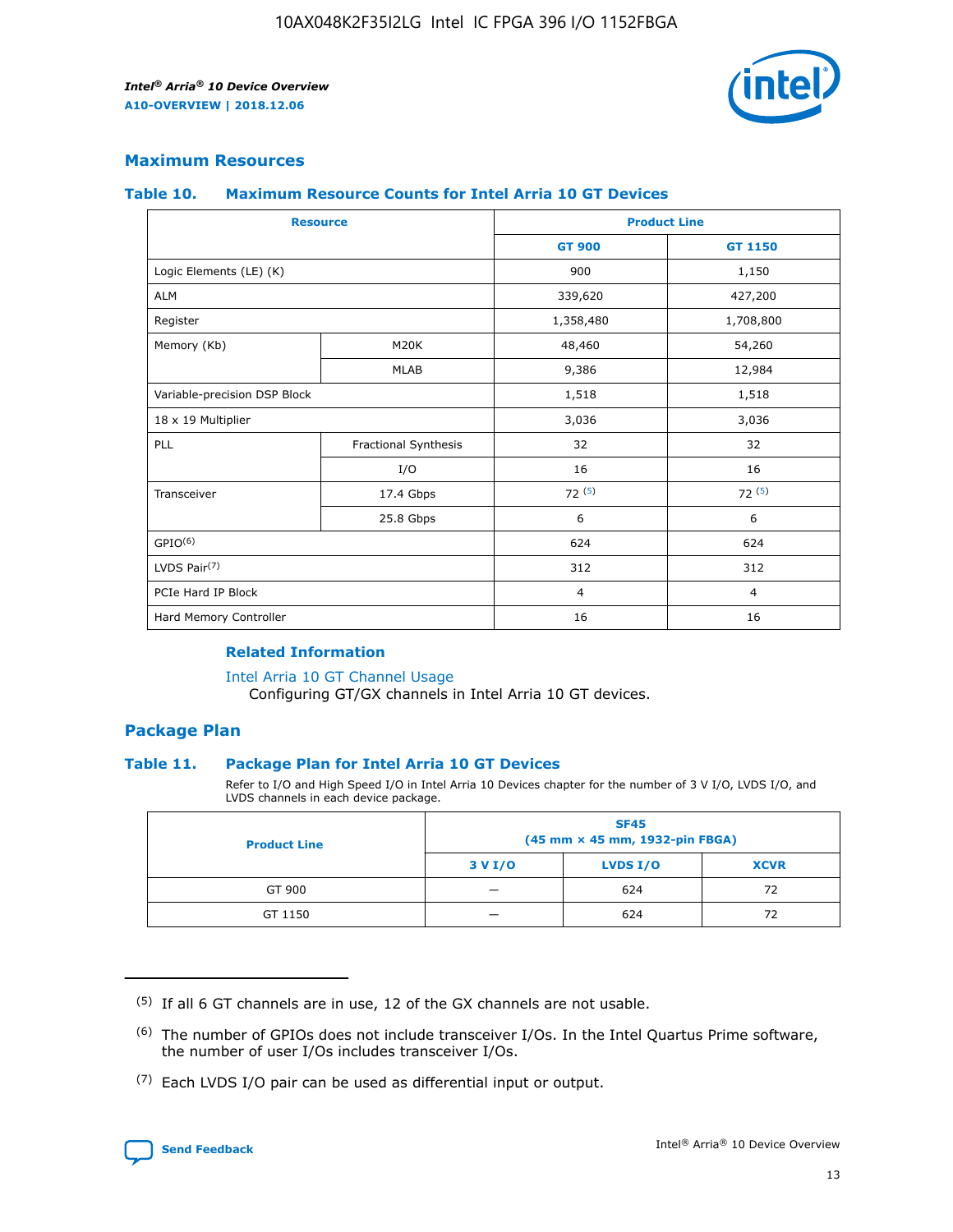

#### **Related Information**

[I/O and High-Speed Differential I/O Interfaces in Intel Arria 10 Devices chapter, Intel](https://www.intel.com/content/www/us/en/programmable/documentation/sam1403482614086.html#sam1403482030321) [Arria 10 Device Handbook](https://www.intel.com/content/www/us/en/programmable/documentation/sam1403482614086.html#sam1403482030321)

Provides the number of 3 V and LVDS I/Os, and LVDS channels for each Intel Arria 10 device package.

## **Intel Arria 10 SX**

This section provides the available options, maximum resource counts, and package plan for the Intel Arria 10 SX devices.

The information in this section is correct at the time of publication. For the latest information and to get more details, refer to the Intel FPGA Product Selector.

#### **Related Information**

[Intel FPGA Product Selector](http://www.altera.com/products/selector/psg-selector.html) Provides the latest information on Intel products.

## **Available Options**

#### **Figure 3. Sample Ordering Code and Available Options for Intel Arria 10 SX Devices**



#### **Related Information**

[Transceiver Performance for Intel Arria 10 GX/SX Devices](https://www.intel.com/content/www/us/en/programmable/documentation/mcn1413182292568.html#mcn1413213965502) Provides more information about the transceiver speed grade.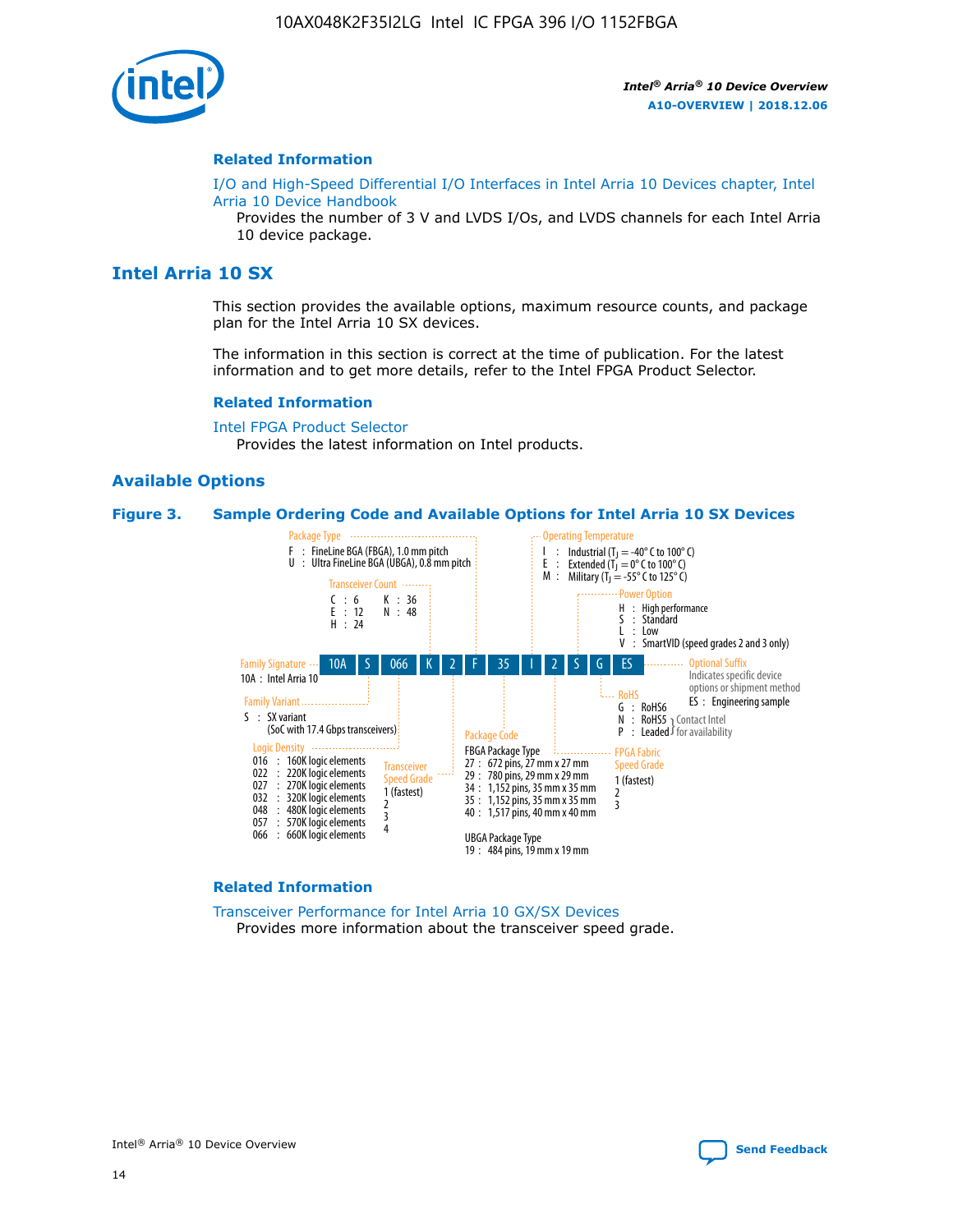

## **Maximum Resources**

#### **Table 12. Maximum Resource Counts for Intel Arria 10 SX Devices**

|                                   | <b>Resource</b>         | <b>Product Line</b> |               |                |                |                |                |                |  |  |  |
|-----------------------------------|-------------------------|---------------------|---------------|----------------|----------------|----------------|----------------|----------------|--|--|--|
|                                   |                         | <b>SX 160</b>       | <b>SX 220</b> | <b>SX 270</b>  | <b>SX 320</b>  | <b>SX 480</b>  | <b>SX 570</b>  | <b>SX 660</b>  |  |  |  |
| Logic Elements (LE) (K)           |                         | 160                 | 220           | 270            | 320            | 480            | 570            | 660            |  |  |  |
| <b>ALM</b>                        |                         | 61,510              | 80,330        | 101,620        | 119,900        | 183,590        | 217,080        | 251,680        |  |  |  |
| Register                          |                         | 246,040             | 321,320       | 406,480        | 479,600        | 734,360        | 868,320        | 1,006,720      |  |  |  |
| Memory (Kb)                       | <b>M20K</b>             | 8,800               | 11,740        | 15,000         | 17,820         | 28,620         | 36,000         | 42,620         |  |  |  |
|                                   | <b>MLAB</b>             | 1,050               | 1,690         | 2,452          | 2,727          | 4,164          | 5,096          | 5,788          |  |  |  |
| Variable-precision DSP Block      |                         | 156                 | 192           | 830            | 985            | 1,368          | 1,523          | 1,687          |  |  |  |
|                                   | 18 x 19 Multiplier      |                     | 384           | 1,660          | 1,970          | 2,736          | 3,046          | 3,374          |  |  |  |
| <b>PLL</b>                        | Fractional<br>Synthesis | 6                   | 6             | 8              | 8              | 12             | 16             | 16             |  |  |  |
|                                   | I/O                     | 6                   | 6             | 8              | 8              | 12             | 16             | 16             |  |  |  |
| 17.4 Gbps Transceiver             |                         | 12                  | 12            | 24             | 24             | 36             | 48             | 48             |  |  |  |
| GPIO <sup>(8)</sup>               |                         | 288                 | 288           | 384            | 384            | 492            | 696            | 696            |  |  |  |
| LVDS Pair $(9)$                   |                         | 120                 | 120           | 168            | 168            | 174            | 324            | 324            |  |  |  |
| PCIe Hard IP Block                |                         | $\mathbf{1}$        | $\mathbf{1}$  | $\overline{2}$ | $\overline{2}$ | $\overline{2}$ | $\overline{2}$ | $\overline{2}$ |  |  |  |
| Hard Memory Controller            |                         | 6                   | 6             | 8              | 8              | 12             | 16             | 16             |  |  |  |
| ARM Cortex-A9 MPCore<br>Processor |                         | Yes                 | Yes           | Yes            | Yes            | Yes            | Yes            | Yes            |  |  |  |

## **Package Plan**

### **Table 13. Package Plan for Intel Arria 10 SX Devices (U19, F27, F29, and F34)**

Refer to I/O and High Speed I/O in Intel Arria 10 Devices chapter for the number of 3 V I/O, LVDS I/O, and LVDS channels in each device package.

| <b>Product Line</b> | <b>U19</b><br>$(19 \text{ mm} \times 19 \text{ mm})$<br>484-pin UBGA) |                    |             | <b>F27</b><br>$(27 \text{ mm} \times 27 \text{ mm})$<br>672-pin FBGA) |                    | <b>F29</b><br>$(29 \text{ mm} \times 29 \text{ mm})$<br>780-pin FBGA) |           |                    | <b>F34</b><br>$(35 \text{ mm} \times 35 \text{ mm})$<br><b>1152-pin FBGA)</b> |           |                    |             |
|---------------------|-----------------------------------------------------------------------|--------------------|-------------|-----------------------------------------------------------------------|--------------------|-----------------------------------------------------------------------|-----------|--------------------|-------------------------------------------------------------------------------|-----------|--------------------|-------------|
|                     | 3V<br>I/O                                                             | <b>LVDS</b><br>I/O | <b>XCVR</b> | 3V<br>I/O                                                             | <b>LVDS</b><br>I/O | <b>XCVR</b>                                                           | 3V<br>I/O | <b>LVDS</b><br>I/O | <b>XCVR</b>                                                                   | 3V<br>I/O | <b>LVDS</b><br>I/O | <b>XCVR</b> |
| SX 160              | 48                                                                    | 144                | 6           | 48                                                                    | 192                | 12                                                                    | 48        | 240                | 12                                                                            | -         |                    |             |
| SX 220              | 48                                                                    | 144                | 6           | 48                                                                    | 192                | 12                                                                    | 48        | 240                | 12                                                                            |           |                    |             |
| SX 270              |                                                                       |                    |             | 48                                                                    | 192                | 12                                                                    | 48        | 312                | 12                                                                            | 48        | 336                | 24          |
| SX 320              |                                                                       |                    |             | 48                                                                    | 192                | 12                                                                    | 48        | 312                | 12                                                                            | 48        | 336                | 24          |
|                     | continued                                                             |                    |             |                                                                       |                    |                                                                       |           |                    |                                                                               |           |                    |             |

 $(8)$  The number of GPIOs does not include transceiver I/Os. In the Intel Quartus Prime software, the number of user I/Os includes transceiver I/Os.

 $(9)$  Each LVDS I/O pair can be used as differential input or output.

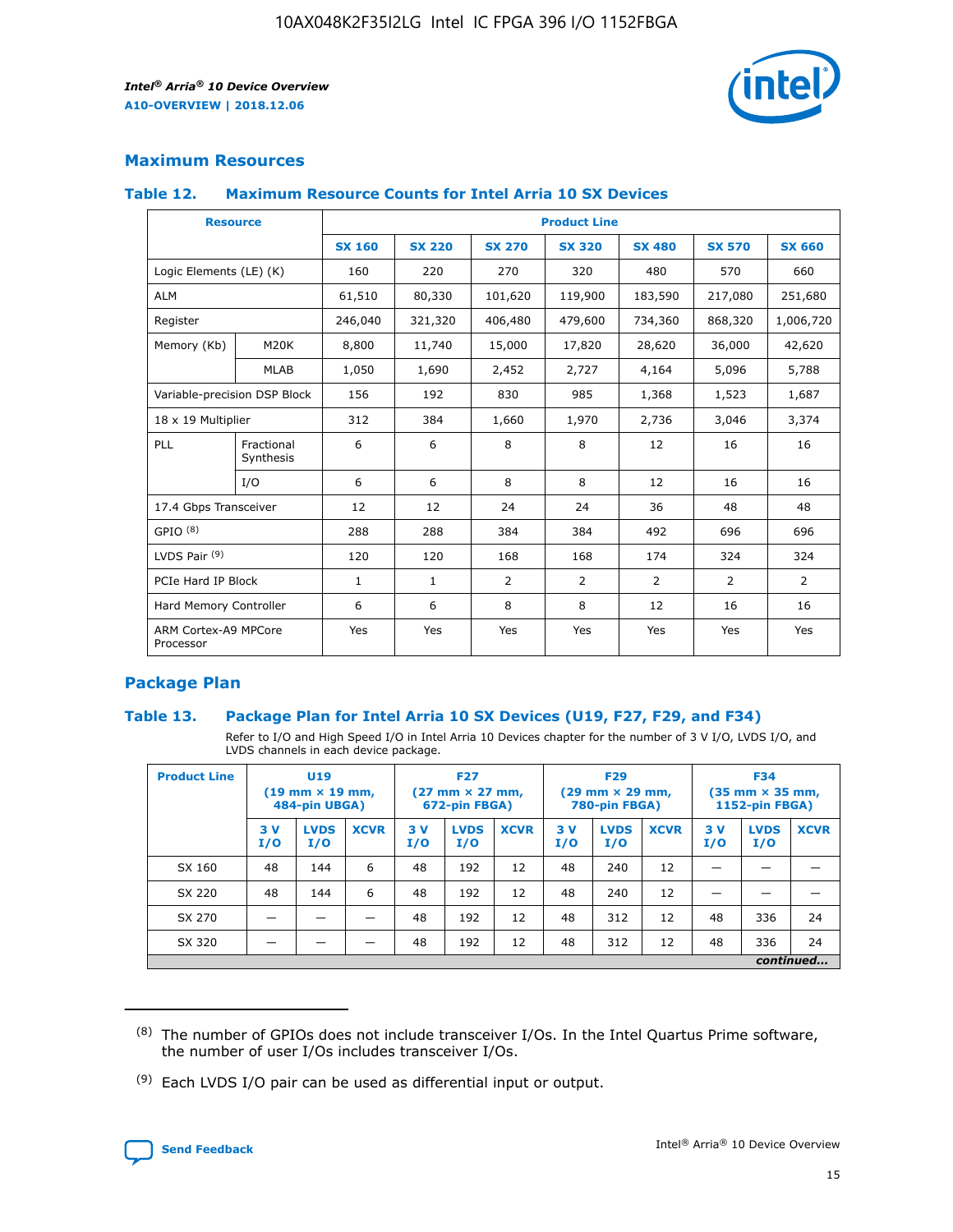

| <b>Product Line</b> | U <sub>19</sub><br>$(19 \text{ mm} \times 19 \text{ mm})$<br>484-pin UBGA) |                    | <b>F27</b><br>$(27 \text{ mm} \times 27 \text{ mm})$<br>672-pin FBGA) |           | <b>F29</b><br>$(29 \text{ mm} \times 29 \text{ mm})$<br>780-pin FBGA) |             |           | <b>F34</b><br>$(35$ mm $\times$ 35 mm,<br><b>1152-pin FBGA)</b> |             |           |                    |             |
|---------------------|----------------------------------------------------------------------------|--------------------|-----------------------------------------------------------------------|-----------|-----------------------------------------------------------------------|-------------|-----------|-----------------------------------------------------------------|-------------|-----------|--------------------|-------------|
|                     | 3V<br>I/O                                                                  | <b>LVDS</b><br>I/O | <b>XCVR</b>                                                           | 3V<br>I/O | <b>LVDS</b><br>I/O                                                    | <b>XCVR</b> | 3V<br>I/O | <b>LVDS</b><br>I/O                                              | <b>XCVR</b> | 3V<br>I/O | <b>LVDS</b><br>I/O | <b>XCVR</b> |
| SX 480              |                                                                            |                    |                                                                       |           |                                                                       |             | 48        | 312                                                             | 12          | 48        | 444                | 24          |
| SX 570              |                                                                            |                    |                                                                       |           |                                                                       |             |           |                                                                 |             | 48        | 444                | 24          |
| SX 660              |                                                                            |                    |                                                                       |           |                                                                       |             |           |                                                                 |             | 48        | 444                | 24          |

## **Table 14. Package Plan for Intel Arria 10 SX Devices (F35, KF40, and NF40)**

Refer to I/O and High Speed I/O in Intel Arria 10 Devices chapter for the number of 3 V I/O, LVDS I/O, and LVDS channels in each device package.

| <b>Product Line</b> | <b>F35</b><br>$(35 \text{ mm} \times 35 \text{ mm})$<br><b>1152-pin FBGA)</b> |          |             |                                           | <b>KF40</b><br>(40 mm × 40 mm,<br>1517-pin FBGA) |    | <b>NF40</b><br>$(40 \text{ mm} \times 40 \text{ mm})$<br>1517-pin FBGA) |          |             |  |
|---------------------|-------------------------------------------------------------------------------|----------|-------------|-------------------------------------------|--------------------------------------------------|----|-------------------------------------------------------------------------|----------|-------------|--|
|                     | 3 V I/O                                                                       | LVDS I/O | <b>XCVR</b> | <b>LVDS I/O</b><br><b>XCVR</b><br>3 V I/O |                                                  |    | 3 V I/O                                                                 | LVDS I/O | <b>XCVR</b> |  |
| SX 270              | 48                                                                            | 336      | 24          |                                           |                                                  |    |                                                                         |          |             |  |
| SX 320              | 48                                                                            | 336      | 24          |                                           |                                                  |    |                                                                         |          |             |  |
| SX 480              | 48                                                                            | 348      | 36          |                                           |                                                  |    |                                                                         |          |             |  |
| SX 570              | 48                                                                            | 348      | 36          | 96                                        | 600                                              | 36 | 48                                                                      | 540      | 48          |  |
| SX 660              | 48                                                                            | 348      | 36          | 96                                        | 600                                              | 36 | 48                                                                      | 540      | 48          |  |

## **Related Information**

[I/O and High-Speed Differential I/O Interfaces in Intel Arria 10 Devices chapter, Intel](https://www.intel.com/content/www/us/en/programmable/documentation/sam1403482614086.html#sam1403482030321) [Arria 10 Device Handbook](https://www.intel.com/content/www/us/en/programmable/documentation/sam1403482614086.html#sam1403482030321)

Provides the number of 3 V and LVDS I/Os, and LVDS channels for each Intel Arria 10 device package.

Intel<sup>®</sup> Arria<sup>®</sup> 10 Device Overview **[Send Feedback](mailto:FPGAtechdocfeedback@intel.com?subject=Feedback%20on%20Intel%20Arria%2010%20Device%20Overview%20(A10-OVERVIEW%202018.12.06)&body=We%20appreciate%20your%20feedback.%20In%20your%20comments,%20also%20specify%20the%20page%20number%20or%20paragraph.%20Thank%20you.)** Send Feedback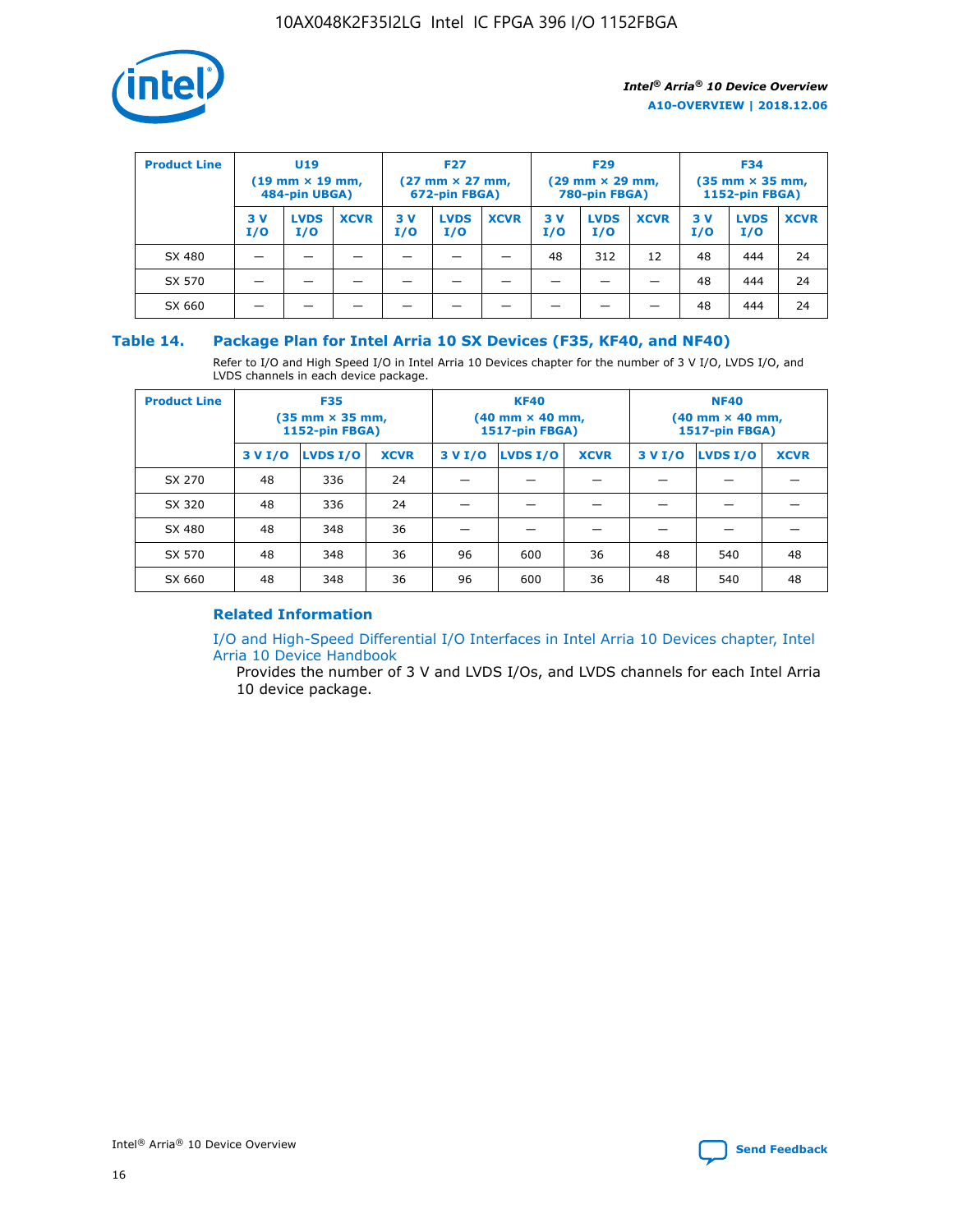

# **I/O Vertical Migration for Intel Arria 10 Devices**

#### **Figure 4. Migration Capability Across Intel Arria 10 Product Lines**

- The arrows indicate the migration paths. The devices included in each vertical migration path are shaded. Devices with fewer resources in the same path have lighter shades.
- To achieve the full I/O migration across product lines in the same migration path, restrict I/Os and transceivers usage to match the product line with the lowest I/O and transceiver counts.
- An LVDS I/O bank in the source device may be mapped to a 3 V I/O bank in the target device. To use memory interface clock frequency higher than 533 MHz, assign external memory interface pins only to banks that are LVDS I/O in both devices.
- There may be nominal 0.15 mm package height difference between some product lines in the same package type.
	- **Variant Product Line Package U19 F27 F29 F34 F35 KF40 NF40 RF40 NF45 SF45 UF45** Intel® Arria® 10 GX GX 160 GX 220 GX 270 GX 320 GX 480 GX 570 GX 660 GX 900 GX 1150 Intel Arria 10 GT GT 900 GT 1150 Intel Arria 10 SX SX 160 SX 220 SX 270 SX 320 SX 480 SX 570 SX 660
- Some migration paths are not shown in the Intel Quartus Prime software **Pin Migration View**.

*Note:* To verify the pin migration compatibility, use the **Pin Migration View** window in the Intel Quartus Prime software Pin Planner.

## **Adaptive Logic Module**

Intel Arria 10 devices use a 20 nm ALM as the basic building block of the logic fabric.

The ALM architecture is the same as the previous generation FPGAs, allowing for efficient implementation of logic functions and easy conversion of IP between the device generations.

The ALM, as shown in following figure, uses an 8-input fracturable look-up table (LUT) with four dedicated registers to help improve timing closure in register-rich designs and achieve an even higher design packing capability than the traditional two-register per LUT architecture.

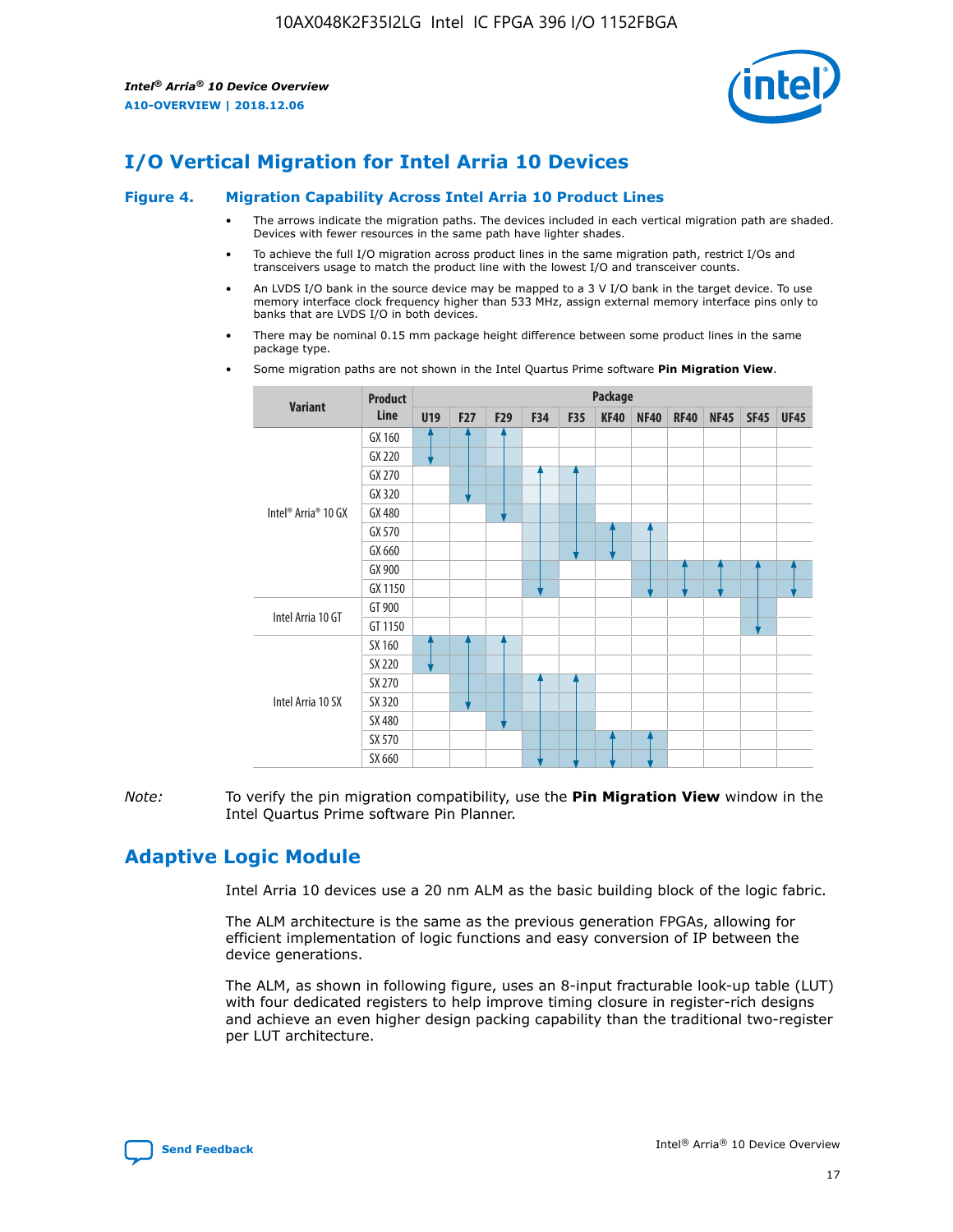

**Figure 5. ALM for Intel Arria 10 Devices**



The Intel Quartus Prime software optimizes your design according to the ALM logic structure and automatically maps legacy designs into the Intel Arria 10 ALM architecture.

## **Variable-Precision DSP Block**

The Intel Arria 10 variable precision DSP blocks support fixed-point arithmetic and floating-point arithmetic.

Features for fixed-point arithmetic:

- High-performance, power-optimized, and fully registered multiplication operations
- 18-bit and 27-bit word lengths
- Two 18 x 19 multipliers or one 27 x 27 multiplier per DSP block
- Built-in addition, subtraction, and 64-bit double accumulation register to combine multiplication results
- Cascading 19-bit or 27-bit when pre-adder is disabled and cascading 18-bit when pre-adder is used to form the tap-delay line for filtering applications
- Cascading 64-bit output bus to propagate output results from one block to the next block without external logic support
- Hard pre-adder supported in 19-bit and 27-bit modes for symmetric filters
- Internal coefficient register bank in both 18-bit and 27-bit modes for filter implementation
- 18-bit and 27-bit systolic finite impulse response (FIR) filters with distributed output adder
- Biased rounding support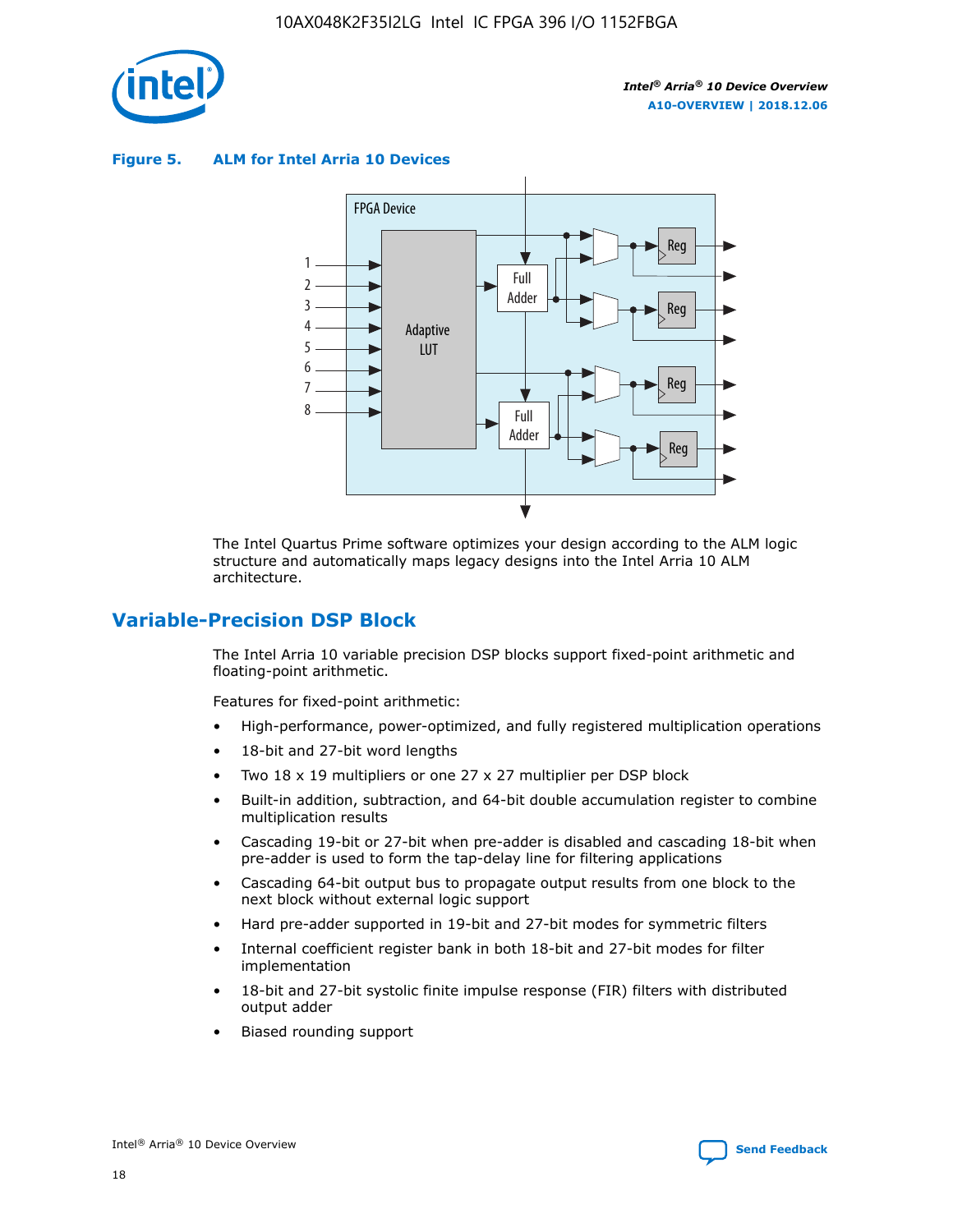

Features for floating-point arithmetic:

- A completely hardened architecture that supports multiplication, addition, subtraction, multiply-add, and multiply-subtract
- Multiplication with accumulation capability and a dynamic accumulator reset control
- Multiplication with cascade summation capability
- Multiplication with cascade subtraction capability
- Complex multiplication
- Direct vector dot product
- Systolic FIR filter

### **Table 15. Variable-Precision DSP Block Configurations for Intel Arria 10 Devices**

| <b>Usage Example</b>                                       | <b>Multiplier Size (Bit)</b>    | <b>DSP Block Resources</b> |
|------------------------------------------------------------|---------------------------------|----------------------------|
| Medium precision fixed point                               | Two 18 x 19                     |                            |
| High precision fixed or Single precision<br>floating point | One 27 x 27                     |                            |
| Fixed point FFTs                                           | One 19 x 36 with external adder |                            |
| Very high precision fixed point                            | One 36 x 36 with external adder |                            |
| Double precision floating point                            | One 54 x 54 with external adder | 4                          |

#### **Table 16. Resources for Fixed-Point Arithmetic in Intel Arria 10 Devices**

The table lists the variable-precision DSP resources by bit precision for each Intel Arria 10 device.

| <b>Variant</b>               | <b>Product Line</b> | <b>Variable-</b><br>precision | <b>Independent Input and Output</b><br><b>Multiplications Operator</b> |                                     | 18 x 19<br><b>Multiplier</b>    | $18 \times 18$<br><b>Multiplier</b>                |
|------------------------------|---------------------|-------------------------------|------------------------------------------------------------------------|-------------------------------------|---------------------------------|----------------------------------------------------|
|                              |                     | <b>DSP Block</b>              | 18 x 19<br><b>Multiplier</b>                                           | $27 \times 27$<br><b>Multiplier</b> | <b>Adder Sum</b><br><b>Mode</b> | <b>Adder</b><br><b>Summed with</b><br>36 bit Input |
| AIntel Arria 10<br><b>GX</b> | GX 160              | 156                           | 312                                                                    | 156                                 | 156                             | 156                                                |
|                              | GX 220              | 192                           | 384                                                                    | 192                                 | 192                             | 192                                                |
|                              | GX 270              | 830                           | 1,660                                                                  | 830                                 | 830                             | 830                                                |
|                              | GX 320              | 984                           | 1,968                                                                  | 984                                 | 984                             | 984                                                |
|                              | GX 480              | 1,368                         | 2,736                                                                  | 1,368                               | 1,368                           | 1,368                                              |
|                              | GX 570              | 1,523                         | 3,046                                                                  | 1,523                               | 1,523                           | 1,523                                              |
|                              | GX 660              | 1,687                         | 3,374                                                                  | 1,687                               | 1,687                           | 1,687                                              |
|                              | GX 900              | 1,518                         | 3,036                                                                  | 1,518                               | 1,518                           | 1,518                                              |
|                              | GX 1150             | 1,518                         | 3,036                                                                  | 1,518                               | 1,518                           | 1,518                                              |
| Intel Arria 10               | GT 900              | 1,518                         | 3,036                                                                  | 1,518                               | 1,518                           | 1,518                                              |
| GT                           | GT 1150             | 1,518                         | 3,036                                                                  | 1,518                               | 1,518                           | 1,518                                              |
| Intel Arria 10               | SX 160              | 156                           | 312                                                                    | 156                                 | 156                             | 156                                                |
| <b>SX</b>                    | SX 220              | 192                           | 384                                                                    | 192                                 | 192                             | 192                                                |
|                              | SX 270              | 830                           | 1,660                                                                  | 830                                 | 830                             | 830                                                |
|                              |                     |                               |                                                                        |                                     |                                 | continued                                          |

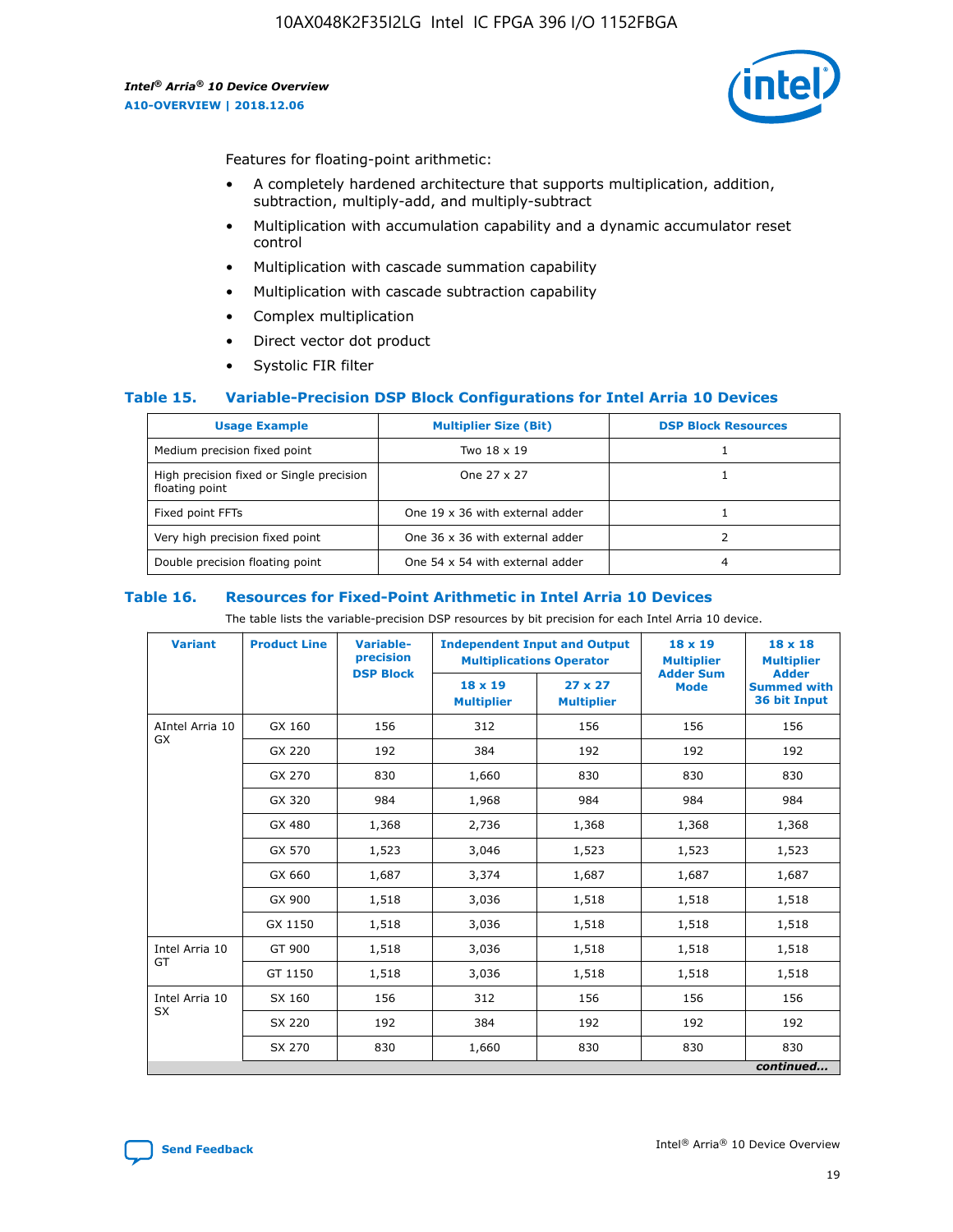

| <b>Variant</b> | <b>Product Line</b> | <b>Variable-</b><br>precision |                                     | <b>Independent Input and Output</b><br><b>Multiplications Operator</b> | $18 \times 19$<br><b>Multiplier</b> | $18 \times 18$<br><b>Multiplier</b>                |
|----------------|---------------------|-------------------------------|-------------------------------------|------------------------------------------------------------------------|-------------------------------------|----------------------------------------------------|
|                |                     | <b>DSP Block</b>              | $18 \times 19$<br><b>Multiplier</b> | $27 \times 27$<br><b>Multiplier</b>                                    | <b>Adder Sum</b><br><b>Mode</b>     | <b>Adder</b><br><b>Summed with</b><br>36 bit Input |
|                | SX 320              | 984                           | 1,968                               | 984                                                                    | 984                                 | 984                                                |
|                | SX 480              | 1,368                         | 2,736                               | 1,368                                                                  | 1,368                               | 1,368                                              |
|                | SX 570              | 1,523                         | 3,046                               | 1,523                                                                  | 1,523                               | 1,523                                              |
|                | SX 660              | 1,687                         | 3,374                               | 1,687                                                                  | 1,687                               | 1,687                                              |

## **Table 17. Resources for Floating-Point Arithmetic in Intel Arria 10 Devices**

The table lists the variable-precision DSP resources by bit precision for each Intel Arria 10 device.

| <b>Variant</b> | <b>Product Line</b> | <b>Variable-</b><br>precision<br><b>DSP Block</b> | <b>Single</b><br><b>Precision</b><br><b>Floating-Point</b><br><b>Multiplication</b><br><b>Mode</b> | <b>Single-Precision</b><br><b>Floating-Point</b><br><b>Adder Mode</b> | Single-<br><b>Precision</b><br><b>Floating-Point</b><br><b>Multiply</b><br><b>Accumulate</b><br><b>Mode</b> | <b>Peak</b><br><b>Giga Floating-</b><br><b>Point</b><br><b>Operations</b><br>per Second<br>(GFLOPs) |
|----------------|---------------------|---------------------------------------------------|----------------------------------------------------------------------------------------------------|-----------------------------------------------------------------------|-------------------------------------------------------------------------------------------------------------|-----------------------------------------------------------------------------------------------------|
| Intel Arria 10 | GX 160              | 156                                               | 156                                                                                                | 156                                                                   | 156                                                                                                         | 140                                                                                                 |
| <b>GX</b>      | GX 220              | 192                                               | 192                                                                                                | 192                                                                   | 192                                                                                                         | 173                                                                                                 |
|                | GX 270              | 830                                               | 830                                                                                                | 830                                                                   | 830                                                                                                         | 747                                                                                                 |
|                | GX 320              | 984                                               | 984                                                                                                | 984                                                                   | 984                                                                                                         | 886                                                                                                 |
|                | GX 480              | 1,369                                             | 1,368                                                                                              | 1,368                                                                 | 1,368                                                                                                       | 1,231                                                                                               |
|                | GX 570              | 1,523                                             | 1,523                                                                                              | 1,523                                                                 | 1,523                                                                                                       | 1,371                                                                                               |
|                | GX 660              | 1,687                                             | 1,687                                                                                              | 1,687                                                                 | 1,687                                                                                                       | 1,518                                                                                               |
|                | GX 900              | 1,518                                             | 1,518                                                                                              | 1,518                                                                 | 1,518                                                                                                       | 1,366                                                                                               |
|                | GX 1150             | 1,518                                             | 1,518                                                                                              | 1,518                                                                 | 1,518                                                                                                       | 1,366                                                                                               |
| Intel Arria 10 | GT 900              | 1,518                                             | 1,518                                                                                              | 1,518                                                                 | 1,518                                                                                                       | 1,366                                                                                               |
| GT             | GT 1150             | 1,518                                             | 1,518                                                                                              | 1,518                                                                 | 1,518                                                                                                       | 1,366                                                                                               |
| Intel Arria 10 | SX 160              | 156                                               | 156                                                                                                | 156                                                                   | 156                                                                                                         | 140                                                                                                 |
| SX             | SX 220              | 192                                               | 192                                                                                                | 192                                                                   | 192                                                                                                         | 173                                                                                                 |
|                | SX 270              | 830                                               | 830                                                                                                | 830                                                                   | 830                                                                                                         | 747                                                                                                 |
|                | SX 320              | 984                                               | 984                                                                                                | 984                                                                   | 984                                                                                                         | 886                                                                                                 |
|                | SX 480              | 1,369                                             | 1,368                                                                                              | 1,368                                                                 | 1,368                                                                                                       | 1,231                                                                                               |
|                | SX 570              | 1,523                                             | 1,523                                                                                              | 1,523                                                                 | 1,523                                                                                                       | 1,371                                                                                               |
|                | SX 660              | 1,687                                             | 1,687                                                                                              | 1,687                                                                 | 1,687                                                                                                       | 1,518                                                                                               |

# **Embedded Memory Blocks**

The embedded memory blocks in the devices are flexible and designed to provide an optimal amount of small- and large-sized memory arrays to fit your design requirements.

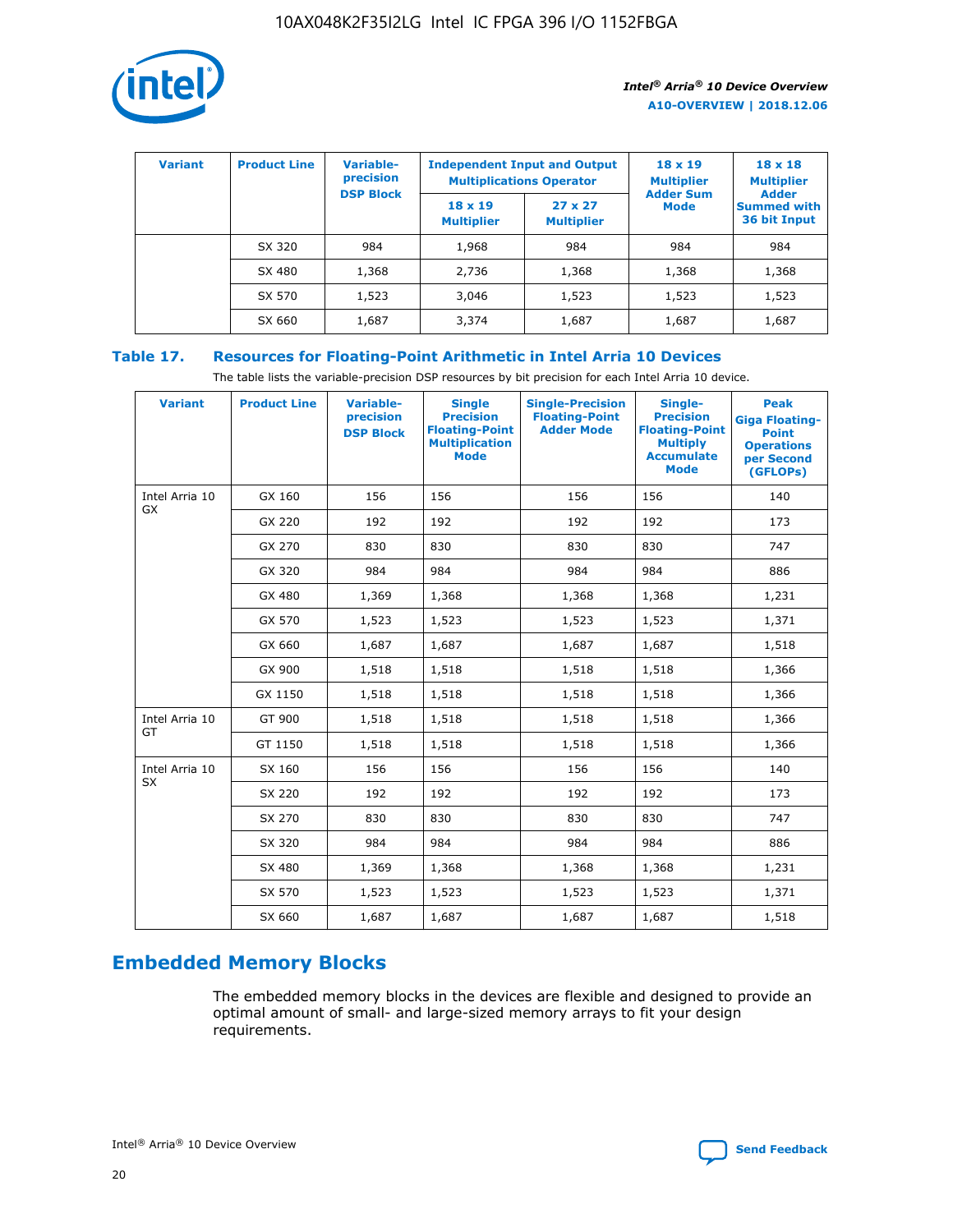

## **Types of Embedded Memory**

The Intel Arria 10 devices contain two types of memory blocks:

- 20 Kb M20K blocks—blocks of dedicated memory resources. The M20K blocks are ideal for larger memory arrays while still providing a large number of independent ports.
- 640 bit memory logic array blocks (MLABs)—enhanced memory blocks that are configured from dual-purpose logic array blocks (LABs). The MLABs are ideal for wide and shallow memory arrays. The MLABs are optimized for implementation of shift registers for digital signal processing (DSP) applications, wide and shallow FIFO buffers, and filter delay lines. Each MLAB is made up of ten adaptive logic modules (ALMs). In the Intel Arria 10 devices, you can configure these ALMs as ten 32 x 2 blocks, giving you one 32 x 20 simple dual-port SRAM block per MLAB.

## **Embedded Memory Capacity in Intel Arria 10 Devices**

|                   | <b>Product</b> |              | <b>M20K</b>         | <b>MLAB</b>  |                     | <b>Total RAM Bit</b> |
|-------------------|----------------|--------------|---------------------|--------------|---------------------|----------------------|
| <b>Variant</b>    | <b>Line</b>    | <b>Block</b> | <b>RAM Bit (Kb)</b> | <b>Block</b> | <b>RAM Bit (Kb)</b> | (Kb)                 |
| Intel Arria 10 GX | GX 160         | 440          | 8,800               | 1,680        | 1,050               | 9,850                |
|                   | GX 220         | 587          | 11,740              | 2,703        | 1,690               | 13,430               |
|                   | GX 270         | 750          | 15,000              | 3,922        | 2,452               | 17,452               |
|                   | GX 320         | 891          | 17,820              | 4,363        | 2,727               | 20,547               |
|                   | GX 480         | 1,431        | 28,620              | 6,662        | 4,164               | 32,784               |
|                   | GX 570         | 1,800        | 36,000              | 8,153        | 5,096               | 41,096               |
|                   | GX 660         | 2,131        | 42,620              | 9,260        | 5,788               | 48,408               |
|                   | GX 900         | 2,423        | 48,460              | 15,017       | 9,386               | 57,846               |
|                   | GX 1150        | 2,713        | 54,260              | 20,774       | 12,984              | 67,244               |
| Intel Arria 10 GT | GT 900         | 2,423        | 48,460              | 15,017       | 9,386               | 57,846               |
|                   | GT 1150        | 2,713        | 54,260              | 20,774       | 12,984              | 67,244               |
| Intel Arria 10 SX | SX 160         | 440          | 8,800               | 1,680        | 1,050               | 9,850                |
|                   | SX 220         | 587          | 11,740              | 2,703        | 1,690               | 13,430               |
|                   | SX 270         | 750          | 15,000              | 3,922        | 2,452               | 17,452               |
|                   | SX 320         | 891          | 17,820              | 4,363        | 2,727               | 20,547               |
|                   | SX 480         | 1,431        | 28,620              | 6,662        | 4,164               | 32,784               |
|                   | SX 570         | 1,800        | 36,000              | 8,153        | 5,096               | 41,096               |
|                   | SX 660         | 2,131        | 42,620              | 9,260        | 5,788               | 48,408               |

#### **Table 18. Embedded Memory Capacity and Distribution in Intel Arria 10 Devices**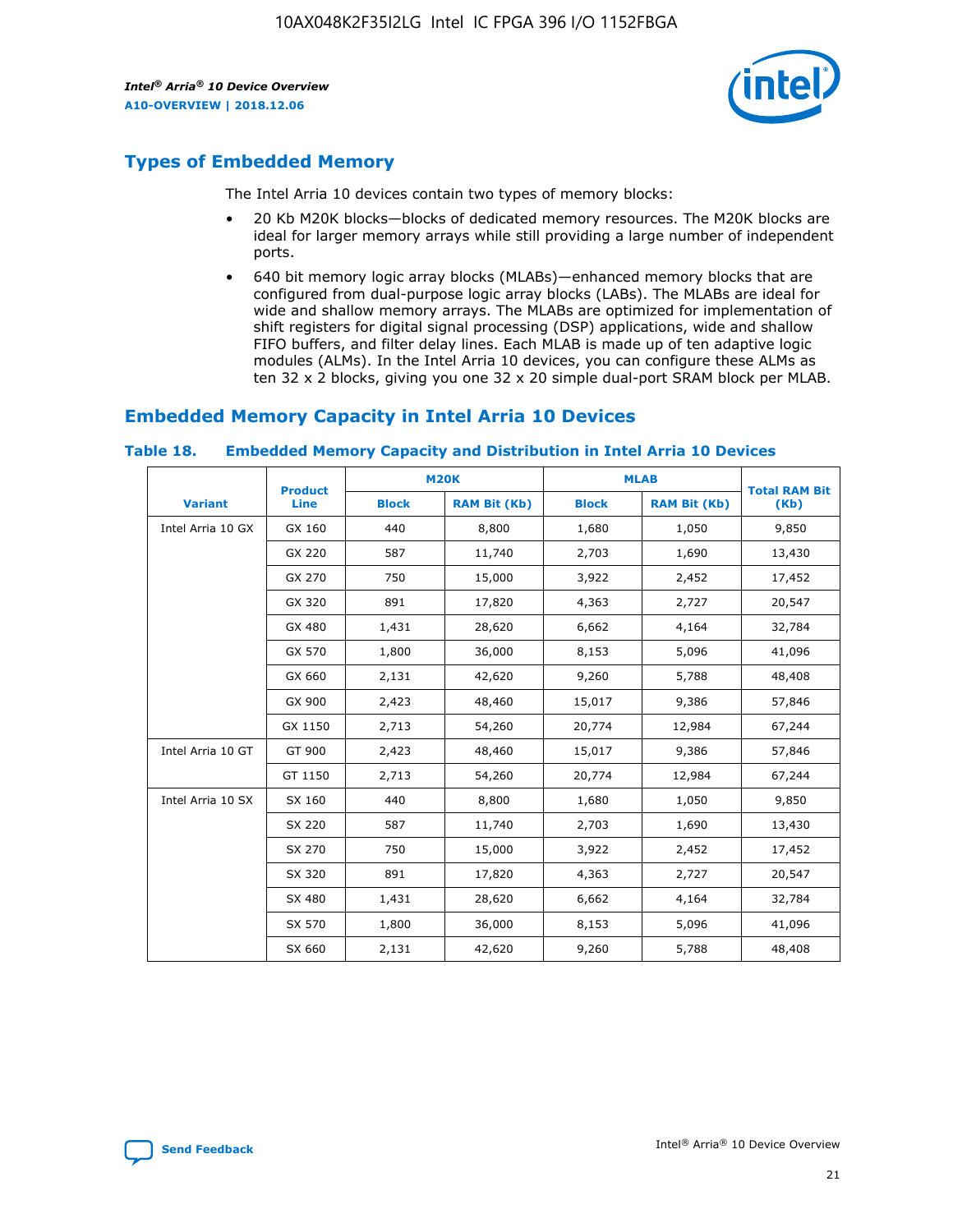

## **Embedded Memory Configurations for Single-port Mode**

#### **Table 19. Single-port Embedded Memory Configurations for Intel Arria 10 Devices**

This table lists the maximum configurations supported for single-port RAM and ROM modes.

| <b>Memory Block</b> | Depth (bits) | <b>Programmable Width</b> |
|---------------------|--------------|---------------------------|
| MLAB                | 32           | x16, x18, or x20          |
|                     | 64(10)       | x8, x9, x10               |
| M20K                | 512          | x40, x32                  |
|                     | 1K           | x20, x16                  |
|                     | 2K           | x10, x8                   |
|                     | 4K           | x5, x4                    |
|                     | 8K           | x2                        |
|                     | 16K          | x1                        |

## **Clock Networks and PLL Clock Sources**

The clock network architecture is based on Intel's global, regional, and peripheral clock structure. This clock structure is supported by dedicated clock input pins, fractional clock synthesis PLLs, and integer I/O PLLs.

## **Clock Networks**

The Intel Arria 10 core clock networks are capable of up to 800 MHz fabric operation across the full industrial temperature range. For the external memory interface, the clock network supports the hard memory controller with speeds up to 2,400 Mbps in a quarter-rate transfer.

To reduce power consumption, the Intel Quartus Prime software identifies all unused sections of the clock network and powers them down.

## **Fractional Synthesis and I/O PLLs**

Intel Arria 10 devices contain up to 32 fractional synthesis PLLs and up to 16 I/O PLLs that are available for both specific and general purpose uses in the core:

- Fractional synthesis PLLs—located in the column adjacent to the transceiver blocks
- I/O PLLs—located in each bank of the 48 I/Os

### **Fractional Synthesis PLLs**

You can use the fractional synthesis PLLs to:

- Reduce the number of oscillators that are required on your board
- Reduce the number of clock pins that are used in the device by synthesizing multiple clock frequencies from a single reference clock source

<sup>(10)</sup> Supported through software emulation and consumes additional MLAB blocks.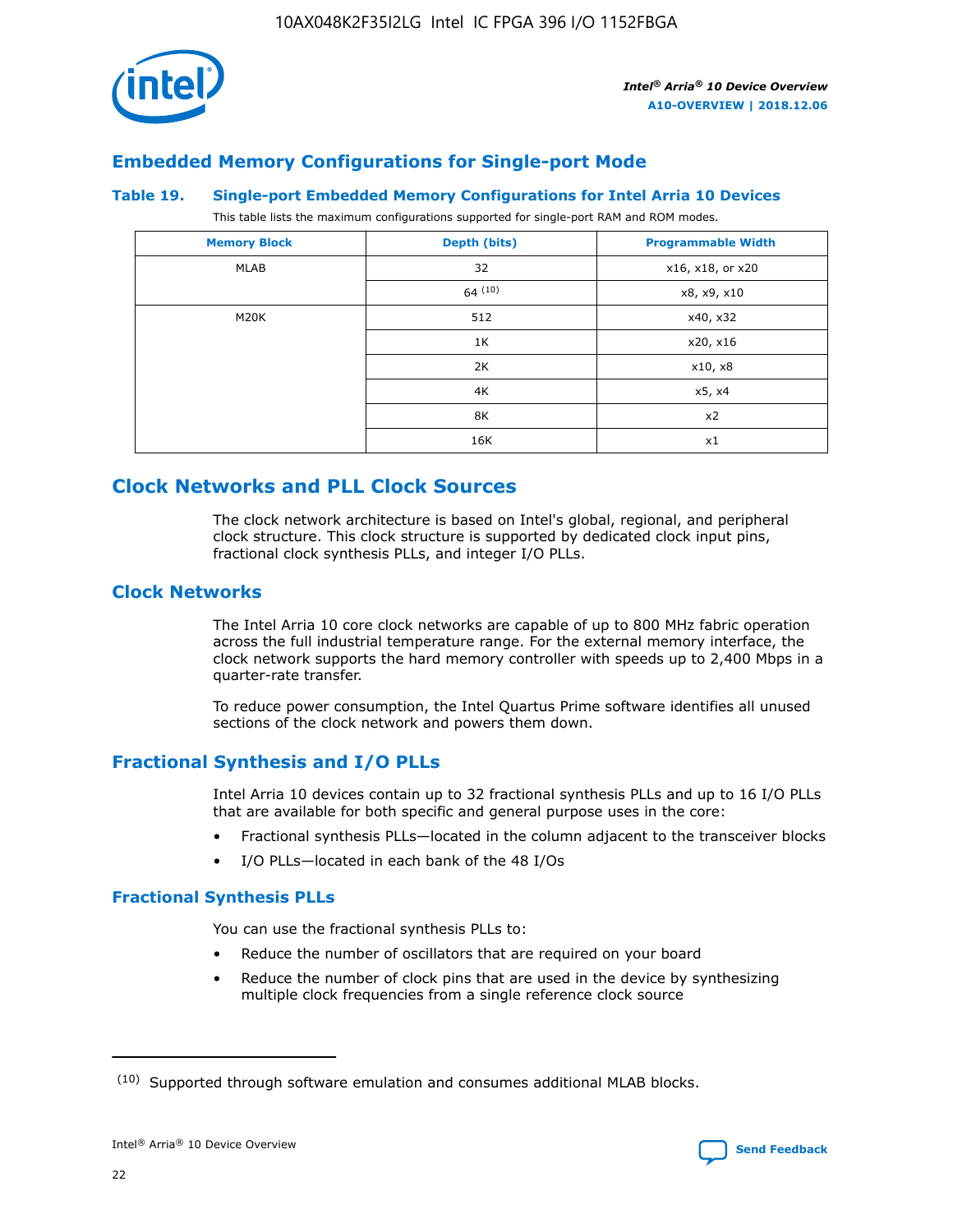

The fractional synthesis PLLs support the following features:

- Reference clock frequency synthesis for transceiver CMU and Advanced Transmit (ATX) PLLs
- Clock network delay compensation
- Zero-delay buffering
- Direct transmit clocking for transceivers
- Independently configurable into two modes:
	- Conventional integer mode equivalent to the general purpose PLL
	- Enhanced fractional mode with third order delta-sigma modulation
- PLL cascading

## **I/O PLLs**

The integer mode I/O PLLs are located in each bank of 48 I/Os. You can use the I/O PLLs to simplify the design of external memory and high-speed LVDS interfaces.

In each I/O bank, the I/O PLLs are adjacent to the hard memory controllers and LVDS SERDES. Because these PLLs are tightly coupled with the I/Os that need to use them, it makes it easier to close timing.

You can use the I/O PLLs for general purpose applications in the core such as clock network delay compensation and zero-delay buffering.

Intel Arria 10 devices support PLL-to-PLL cascading.

## **FPGA General Purpose I/O**

Intel Arria 10 devices offer highly configurable GPIOs. Each I/O bank contains 48 general purpose I/Os and a high-efficiency hard memory controller.

The following list describes the features of the GPIOs:

- Consist of 3 V I/Os for high-voltage application and LVDS I/Os for differential signaling
	- Up to two 3 V I/O banks, available in some devices, that support up to 3 V I/O standards
	- LVDS I/O banks that support up to 1.8 V I/O standards
- Support a wide range of single-ended and differential I/O interfaces
- LVDS speeds up to 1.6 Gbps
- Each LVDS pair of pins has differential input and output buffers, allowing you to configure the LVDS direction for each pair.
- Programmable bus hold and weak pull-up
- Programmable differential output voltage  $(V_{OD})$  and programmable pre-emphasis

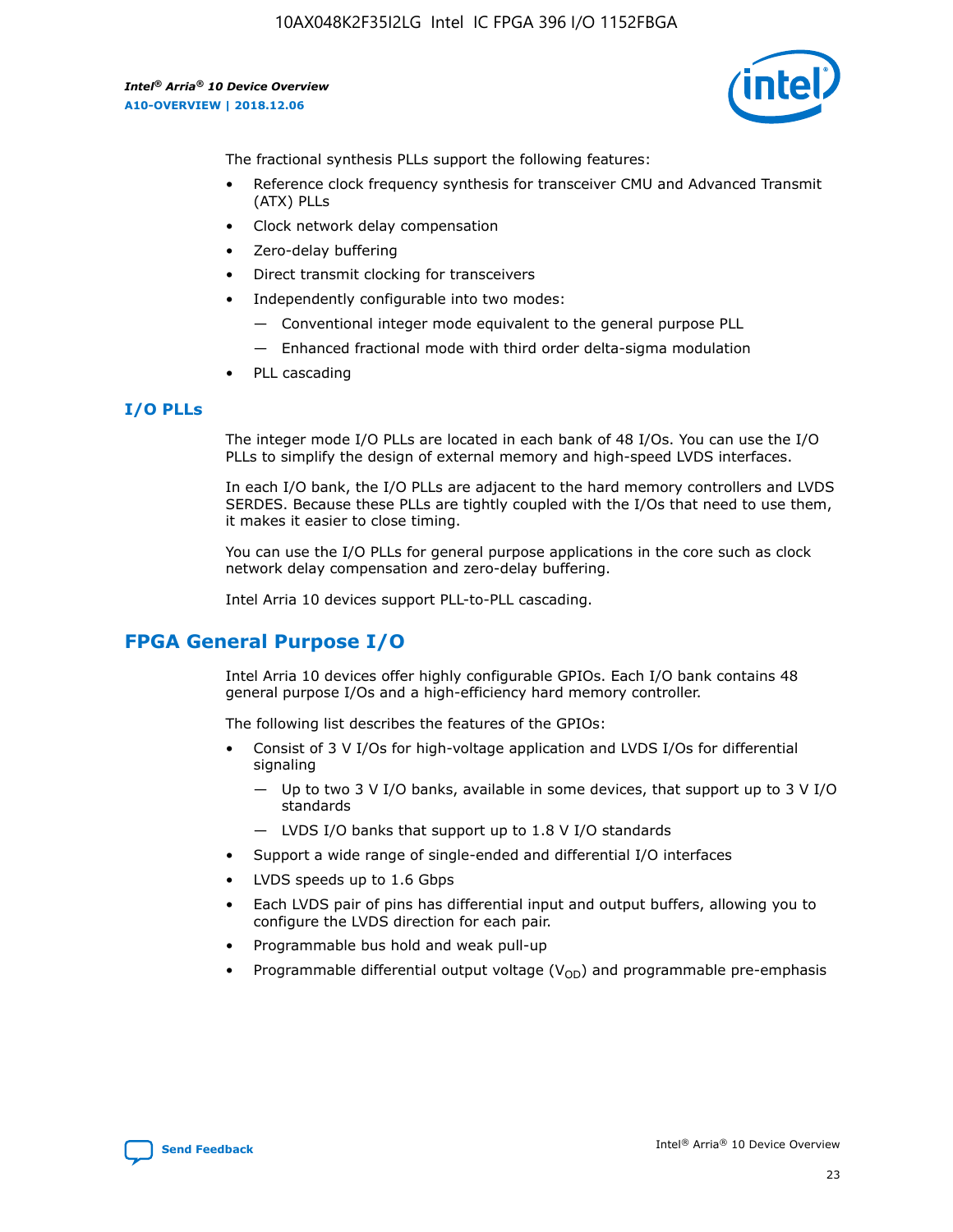

- Series (R<sub>S</sub>) and parallel (R<sub>T</sub>) on-chip termination (OCT) for all I/O banks with OCT calibration to limit the termination impedance variation
- On-chip dynamic termination that has the ability to swap between series and parallel termination, depending on whether there is read or write on a common bus for signal integrity
- Easy timing closure support using the hard read FIFO in the input register path, and delay-locked loop (DLL) delay chain with fine and coarse architecture

## **External Memory Interface**

Intel Arria 10 devices offer massive external memory bandwidth, with up to seven 32 bit DDR4 memory interfaces running at up to 2,400 Mbps. This bandwidth provides additional ease of design, lower power, and resource efficiencies of hardened highperformance memory controllers.

The memory interface within Intel Arria 10 FPGAs and SoCs delivers the highest performance and ease of use. You can configure up to a maximum width of 144 bits when using the hard or soft memory controllers. If required, you can bypass the hard memory controller and use a soft controller implemented in the user logic.

Each I/O contains a hardened DDR read/write path (PHY) capable of performing key memory interface functionality such as read/write leveling, FIFO buffering to lower latency and improve margin, timing calibration, and on-chip termination.

The timing calibration is aided by the inclusion of hard microcontrollers based on Intel's Nios® II technology, specifically tailored to control the calibration of multiple memory interfaces. This calibration allows the Intel Arria 10 device to compensate for any changes in process, voltage, or temperature either within the Intel Arria 10 device itself, or within the external memory device. The advanced calibration algorithms ensure maximum bandwidth and robust timing margin across all operating conditions.

In addition to parallel memory interfaces, Intel Arria 10 devices support serial memory technologies such as the Hybrid Memory Cube (HMC). The HMC is supported by the Intel Arria 10 high-speed serial transceivers which connect up to four HMC links, with each link running at data rates up to 15 Gbps.

### **Related Information**

#### [External Memory Interface Spec Estimator](http://www.altera.com/technology/memory/estimator/mem-emif-index.html)

Provides a parametric tool that allows you to find and compare the performance of the supported external memory interfaces in IntelFPGAs.

## **Memory Standards Supported by Intel Arria 10 Devices**

The I/Os are designed to provide high performance support for existing and emerging external memory standards.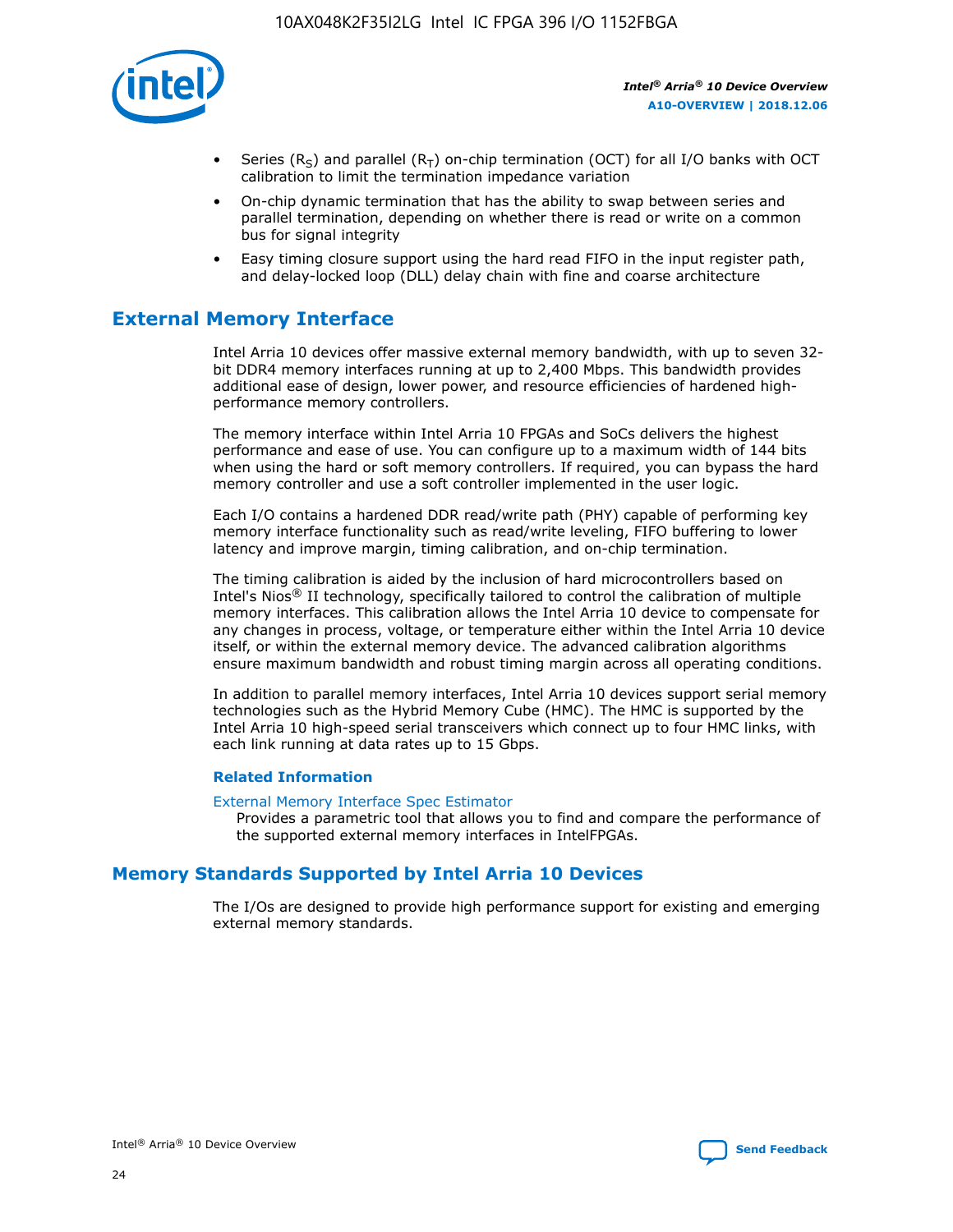

#### **Table 20. Memory Standards Supported by the Hard Memory Controller**

This table lists the overall capability of the hard memory controller. For specific details, refer to the External Memory Interface Spec Estimator and Intel Arria 10 Device Datasheet.

| <b>Memory Standard</b> | <b>Rate Support</b> | <b>Ping Pong PHY Support</b> | <b>Maximum Frequency</b><br>(MHz) |
|------------------------|---------------------|------------------------------|-----------------------------------|
| <b>DDR4 SDRAM</b>      | Quarter rate        | Yes                          | 1,067                             |
|                        |                     |                              | 1,200                             |
| DDR3 SDRAM             | Half rate           | Yes                          | 533                               |
|                        |                     |                              | 667                               |
|                        | Quarter rate        | Yes                          | 1,067                             |
|                        |                     |                              | 1,067                             |
| <b>DDR3L SDRAM</b>     | Half rate           | Yes                          | 533                               |
|                        |                     |                              | 667                               |
|                        | Quarter rate        | Yes                          | 933                               |
|                        |                     |                              | 933                               |
| LPDDR3 SDRAM           | Half rate           |                              | 533                               |
|                        | Quarter rate        |                              | 800                               |

#### **Table 21. Memory Standards Supported by the Soft Memory Controller**

| <b>Memory Standard</b>      | <b>Rate Support</b> | <b>Maximum Frequency</b><br>(MHz) |
|-----------------------------|---------------------|-----------------------------------|
| <b>RLDRAM 3 (11)</b>        | Quarter rate        | 1,200                             |
| ODR IV SRAM <sup>(11)</sup> | Quarter rate        | 1,067                             |
| <b>ODR II SRAM</b>          | Full rate           | 333                               |
|                             | Half rate           | 633                               |
| <b>ODR II+ SRAM</b>         | Full rate           | 333                               |
|                             | Half rate           | 633                               |
| <b>ODR II+ Xtreme SRAM</b>  | Full rate           | 333                               |
|                             | Half rate           | 633                               |

#### **Table 22. Memory Standards Supported by the HPS Hard Memory Controller**

The hard processor system (HPS) is available in Intel Arria 10 SoC devices only.

| <b>Memory Standard</b> | <b>Rate Support</b> | <b>Maximum Frequency</b><br>(MHz) |
|------------------------|---------------------|-----------------------------------|
| <b>DDR4 SDRAM</b>      | Half rate           | 1,200                             |
| <b>DDR3 SDRAM</b>      | Half rate           | 1,067                             |
| <b>DDR3L SDRAM</b>     | Half rate           | 933                               |

<sup>(11)</sup> Intel Arria 10 devices support this external memory interface using hard PHY with soft memory controller.

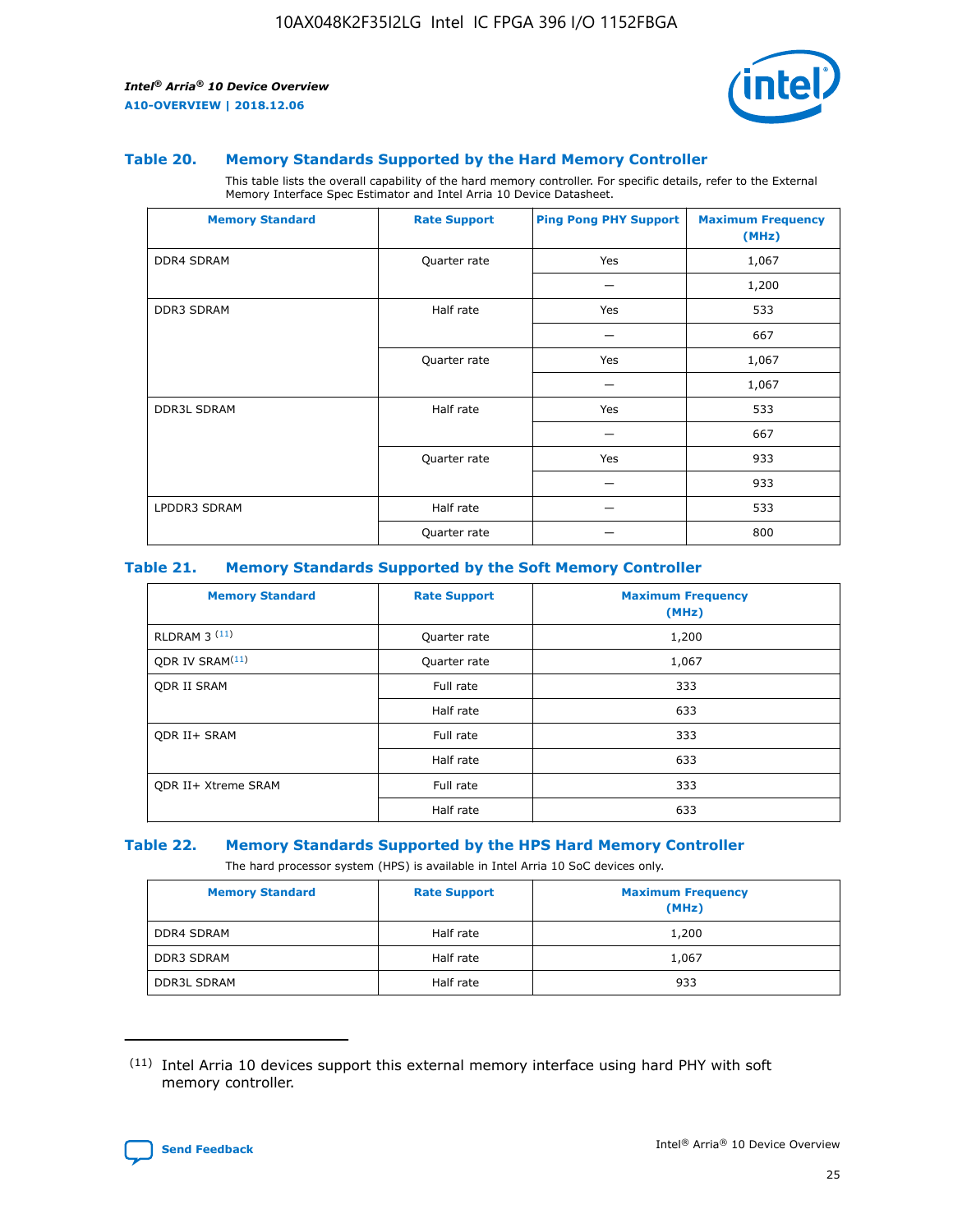

### **Related Information**

#### [Intel Arria 10 Device Datasheet](https://www.intel.com/content/www/us/en/programmable/documentation/mcn1413182292568.html#mcn1413182153340)

Lists the memory interface performance according to memory interface standards, rank or chip select configurations, and Intel Arria 10 device speed grades.

## **PCIe Gen1, Gen2, and Gen3 Hard IP**

Intel Arria 10 devices contain PCIe hard IP that is designed for performance and ease-of-use:

- Includes all layers of the PCIe stack—transaction, data link and physical layers.
- Supports PCIe Gen3, Gen2, and Gen1 Endpoint and Root Port in x1, x2, x4, or x8 lane configuration.
- Operates independently from the core logic—optional configuration via protocol (CvP) allows the PCIe link to power up and complete link training in less than 100 ms while the Intel Arria 10 device completes loading the programming file for the rest of the FPGA.
- Provides added functionality that makes it easier to support emerging features such as Single Root I/O Virtualization (SR-IOV) and optional protocol extensions.
- Provides improved end-to-end datapath protection using ECC.
- Supports FPGA configuration via protocol (CvP) using PCIe at Gen3, Gen2, or Gen1 speed.

#### **Related Information**

PCS Features on page 30

## **Enhanced PCS Hard IP for Interlaken and 10 Gbps Ethernet**

## **Interlaken Support**

The Intel Arria 10 enhanced PCS hard IP provides integrated Interlaken PCS supporting rates up to 25.8 Gbps per lane.

The Interlaken PCS is based on the proven functionality of the PCS developed for Intel's previous generation FPGAs, which demonstrated interoperability with Interlaken ASSP vendors and third-party IP suppliers. The Interlaken PCS is present in every transceiver channel in Intel Arria 10 devices.

### **Related Information**

PCS Features on page 30

## **10 Gbps Ethernet Support**

The Intel Arria 10 enhanced PCS hard IP supports 10GBASE-R PCS compliant with IEEE 802.3 10 Gbps Ethernet (10GbE). The integrated hard IP support for 10GbE and the 10 Gbps transceivers save external PHY cost, board space, and system power.

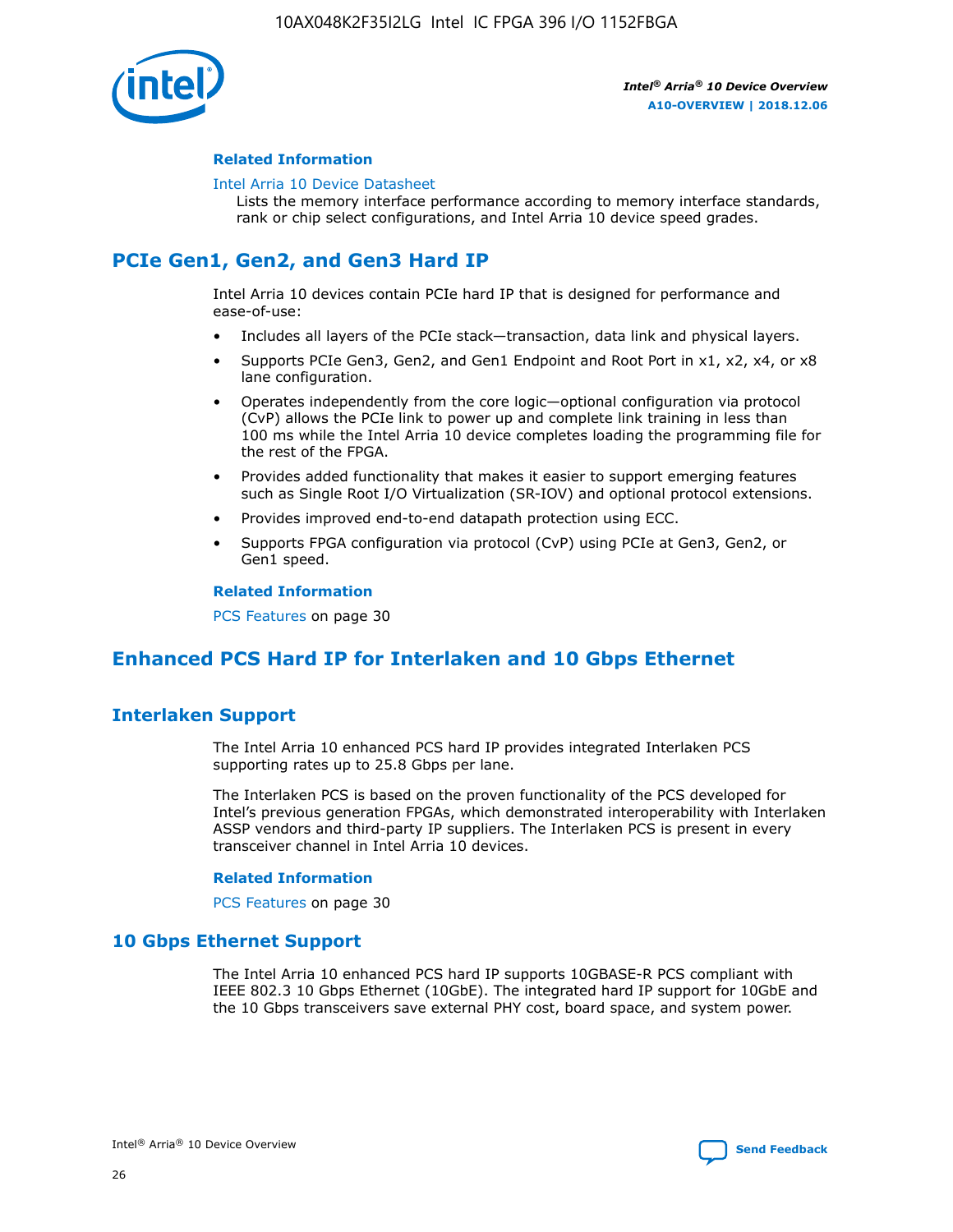

The scalable hard IP supports multiple independent 10GbE ports while using a single PLL for all the 10GBASE-R PCS instantiations, which saves on core logic resources and clock networks:

- Simplifies multiport 10GbE systems compared to XAUI interfaces that require an external XAUI-to-10G PHY.
- Incorporates Electronic Dispersion Compensation (EDC), which enables direct connection to standard 10 Gbps XFP and SFP+ pluggable optical modules.
- Supports backplane Ethernet applications and includes a hard 10GBASE-KR Forward Error Correction (FEC) circuit that you can use for 10 Gbps and 40 Gbps applications.

The 10 Gbps Ethernet PCS hard IP and 10GBASE-KR FEC are present in every transceiver channel.

### **Related Information**

PCS Features on page 30

## **Low Power Serial Transceivers**

Intel Arria 10 FPGAs and SoCs include lowest power transceivers that deliver high bandwidth, throughput and low latency.

Intel Arria 10 devices deliver the industry's lowest power consumption per transceiver channel:

- 12.5 Gbps transceivers at as low as 242 mW
- 10 Gbps transceivers at as low as 168 mW
- 6 Gbps transceivers at as low as 117 mW

Intel Arria 10 transceivers support various data rates according to application:

- Chip-to-chip and chip-to-module applications—from 1 Gbps up to 25.8 Gbps
- Long reach and backplane applications—from 1 Gbps up to 12.5 with advanced adaptive equalization
- Critical power sensitive applications—from 1 Gbps up to 11.3 Gbps using lower power modes

The combination of 20 nm process technology and architectural advances provide the following benefits:

- Significant reduction in die area and power consumption
- Increase of up to two times in transceiver I/O density compared to previous generation devices while maintaining optimal signal integrity
- Up to 72 total transceiver channels—you can configure up to 6 of these channels to run as fast as 25.8 Gbps
- All channels feature continuous data rate support up to the maximum rated speed

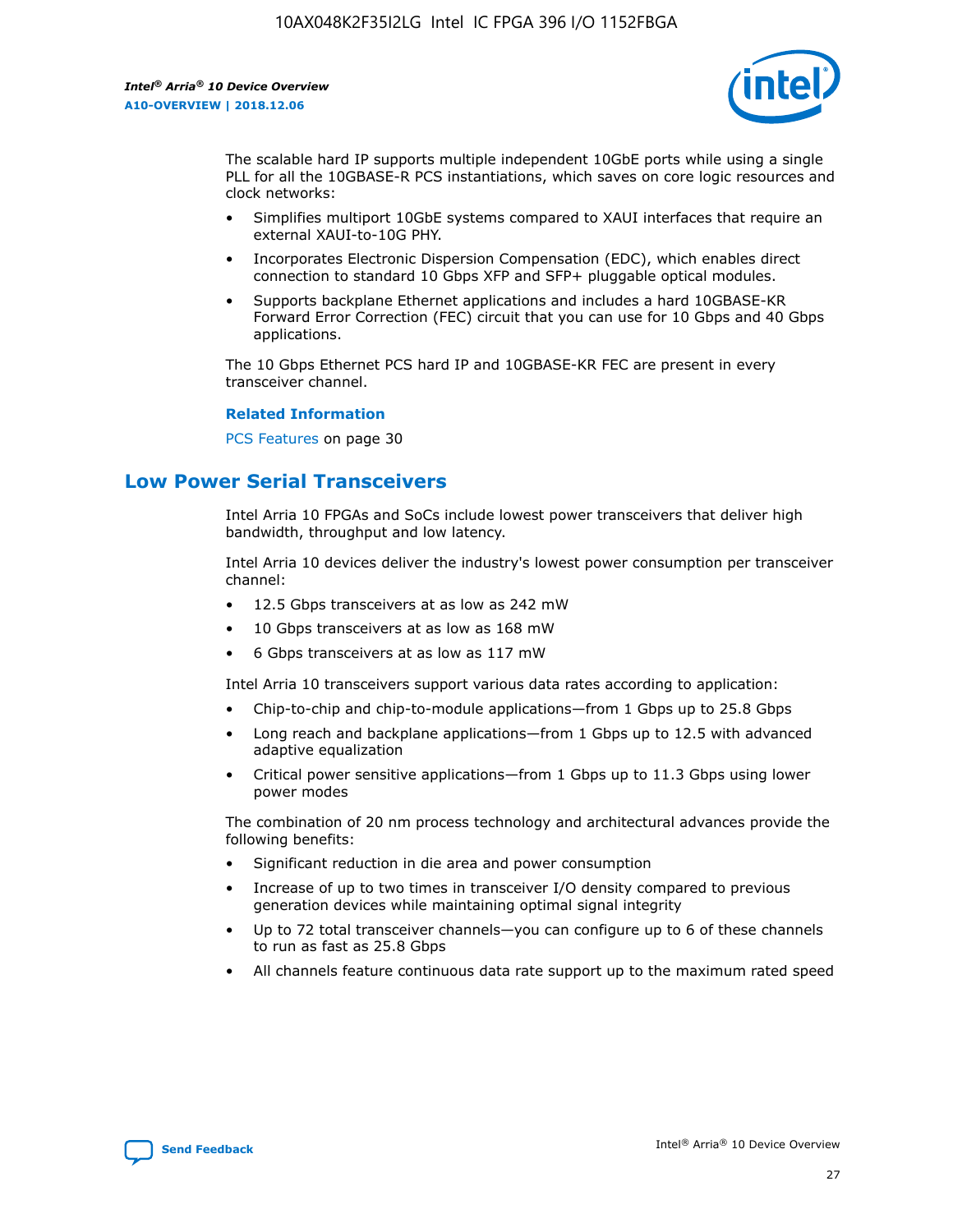

## Transceiver PMA TX/RX PCS ATX PLL Transceiver PMA TX/RX PCS fPLL Network Flexible Clock Distribution Network PCS Transceiver PMA TX/RX FPGA **Clock Distribution** Fabric PCS Transceiver PMA TX/RX ATX Flexible PLL PCS Transceiver PMA TX/RX ▲ fPLL Transceiver PMA TX/RX PCS 4

## **Figure 6. Intel Arria 10 Transceiver Block Architecture**

## **Transceiver Channels**

All transceiver channels feature a dedicated Physical Medium Attachment (PMA) and a hardened Physical Coding Sublayer (PCS).

- The PMA provides primary interfacing capabilities to physical channels.
- The PCS typically handles encoding/decoding, word alignment, and other preprocessing functions before transferring data to the FPGA core fabric.

A transceiver channel consists of a PMA and a PCS block. Most transceiver banks have 6 channels. There are some transceiver banks that contain only 3 channels.

A wide variety of bonded and non-bonded data rate configurations is possible using a highly configurable clock distribution network. Up to 80 independent transceiver data rates can be configured.

The following figures are graphical representations of top views of the silicon die, which correspond to reverse views for flip chip packages. Different Intel Arria 10 devices may have different floorplans than the ones shown in the figures.

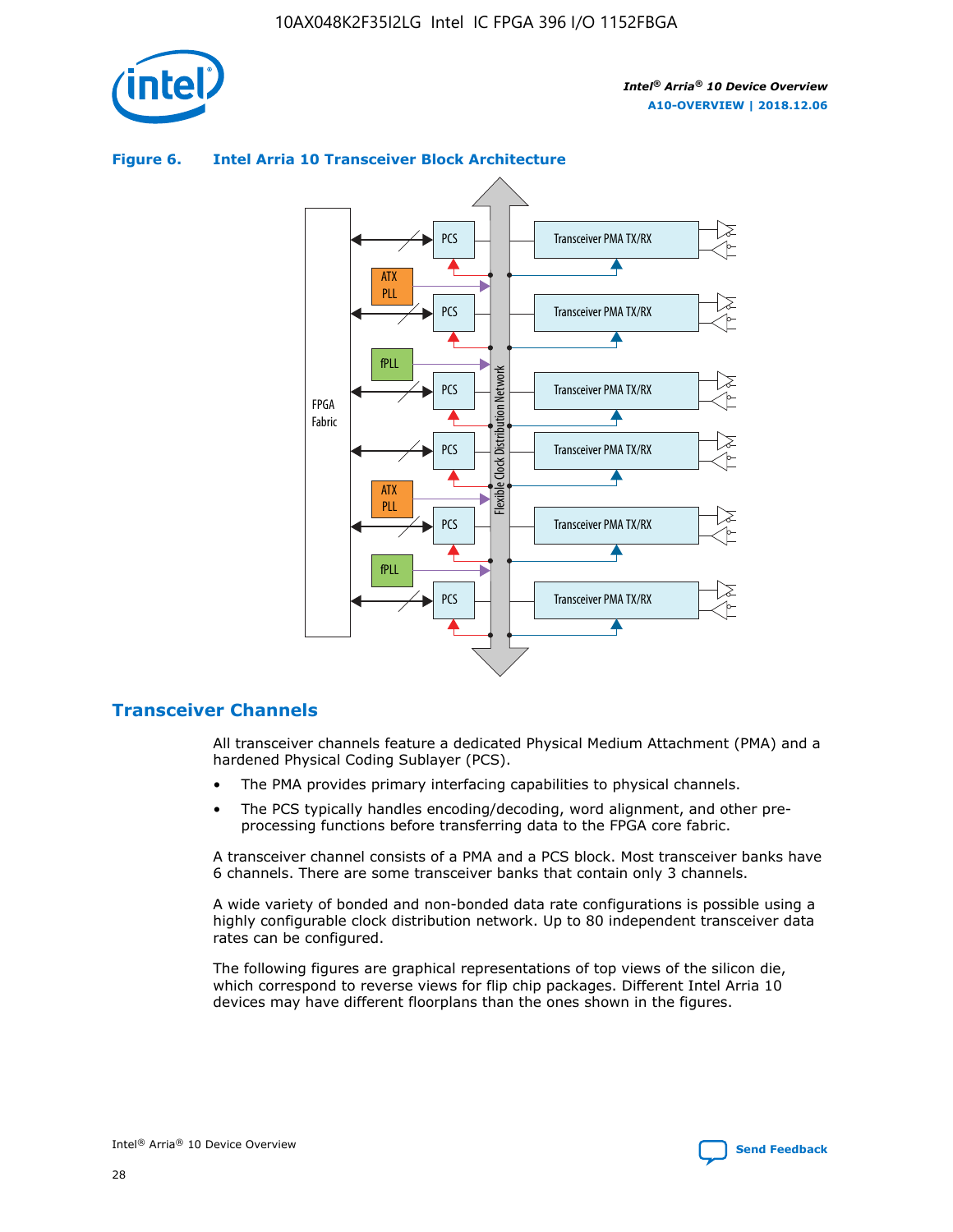

## **Figure 7. Device Chip Overview for Intel Arria 10 GX and GT Devices**





## **PMA Features**

Intel Arria 10 transceivers provide exceptional signal integrity at data rates up to 25.8 Gbps. Clocking options include ultra-low jitter ATX PLLs (LC tank based), clock multiplier unit (CMU) PLLs, and fractional PLLs.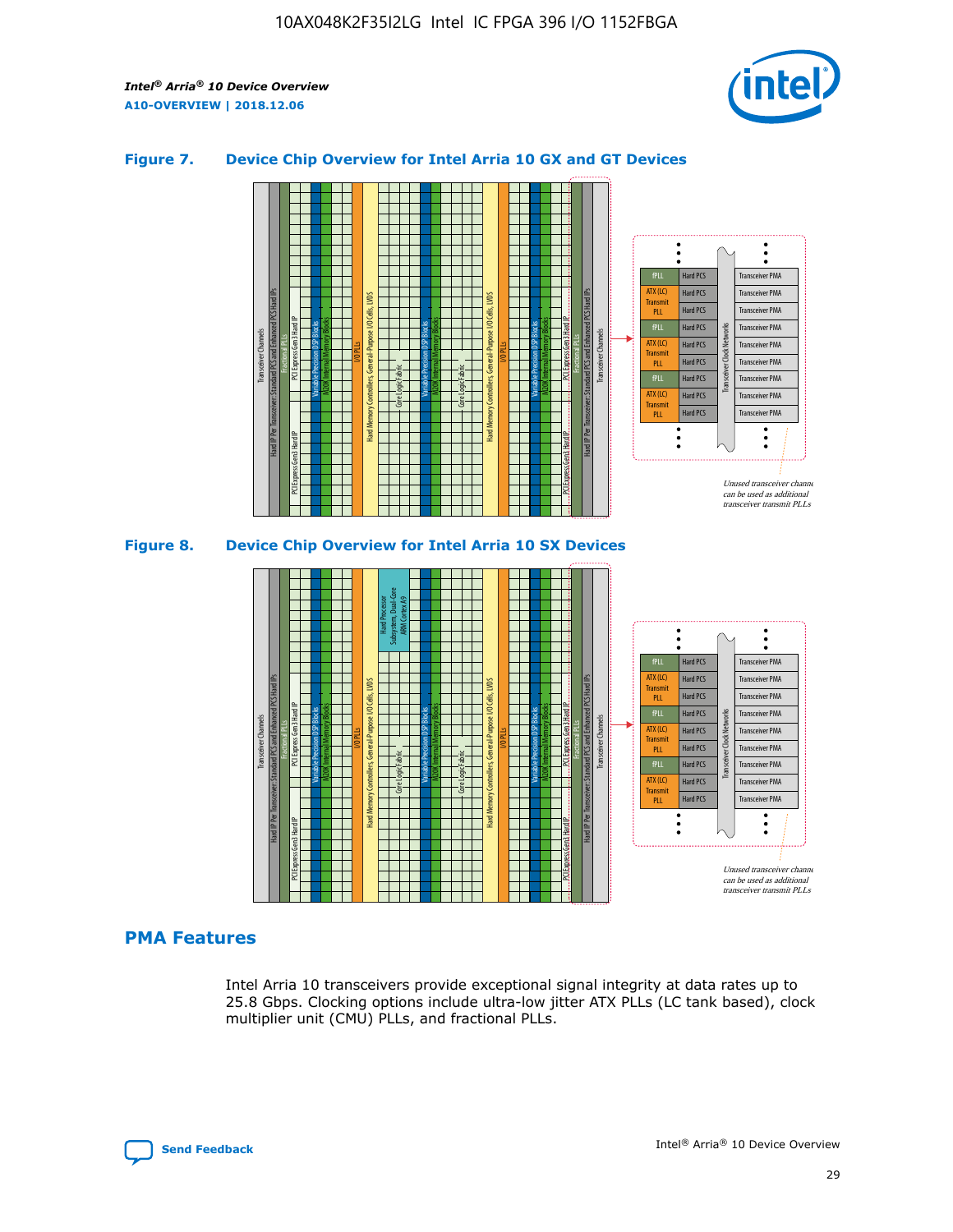

Each transceiver channel contains a channel PLL that can be used as the CMU PLL or clock data recovery (CDR) PLL. In CDR mode, the channel PLL recovers the receiver clock and data in the transceiver channel. Up to 80 independent data rates can be configured on a single Intel Arria 10 device.

## **Table 23. PMA Features of the Transceivers in Intel Arria 10 Devices**

| <b>Feature</b>                                             | <b>Capability</b>                                                                                                                                                                                                             |
|------------------------------------------------------------|-------------------------------------------------------------------------------------------------------------------------------------------------------------------------------------------------------------------------------|
| Chip-to-Chip Data Rates                                    | 1 Gbps to 17.4 Gbps (Intel Arria 10 GX devices)<br>1 Gbps to 25.8 Gbps (Intel Arria 10 GT devices)                                                                                                                            |
| <b>Backplane Support</b>                                   | Drive backplanes at data rates up to 12.5 Gbps                                                                                                                                                                                |
| Optical Module Support                                     | SFP+/SFP, XFP, CXP, QSFP/QSFP28, CFP/CFP2/CFP4                                                                                                                                                                                |
| Cable Driving Support                                      | SFP+ Direct Attach, PCI Express over cable, eSATA                                                                                                                                                                             |
| Transmit Pre-Emphasis                                      | 4-tap transmit pre-emphasis and de-emphasis to compensate for system channel loss                                                                                                                                             |
| Continuous Time Linear<br>Equalizer (CTLE)                 | Dual mode, high-gain, and high-data rate, linear receive equalization to compensate for<br>system channel loss                                                                                                                |
| Decision Feedback Equalizer<br>(DFE)                       | 7-fixed and 4-floating tap DFE to equalize backplane channel loss in the presence of<br>crosstalk and noisy environments                                                                                                      |
| Variable Gain Amplifier                                    | Optimizes the signal amplitude prior to the CDR sampling and operates in fixed and<br>adaptive modes                                                                                                                          |
| Altera Digital Adaptive<br>Parametric Tuning (ADAPT)       | Fully digital adaptation engine to automatically adjust all link equalization parameters-<br>including CTLE, DFE, and variable gain amplifier blocks—that provide optimal link margin<br>without intervention from user logic |
| Precision Signal Integrity<br>Calibration Engine (PreSICE) | Hardened calibration controller to quickly calibrate all transceiver control parameters on<br>power-up, which provides the optimal signal integrity and jitter performance                                                    |
| Advanced Transmit (ATX)<br><b>PLL</b>                      | Low jitter ATX (LC tank based) PLLs with continuous tuning range to cover a wide range of<br>standard and proprietary protocols                                                                                               |
| <b>Fractional PLLs</b>                                     | On-chip fractional frequency synthesizers to replace on-board crystal oscillators and reduce<br>system cost                                                                                                                   |
| Digitally Assisted Analog<br><b>CDR</b>                    | Superior jitter tolerance with fast lock time                                                                                                                                                                                 |
| Dynamic Partial<br>Reconfiguration                         | Allows independent control of the Avalon memory-mapped interface of each transceiver<br>channel for the highest transceiver flexibility                                                                                       |
| Multiple PCS-PMA and PCS-<br>PLD interface widths          | 8-, 10-, 16-, 20-, 32-, 40-, or 64-bit interface widths for flexibility of deserialization width,<br>encoding, and reduced latency                                                                                            |

## **PCS Features**

This table summarizes the Intel Arria 10 transceiver PCS features. You can use the transceiver PCS to support a wide range of protocols ranging from 1 Gbps to 25.8 Gbps.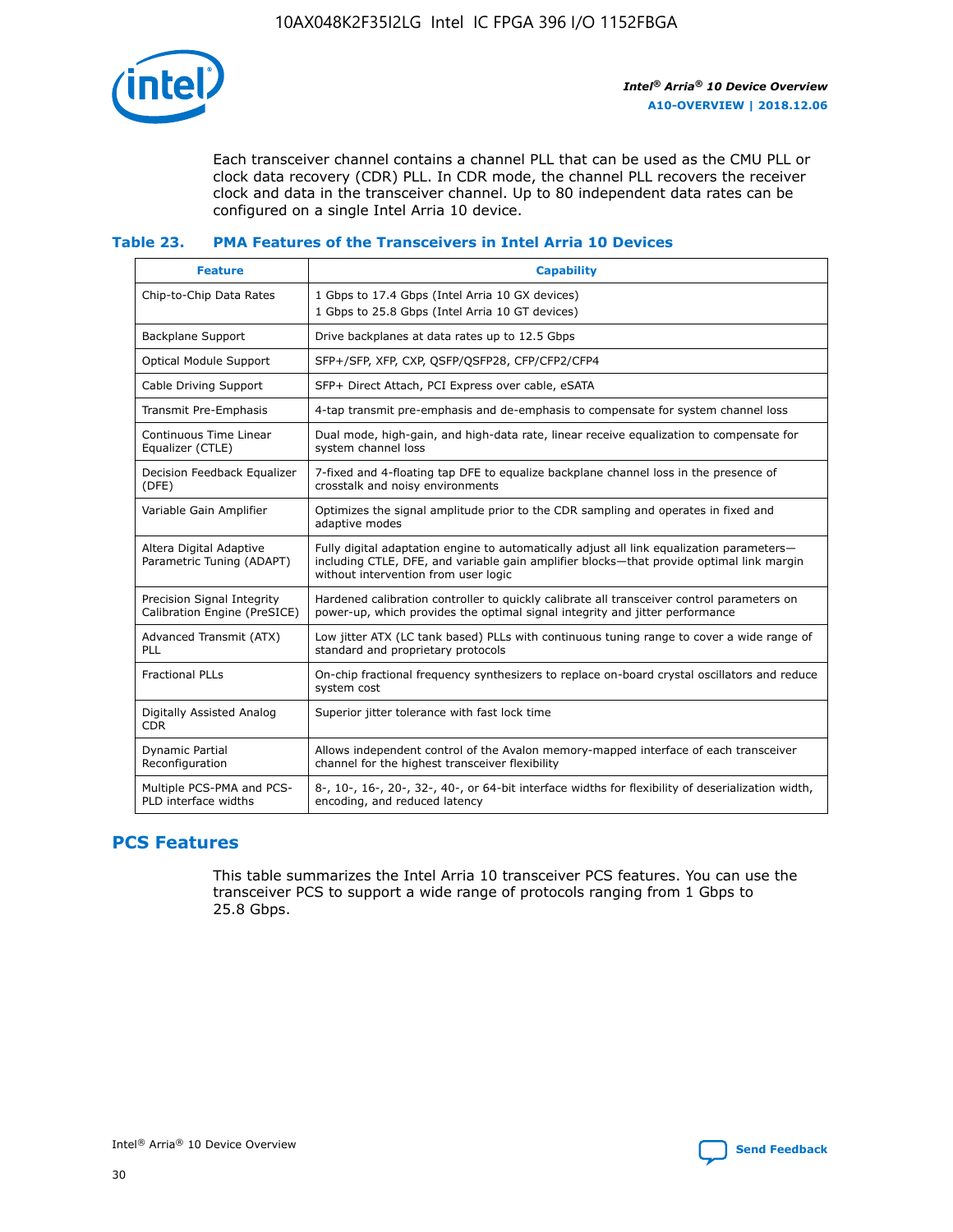

| <b>PCS</b>          | <b>Description</b>                                                                                                                                                                                                                                                                                                                                                                                             |
|---------------------|----------------------------------------------------------------------------------------------------------------------------------------------------------------------------------------------------------------------------------------------------------------------------------------------------------------------------------------------------------------------------------------------------------------|
| Standard PCS        | Operates at a data rate up to 12 Gbps<br>Supports protocols such as PCI-Express, CPRI 4.2+, GigE, IEEE 1588 in Hard PCS<br>Implements other protocols using Basic/Custom (Standard PCS) transceiver<br>configuration rules.                                                                                                                                                                                    |
| <b>Enhanced PCS</b> | Performs functions common to most serial data industry standards, such as word<br>alignment, encoding/decoding, and framing, before data is sent or received off-chip<br>through the PMA<br>• Handles data transfer to and from the FPGA fabric<br>Handles data transfer internally to and from the PMA<br>Provides frequency compensation<br>Performs channel bonding for multi-channel low skew applications |
| PCIe Gen3 PCS       | Supports the seamless switching of Data and Clock between the Gen1, Gen2, and Gen3<br>data rates<br>Provides support for PIPE 3.0 features<br>Supports the PIPE interface with the Hard IP enabled, as well as with the Hard IP<br>bypassed                                                                                                                                                                    |

#### **Related Information**

- PCIe Gen1, Gen2, and Gen3 Hard IP on page 26
- Interlaken Support on page 26
- 10 Gbps Ethernet Support on page 26

## **PCS Protocol Support**

This table lists some of the protocols supported by the Intel Arria 10 transceiver PCS. For more information about the blocks in the transmitter and receiver data paths, refer to the related information.

| <b>Protocol</b>                                 | <b>Data Rate</b><br>(Gbps) | <b>Transceiver IP</b>       | <b>PCS Support</b>                      |
|-------------------------------------------------|----------------------------|-----------------------------|-----------------------------------------|
| PCIe Gen3 x1, x2, x4, x8                        | 8.0                        | Native PHY (PIPE)           | Standard PCS and PCIe<br>Gen3 PCS       |
| PCIe Gen2 x1, x2, x4, x8                        | 5.0                        | Native PHY (PIPE)           | <b>Standard PCS</b>                     |
| PCIe Gen1 x1, x2, x4, x8                        | 2.5                        | Native PHY (PIPE)           | Standard PCS                            |
| 1000BASE-X Gigabit Ethernet                     | 1.25                       | Native PHY                  | <b>Standard PCS</b>                     |
| 1000BASE-X Gigabit Ethernet with<br>IEEE 1588v2 | 1.25                       | Native PHY                  | Standard PCS                            |
| 10GBASE-R                                       | 10.3125                    | Native PHY                  | <b>Enhanced PCS</b>                     |
| 10GBASE-R with IEEE 1588v2                      | 10.3125                    | Native PHY                  | <b>Enhanced PCS</b>                     |
| 10GBASE-R with KR FEC                           | 10.3125                    | Native PHY                  | <b>Enhanced PCS</b>                     |
| 10GBASE-KR and 1000BASE-X                       | 10.3125                    | 1G/10GbE and 10GBASE-KR PHY | Standard PCS and<br><b>Enhanced PCS</b> |
| Interlaken (CEI-6G/11G)                         | 3.125 to 17.4              | Native PHY                  | <b>Enhanced PCS</b>                     |
| SFI-S/SFI-5.2                                   | 11.2                       | Native PHY                  | <b>Enhanced PCS</b>                     |
| $10G$ SDI                                       | 10.692                     | Native PHY                  | <b>Enhanced PCS</b>                     |
|                                                 |                            |                             | continued                               |

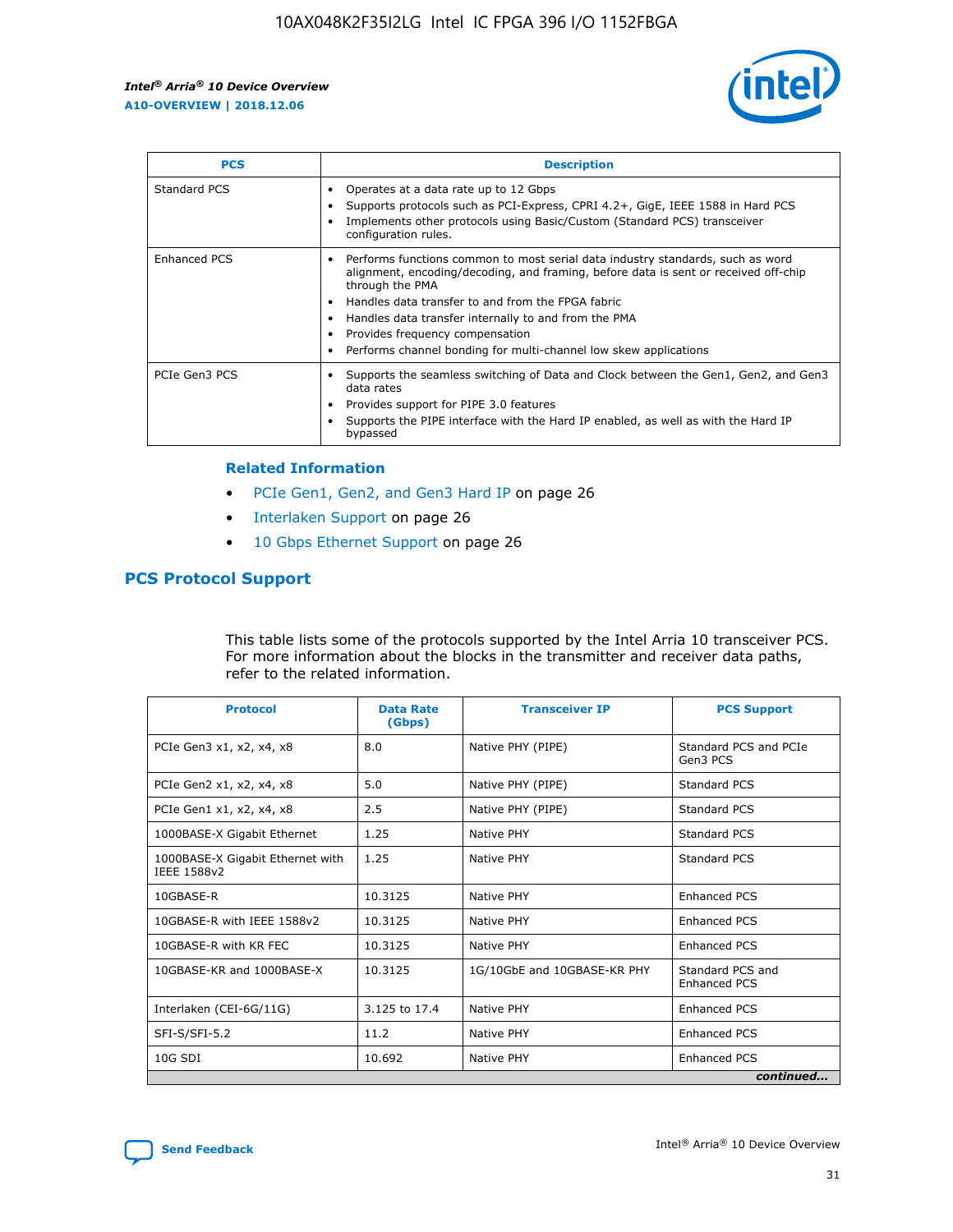

| <b>Protocol</b>      | <b>Data Rate</b><br>(Gbps) | <b>Transceiver IP</b> | <b>PCS Support</b> |
|----------------------|----------------------------|-----------------------|--------------------|
| CPRI 6.0 (64B/66B)   | 0.6144 to<br>10.1376       | Native PHY            | Enhanced PCS       |
| CPRI 4.2 (8B/10B)    | 0.6144 to<br>9.8304        | Native PHY            | Standard PCS       |
| OBSAI RP3 v4.2       | 0.6144 to 6.144            | Native PHY            | Standard PCS       |
| SD-SDI/HD-SDI/3G-SDI | $0.143(12)$ to<br>2.97     | Native PHY            | Standard PCS       |

## **Related Information**

#### [Intel Arria 10 Transceiver PHY User Guide](https://www.intel.com/content/www/us/en/programmable/documentation/nik1398707230472.html#nik1398707091164)

Provides more information about the supported transceiver protocols and PHY IP, the PMA architecture, and the standard, enhanced, and PCIe Gen3 PCS architecture.

## **SoC with Hard Processor System**

Each SoC device combines an FPGA fabric and a hard processor system (HPS) in a single device. This combination delivers the flexibility of programmable logic with the power and cost savings of hard IP in these ways:

- Reduces board space, system power, and bill of materials cost by eliminating a discrete embedded processor
- Allows you to differentiate the end product in both hardware and software, and to support virtually any interface standard
- Extends the product life and revenue through in-field hardware and software updates

 $(12)$  The 0.143 Gbps data rate is supported using oversampling of user logic that you must implement in the FPGA fabric.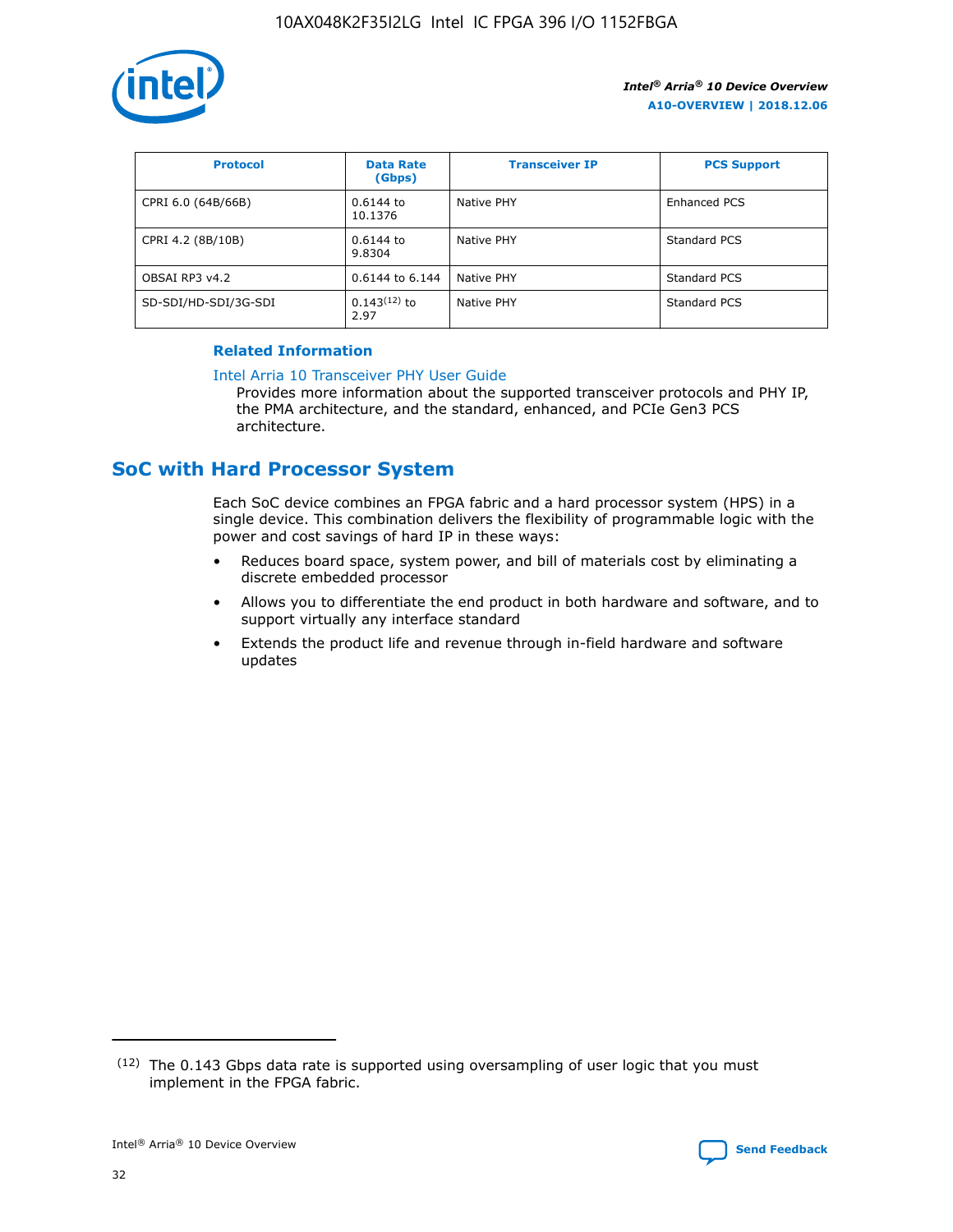

#### **Figure 9. HPS Block Diagram**

This figure shows a block diagram of the HPS with the dual ARM Cortex-A9 MPCore processor.



## **Key Advantages of 20-nm HPS**

The 20-nm HPS strikes a balance between enabling maximum software compatibility with 28-nm SoCs while still improving upon the 28-nm HPS architecture. These improvements address the requirements of the next generation target markets such as wireless and wireline communications, compute and storage equipment, broadcast and military in terms of performance, memory bandwidth, connectivity via backplane and security.

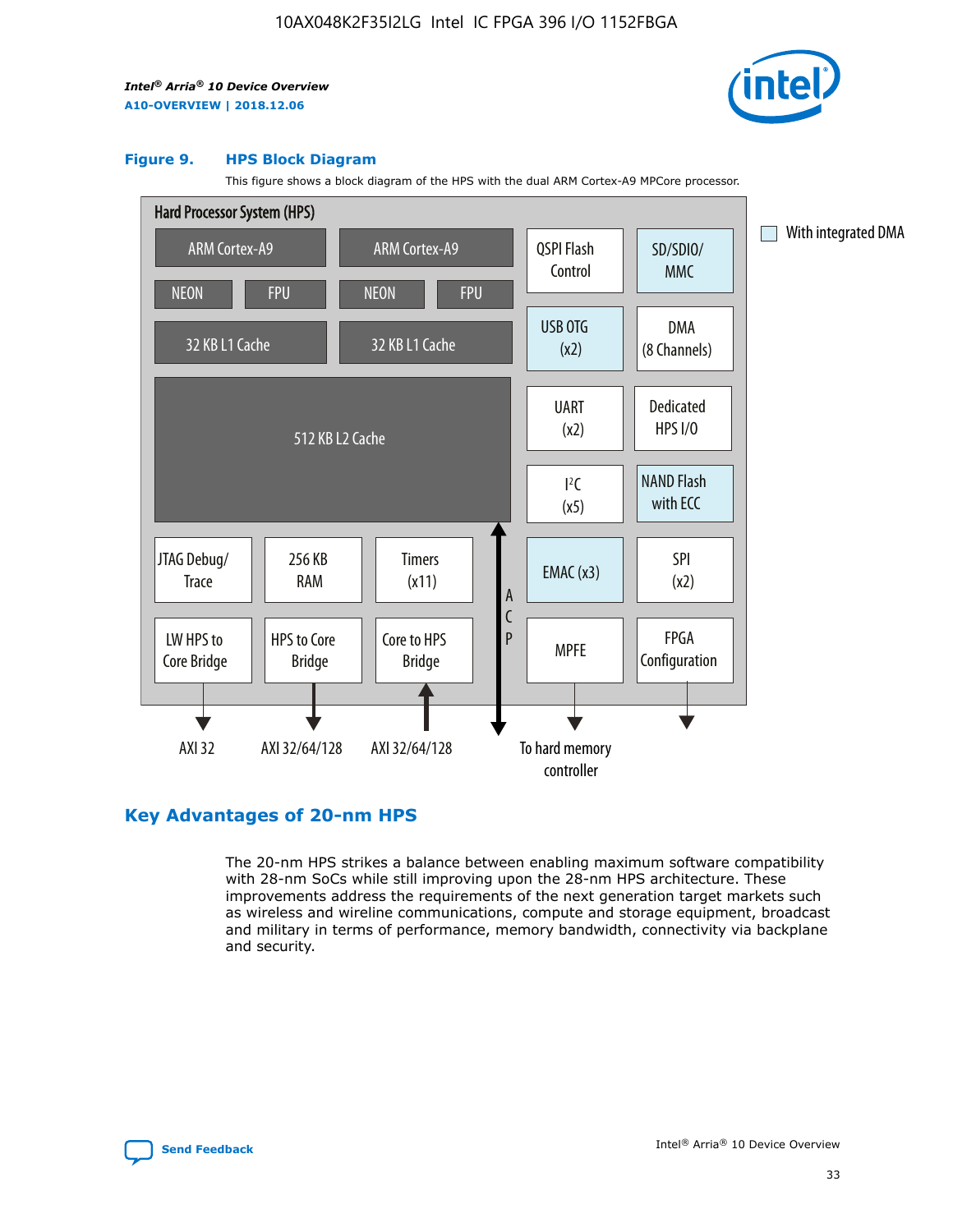

## **Table 24. Improvements in 20 nm HPS**

This table lists the key improvements of the 20 nm HPS compared to the 28 nm HPS.

| Advantages/<br><b>Improvements</b>                          | <b>Description</b>                                                                                                                                                                                                                                                                                                                                                                                                                                                                                                                                                                                                                                                                                                                                                                                                                                                                                                      |
|-------------------------------------------------------------|-------------------------------------------------------------------------------------------------------------------------------------------------------------------------------------------------------------------------------------------------------------------------------------------------------------------------------------------------------------------------------------------------------------------------------------------------------------------------------------------------------------------------------------------------------------------------------------------------------------------------------------------------------------------------------------------------------------------------------------------------------------------------------------------------------------------------------------------------------------------------------------------------------------------------|
| Increased performance and<br>overdrive capability           | While the nominal processor frequency is 1.2 GHz, the 20 nm HPS offers an "overdrive"<br>feature which enables a higher processor operating frequency. This requires a higher supply<br>voltage value that is unique to the HPS and may require a separate regulator.                                                                                                                                                                                                                                                                                                                                                                                                                                                                                                                                                                                                                                                   |
| Increased processor memory<br>bandwidth and DDR4<br>support | Up to 64-bit DDR4 memory at 2,400 Mbps support is available for the processor. The hard<br>memory controller for the HPS comprises a multi-port front end that manages connections<br>to a single port memory controller. The multi-port front end allows logic core and the HPS<br>to share ports and thereby the available bandwidth of the memory controller.                                                                                                                                                                                                                                                                                                                                                                                                                                                                                                                                                        |
| Flexible I/O sharing                                        | An advanced I/O pin muxing scheme allows improved sharing of I/O between the HPS and<br>the core logic. The following types of I/O are available for SoC:<br>17 dedicated I/Os-physically located inside the HPS block and are not accessible to<br>logic within the core. The 17 dedicated I/Os are used for HPS clock, resets, and<br>interfacing with boot devices, QSPI, and SD/MMC.<br>48 direct shared I/O-located closest to the HPS block and are ideal for high speed HPS<br>peripherals such as EMAC, USB, and others. There is one bank of 48 I/Os that supports<br>direct sharing where the 48 I/Os can be shared 12 I/Os at a time.<br>Standard (shared) I/O-all standard I/Os can be shared by the HPS peripherals and any<br>logic within the core. For designs where more than 48 I/Os are reguired to fully use all<br>the peripherals in the HPS, these I/Os can be connected through the core logic. |
| <b>EMAC</b> core                                            | Three EMAC cores are available in the HPS. The EMAC cores enable an application to<br>support two redundant Ethernet connections; for example, backplane, or two EMAC cores<br>for managing IEEE 1588 time stamp information while allowing a third EMAC core for debug<br>and configuration. All three EMACs can potentially share the same time stamps, simplifying<br>the 1588 time stamping implementation. A new serial time stamp interface allows core<br>logic to access and read the time stamp values. The integrated EMAC controllers can be<br>connected to external Ethernet PHY through the provided MDIO or I <sup>2</sup> C interface.                                                                                                                                                                                                                                                                  |
| On-chip memory                                              | The on-chip memory is updated to 256 KB support and can support larger data sets and<br>real time algorithms.                                                                                                                                                                                                                                                                                                                                                                                                                                                                                                                                                                                                                                                                                                                                                                                                           |
| <b>ECC</b> enhancements                                     | Improvements in L2 Cache ECC management allow identification of errors down to the<br>address level. ECC enhancements also enable improved error injection and status reporting<br>via the introduction of new memory mapped access to syndrome and data signals.                                                                                                                                                                                                                                                                                                                                                                                                                                                                                                                                                                                                                                                       |
| HPS to FPGA Interconnect<br>Backbone                        | Although the HPS and the Logic Core can operate independently, they are tightly coupled<br>via a high-bandwidth system interconnect built from high-performance ARM AMBA AXI bus<br>bridges. IP bus masters in the FPGA fabric have access to HPS bus slaves via the FPGA-to-<br>HPS interconnect. Similarly, HPS bus masters have access to bus slaves in the core fabric<br>via the HPS-to-FPGA bridge. Both bridges are AMBA AXI-3 compliant and support<br>simultaneous read and write transactions. Up to three masters within the core fabric can<br>share the HPS SDRAM controller with the processor. Additionally, the processor can be used<br>to configure the core fabric under program control via a dedicated 32-bit configuration port.                                                                                                                                                                  |
| FPGA configuration and HPS<br>booting                       | The FPGA fabric and HPS in the SoCs are powered independently. You can reduce the clock<br>frequencies or gate the clocks to reduce dynamic power.<br>You can configure the FPGA fabric and boot the HPS independently, in any order, providing<br>you with more design flexibility.                                                                                                                                                                                                                                                                                                                                                                                                                                                                                                                                                                                                                                    |
| Security                                                    | New security features have been introduced for anti-tamper management, secure boot,<br>encryption (AES), and authentication (SHA).                                                                                                                                                                                                                                                                                                                                                                                                                                                                                                                                                                                                                                                                                                                                                                                      |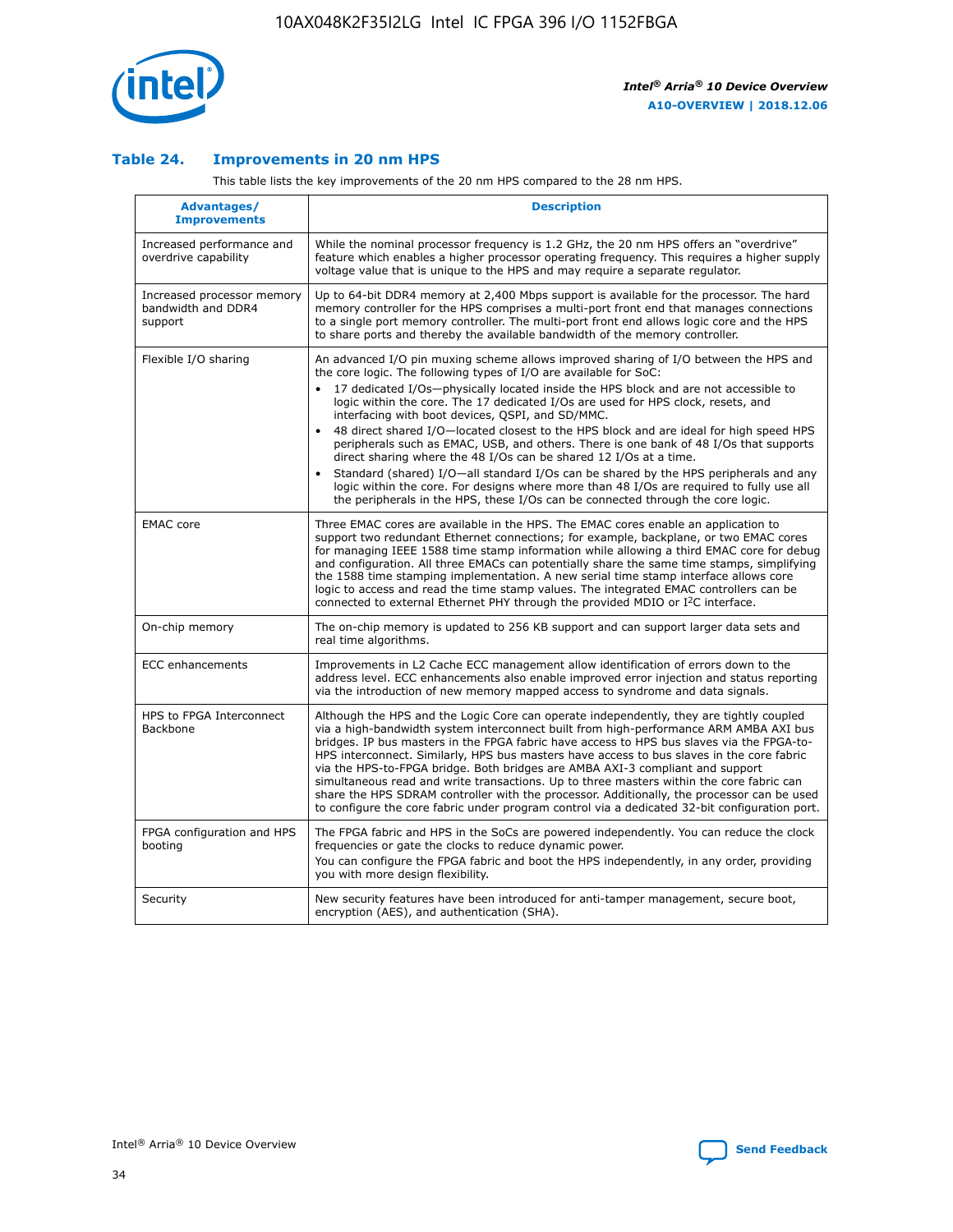

## **Features of the HPS**

The HPS has the following features:

- 1.2-GHz, dual-core ARM Cortex-A9 MPCore processor with up to 1.5-GHz via overdrive
	- ARMv7-A architecture that runs 32-bit ARM instructions, 16-bit and 32-bit Thumb instructions, and 8-bit Java byte codes in Jazelle style
	- Superscalar, variable length, out-of-order pipeline with dynamic branch prediction
	- Instruction Efficiency 2.5 MIPS/MHz, which provides total performance of 7500 MIPS at 1.5 GHz
- Each processor core includes:
	- 32 KB of L1 instruction cache, 32 KB of L1 data cache
	- Single- and double-precision floating-point unit and NEON media engine
	- CoreSight debug and trace technology
	- Snoop Control Unit (SCU) and Acceleration Coherency Port (ACP)
- 512 KB of shared L2 cache
- 256 KB of scratch RAM
- Hard memory controller with support for DDR3, DDR4 and optional error correction code (ECC) support
- Multiport Front End (MPFE) Scheduler interface to the hard memory controller
- 8-channel direct memory access (DMA) controller
- QSPI flash controller with SIO, DIO, QIO SPI Flash support
- NAND flash controller (ONFI 1.0 or later) with DMA and ECC support, updated to support 8 and 16-bit Flash devices and new command DMA to offload CPU for fast power down recovery
- Updated SD/SDIO/MMC controller to eMMC 4.5 with DMA with CE-ATA digital command support
- 3 10/100/1000 Ethernet media access control (MAC) with DMA
- 2 USB On-the-Go (OTG) controllers with DMA
- $\bullet$  5 I<sup>2</sup>C controllers (3 can be used by EMAC for MIO to external PHY)
- 2 UART 16550 Compatible controllers
- 4 serial peripheral interfaces (SPI) (2 Master, 2 Slaves)
- 62 programmable general-purpose I/Os, which includes 48 direct share I/Os that allows the HPS peripherals to connect directly to the FPGA I/Os
- 7 general-purpose timers
- 4 watchdog timers
- Anti-tamper, Secure Boot, Encryption (AES) and Authentication (SHA)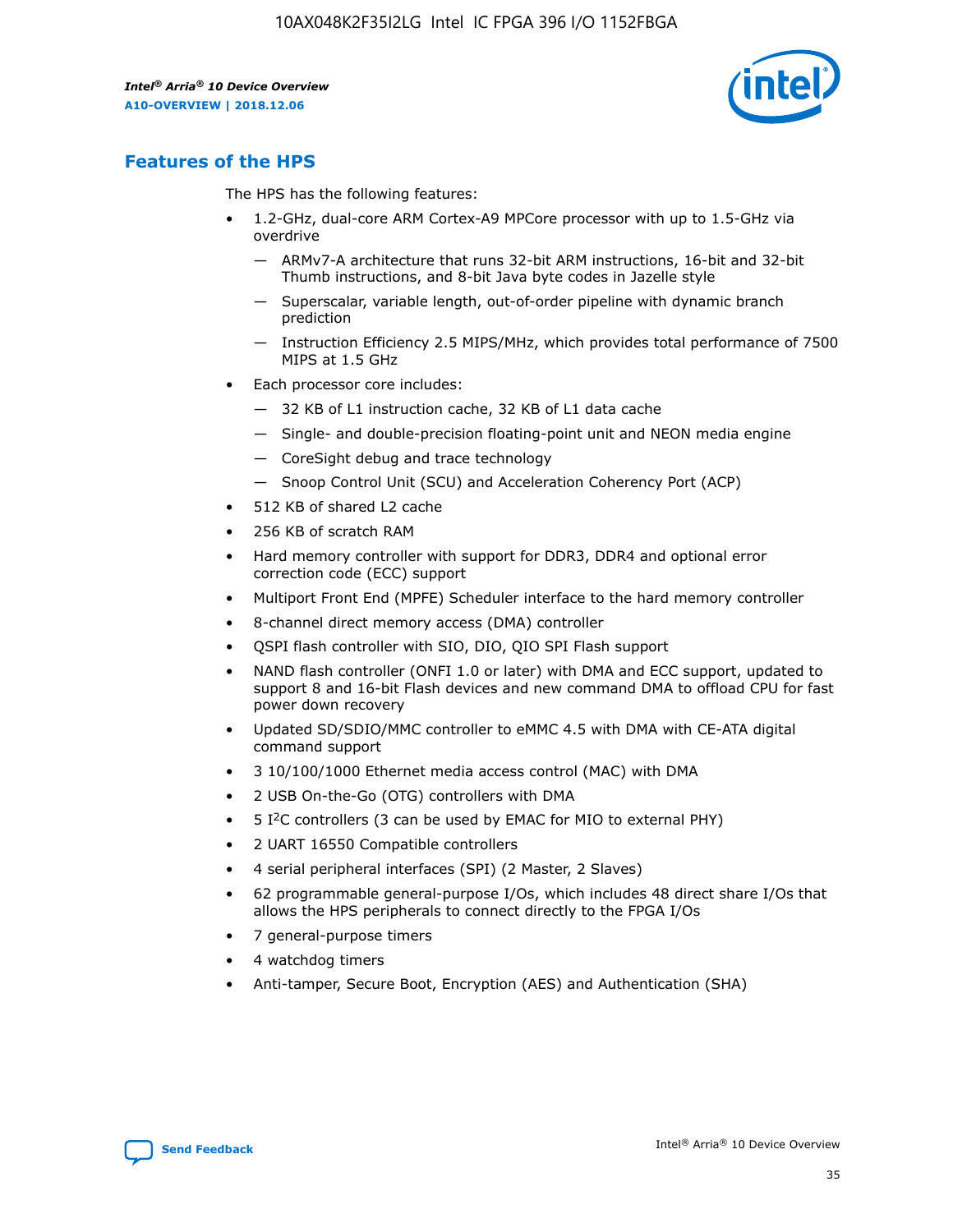

## **System Peripherals and Debug Access Port**

Each Ethernet MAC, USB OTG, NAND flash controller, and SD/MMC controller module has an integrated DMA controller. For modules without an integrated DMA controller, an additional DMA controller module provides up to eight channels of high-bandwidth data transfers. Peripherals that communicate off-chip are multiplexed with other peripherals at the HPS pin level. This allows you to choose which peripherals interface with other devices on your PCB.

The debug access port provides interfaces to industry standard JTAG debug probes and supports ARM CoreSight debug and core traces to facilitate software development.

## **HPS–FPGA AXI Bridges**

The HPS–FPGA bridges, which support the Advanced Microcontroller Bus Architecture (AMBA) Advanced eXtensible Interface (AXI™) specifications, consist of the following bridges:

- FPGA-to-HPS AMBA AXI bridge—a high-performance bus supporting 32, 64, and 128 bit data widths that allows the FPGA fabric to issue transactions to slaves in the HPS.
- HPS-to-FPGA Avalon/AMBA AXI bridge—a high-performance bus supporting 32, 64, and 128 bit data widths that allows the HPS to issue transactions to slaves in the FPGA fabric.
- Lightweight HPS-to-FPGA AXI bridge—a lower latency 32 bit width bus that allows the HPS to issue transactions to soft peripherals in the FPGA fabric. This bridge is primarily used for control and status register (CSR) accesses to peripherals in the FPGA fabric.

The HPS–FPGA AXI bridges allow masters in the FPGA fabric to communicate with slaves in the HPS logic, and vice versa. For example, the HPS-to-FPGA AXI bridge allows you to share memories instantiated in the FPGA fabric with one or both microprocessors in the HPS, while the FPGA-to-HPS AXI bridge allows logic in the FPGA fabric to access the memory and peripherals in the HPS.

Each HPS–FPGA bridge also provides asynchronous clock crossing for data transferred between the FPGA fabric and the HPS.

### **HPS SDRAM Controller Subsystem**

The HPS SDRAM controller subsystem contains a multiport SDRAM controller and DDR PHY that are shared between the FPGA fabric (through the FPGA-to-HPS SDRAM interface), the level 2 (L2) cache, and the level 3 (L3) system interconnect. The FPGA-to-HPS SDRAM interface supports AMBA AXI and Avalon® Memory-Mapped (Avalon-MM) interface standards, and provides up to six individual ports for access by masters implemented in the FPGA fabric.

The HPS SDRAM controller supports up to 3 masters (command ports), 3x 64-bit read data ports and 3x 64-bit write data ports.

To maximize memory performance, the SDRAM controller subsystem supports command and data reordering, deficit round-robin arbitration with aging, and high-priority bypass features.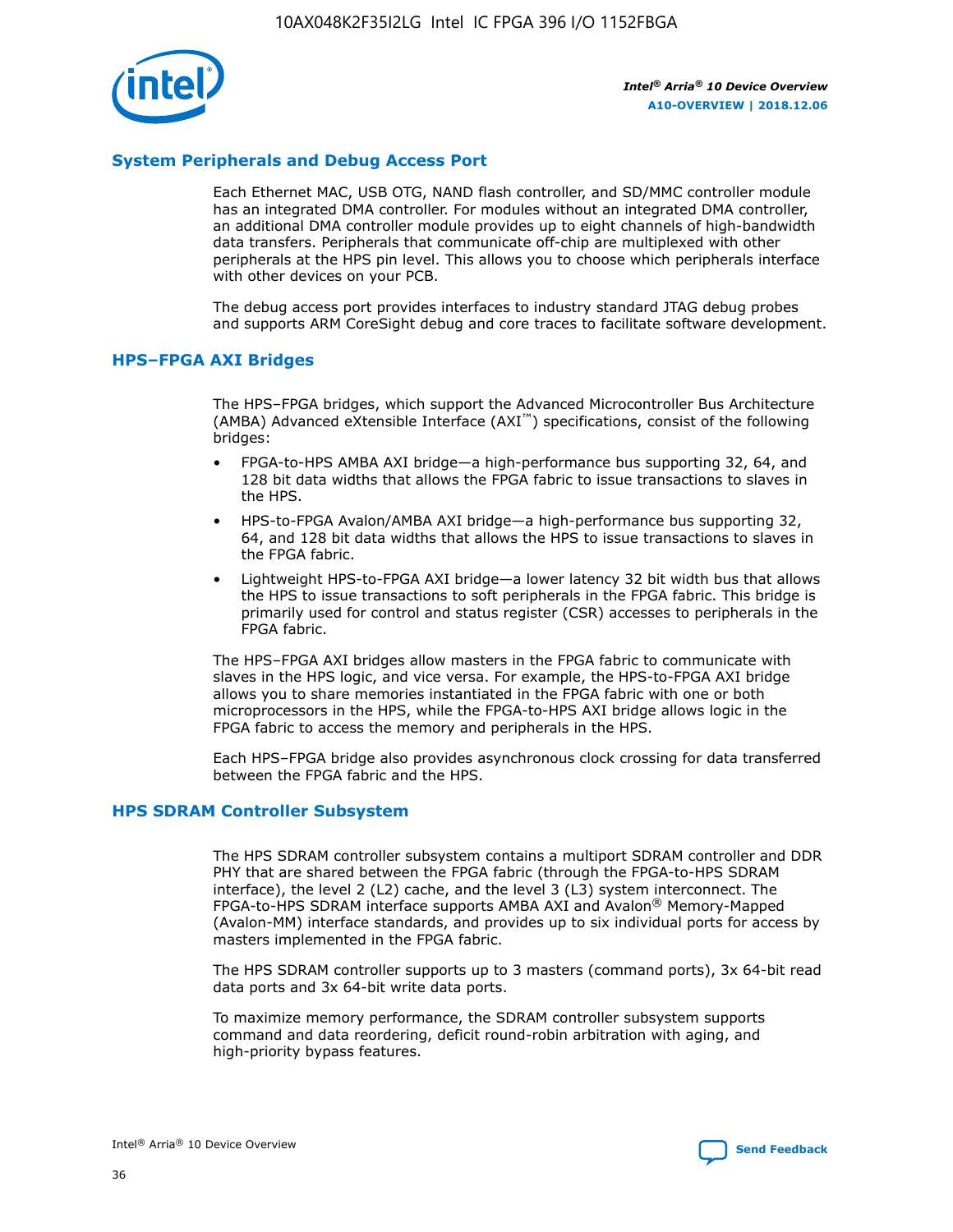

## **FPGA Configuration and HPS Booting**

The FPGA fabric and HPS in the SoC FPGA must be powered at the same time. You can reduce the clock frequencies or gate the clocks to reduce dynamic power.

Once powered, the FPGA fabric and HPS can be configured independently thus providing you with more design flexibility:

- You can boot the HPS independently. After the HPS is running, the HPS can fully or partially reconfigure the FPGA fabric at any time under software control. The HPS can also configure other FPGAs on the board through the FPGA configuration controller.
- Configure the FPGA fabric first, and then boot the HPS from memory accessible to the FPGA fabric.

## **Hardware and Software Development**

For hardware development, you can configure the HPS and connect your soft logic in the FPGA fabric to the HPS interfaces using the Platform Designer system integration tool in the Intel Quartus Prime software.

For software development, the ARM-based SoC FPGA devices inherit the rich software development ecosystem available for the ARM Cortex-A9 MPCore processor. The software development process for Intel SoC FPGAs follows the same steps as those for other SoC devices from other manufacturers. Support for Linux\*, VxWorks\*, and other operating systems are available for the SoC FPGAs. For more information on the operating systems support availability, contact the Intel FPGA sales team.

You can begin device-specific firmware and software development on the Intel SoC FPGA Virtual Target. The Virtual Target is a fast PC-based functional simulation of a target development system—a model of a complete development board. The Virtual Target enables the development of device-specific production software that can run unmodified on actual hardware.

## **Dynamic and Partial Reconfiguration**

The Intel Arria 10 devices support dynamic and partial reconfiguration. You can use dynamic and partial reconfiguration simultaneously to enable seamless reconfiguration of both the device core and transceivers.

## **Dynamic Reconfiguration**

You can reconfigure the PMA and PCS blocks while the device continues to operate. This feature allows you to change the data rates, protocol, and analog settings of a channel in a transceiver bank without affecting on-going data transfer in other transceiver banks. This feature is ideal for applications that require dynamic multiprotocol or multirate support.

## **Partial Reconfiguration**

Using partial reconfiguration, you can reconfigure some parts of the device while keeping the device in operation.

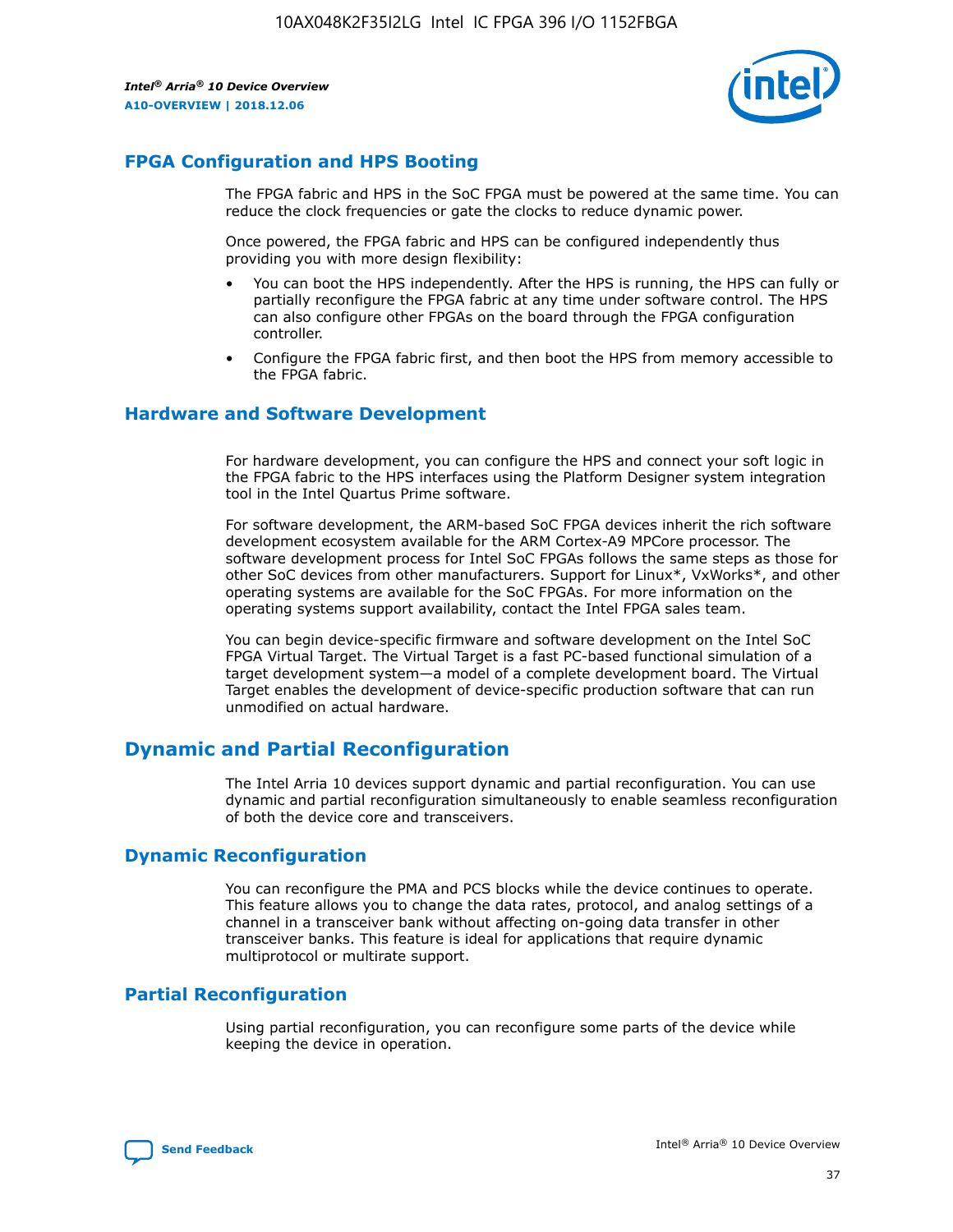

Instead of placing all device functions in the FPGA fabric, you can store some functions that do not run simultaneously in external memory and load them only when required. This capability increases the effective logic density of the device, and lowers cost and power consumption.

In the Intel solution, you do not have to worry about intricate device architecture to perform a partial reconfiguration. The partial reconfiguration capability is built into the Intel Quartus Prime design software, making such time-intensive task simple.

Intel Arria 10 devices support partial reconfiguration in the following configuration options:

- Using an internal host:
	- All supported configuration modes where the FPGA has access to external memory devices such as serial and parallel flash memory.
	- Configuration via Protocol [CvP (PCIe)]
- Using an external host—passive serial (PS), fast passive parallel (FPP) x8, FPP x16, and FPP x32 I/O interface.

# **Enhanced Configuration and Configuration via Protocol**

## **Table 25. Configuration Schemes and Features of Intel Arria 10 Devices**

Intel Arria 10 devices support 1.8 V programming voltage and several configuration schemes.

| <b>Scheme</b>                                                          | <b>Data</b><br><b>Width</b> | <b>Max Clock</b><br>Rate<br>(MHz) | <b>Max Data</b><br>Rate<br>(Mbps)<br>(13) | <b>Decompression</b> | <b>Design</b><br>Security <sup>(1</sup><br>4) | <b>Partial</b><br><b>Reconfiguration</b><br>(15) | <b>Remote</b><br><b>System</b><br><b>Update</b> |
|------------------------------------------------------------------------|-----------------------------|-----------------------------------|-------------------------------------------|----------------------|-----------------------------------------------|--------------------------------------------------|-------------------------------------------------|
| <b>JTAG</b>                                                            | 1 bit                       | 33                                | 33                                        |                      |                                               | Yes(16)                                          |                                                 |
| Active Serial (AS)<br>through the<br>EPCO-L<br>configuration<br>device | 1 bit,<br>4 bits            | 100                               | 400                                       | Yes                  | Yes                                           | Yes(16)                                          | Yes                                             |
| Passive serial (PS)<br>through CPLD or<br>external<br>microcontroller  | 1 bit                       | 100                               | 100                                       | Yes                  | Yes                                           | Yes <sup>(16)</sup>                              | Parallel<br>Flash<br>Loader<br>(PFL) IP<br>core |
|                                                                        |                             |                                   |                                           |                      |                                               |                                                  | continued                                       |

<sup>(13)</sup> Enabling either compression or design security features affects the maximum data rate. Refer to the Intel Arria 10 Device Datasheet for more information.

<sup>(14)</sup> Encryption and compression cannot be used simultaneously.

 $(15)$  Partial reconfiguration is an advanced feature of the device family. If you are interested in using partial reconfiguration, contact Intel for support.

 $(16)$  Partial configuration can be performed only when it is configured as internal host.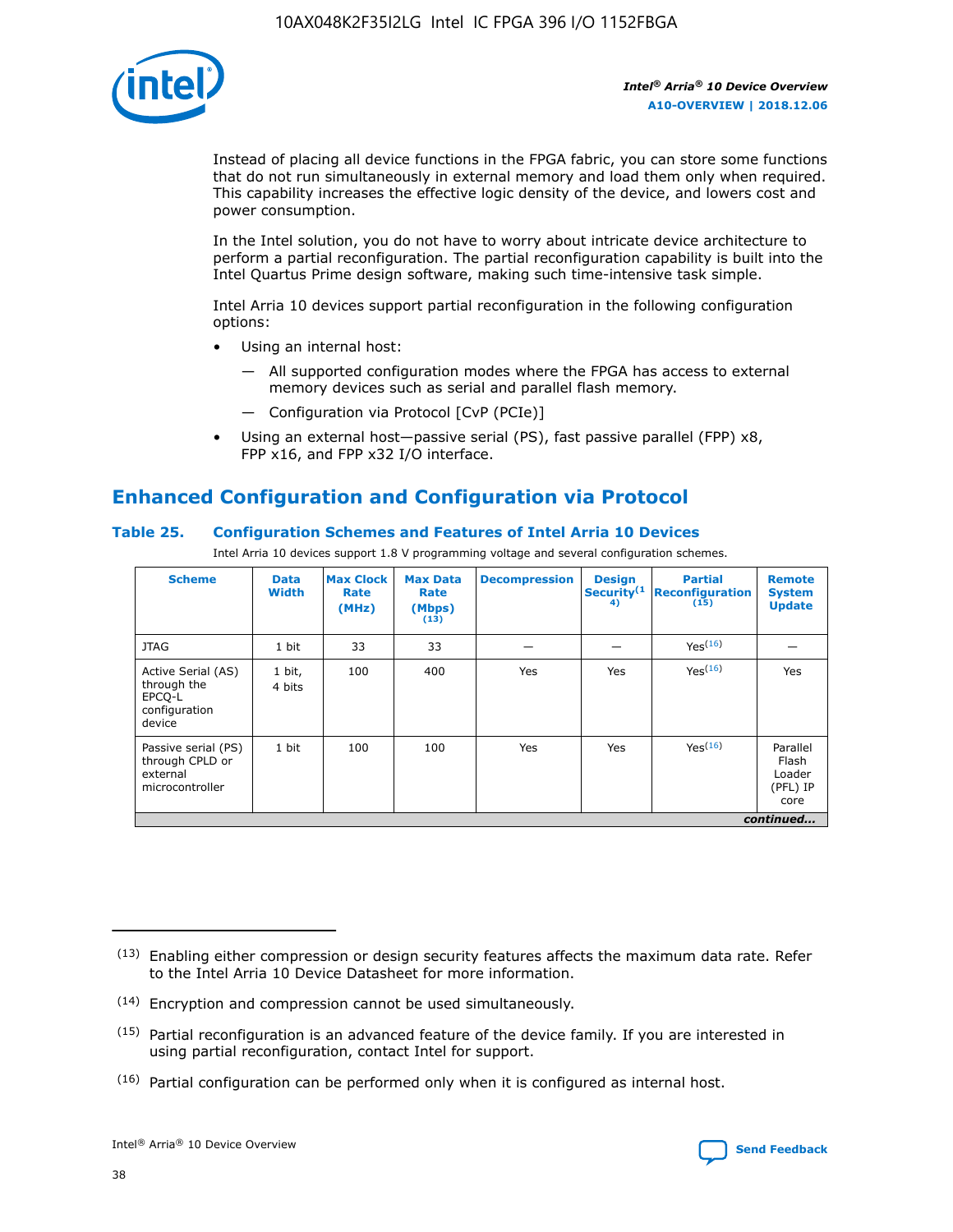

| <b>Scheme</b>                                   | <b>Data</b><br><b>Width</b> | <b>Max Clock</b><br>Rate<br>(MHz) | <b>Max Data</b><br>Rate<br>(Mbps)<br>(13) | <b>Decompression</b> | <b>Design</b><br>Security <sup>(1</sup><br>4) | <b>Partial</b><br><b>Reconfiguration</b><br>(15) | <b>Remote</b><br><b>System</b><br><b>Update</b> |
|-------------------------------------------------|-----------------------------|-----------------------------------|-------------------------------------------|----------------------|-----------------------------------------------|--------------------------------------------------|-------------------------------------------------|
| Fast passive                                    | 8 bits                      | 100                               | 3200                                      | Yes                  | Yes                                           | Yes(17)                                          | PFL IP                                          |
| parallel (FPP)<br>through CPLD or               | 16 bits                     |                                   |                                           | Yes                  | Yes                                           |                                                  | core                                            |
| external<br>microcontroller                     | 32 bits                     |                                   |                                           | Yes                  | Yes                                           |                                                  |                                                 |
| Configuration via                               | 16 bits                     | 100                               | 3200                                      | Yes                  | Yes                                           | Yes <sup>(17)</sup>                              |                                                 |
| <b>HPS</b>                                      | 32 bits                     |                                   |                                           | Yes                  | Yes                                           |                                                  |                                                 |
| Configuration via<br>Protocol [CvP<br>$(PCIe*)$ | x1, x2,<br>x4, x8<br>lanes  |                                   | 8000                                      | Yes                  | Yes                                           | Yes <sup>(16)</sup>                              |                                                 |

You can configure Intel Arria 10 devices through PCIe using Configuration via Protocol (CvP). The Intel Arria 10 CvP implementation conforms to the PCIe 100 ms power-up-to-active time requirement.

### **Related Information**

[Configuration via Protocol \(CvP\) Implementation in Intel FPGAs User Guide](https://www.intel.com/content/www/us/en/programmable/documentation/dsu1441819344145.html#dsu1442269728522) Provides more information about the CvP configuration scheme.

## **SEU Error Detection and Correction**

Intel Arria 10 devices offer robust and easy-to-use single-event upset (SEU) error detection and correction circuitry.

The detection and correction circuitry includes protection for Configuration RAM (CRAM) programming bits and user memories. The CRAM is protected by a continuously running CRC error detection circuit with integrated ECC that automatically corrects one or two errors and detects higher order multi-bit errors. When more than two errors occur, correction is available through reloading of the core programming file, providing a complete design refresh while the FPGA continues to operate.

The physical layout of the Intel Arria 10 CRAM array is optimized to make the majority of multi-bit upsets appear as independent single-bit or double-bit errors which are automatically corrected by the integrated CRAM ECC circuitry. In addition to the CRAM protection, the M20K memory blocks also include integrated ECC circuitry and are layout-optimized for error detection and correction. The MLAB does not have ECC.

(14) Encryption and compression cannot be used simultaneously.

<sup>(17)</sup> Supported at a maximum clock rate of 100 MHz.



 $(13)$  Enabling either compression or design security features affects the maximum data rate. Refer to the Intel Arria 10 Device Datasheet for more information.

 $(15)$  Partial reconfiguration is an advanced feature of the device family. If you are interested in using partial reconfiguration, contact Intel for support.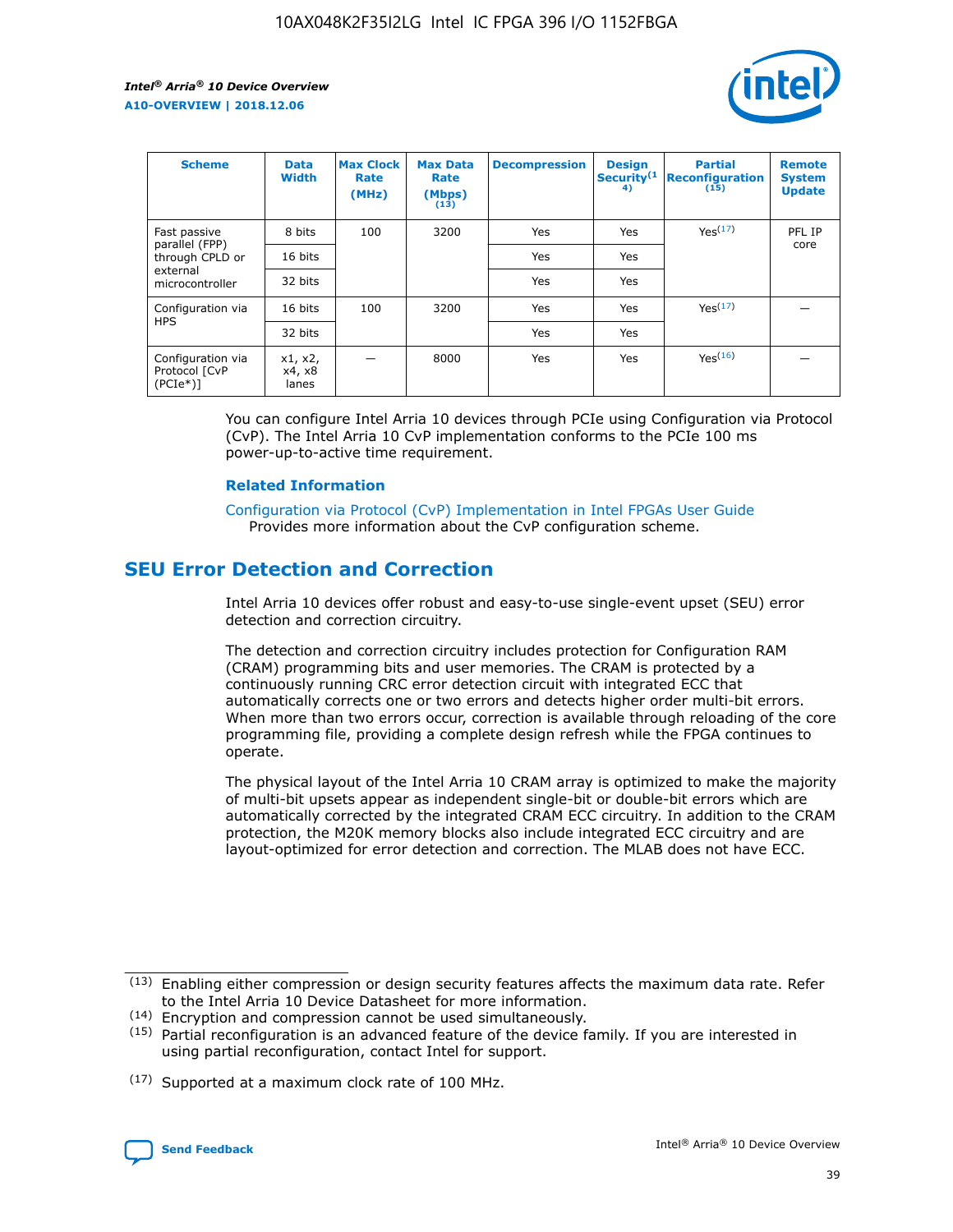

## **Power Management**

Intel Arria 10 devices leverage the advanced 20 nm process technology, a low 0.9 V core power supply, an enhanced core architecture, and several optional power reduction techniques to reduce total power consumption by as much as 40% compared to Arria V devices and as much as 60% compared to Stratix V devices.

The optional power reduction techniques in Intel Arria 10 devices include:

- **SmartVID**—a code is programmed into each device during manufacturing that allows a smart regulator to operate the device at lower core  $V_{CC}$  while maintaining performance
- **Programmable Power Technology**—non-critical timing paths are identified by the Intel Quartus Prime software and the logic in these paths is biased for low power instead of high performance
- **Low Static Power Options**—devices are available with either standard static power or low static power while maintaining performance

Furthermore, Intel Arria 10 devices feature Intel's industry-leading low power transceivers and include a number of hard IP blocks that not only reduce logic resources but also deliver substantial power savings compared to soft implementations. In general, hard IP blocks consume up to 90% less power than the equivalent soft logic implementations.

## **Incremental Compilation**

The Intel Quartus Prime software incremental compilation feature reduces compilation time and helps preserve performance to ease timing closure. The incremental compilation feature enables the partial reconfiguration flow for Intel Arria 10 devices.

Incremental compilation supports top-down, bottom-up, and team-based design flows. This feature facilitates modular, hierarchical, and team-based design flows where different designers compile their respective design sections in parallel. Furthermore, different designers or IP providers can develop and optimize different blocks of the design independently. These blocks can then be imported into the top level project.

## **Document Revision History for Intel Arria 10 Device Overview**

| <b>Document</b><br><b>Version</b> | <b>Changes</b>                                                                                                                                                                                                                                                              |
|-----------------------------------|-----------------------------------------------------------------------------------------------------------------------------------------------------------------------------------------------------------------------------------------------------------------------------|
| 2018.12.06                        | Added links to Intel Arria 10 device errata documents.<br>Removed automotive temperature option from the Intel Arria 10 GX devices.<br>Removed -3 fabric speed grade from the Intel Arria 10 GT devices.<br>Updated power options for the Intel Arria 10 GX and GT devices. |
| 2018.04.09                        | Updated the lowest $V_{CC}$ from 0.83 V to 0.82 V in the topic listing a summary of the device features.                                                                                                                                                                    |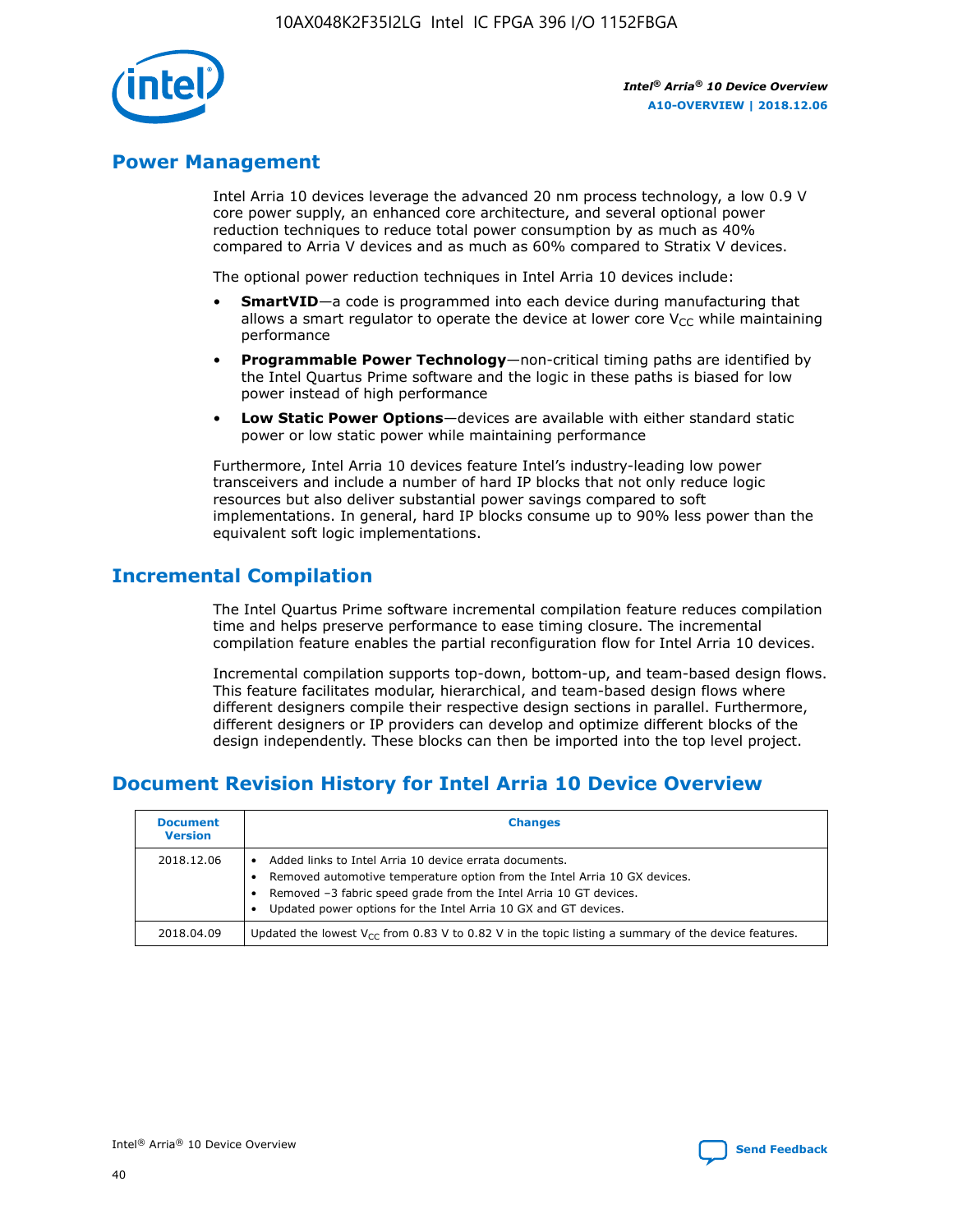### *Intel® Arria® 10 Device Overview* **A10-OVERVIEW | 2018.12.06**



| <b>Date</b>    | <b>Version</b> | <b>Changes</b>                                                                                                                                                                                                                                                                                                                                                                                                                                                                                                                                                                                                                                                                                                                                                                                                                                                                                                                                                            |
|----------------|----------------|---------------------------------------------------------------------------------------------------------------------------------------------------------------------------------------------------------------------------------------------------------------------------------------------------------------------------------------------------------------------------------------------------------------------------------------------------------------------------------------------------------------------------------------------------------------------------------------------------------------------------------------------------------------------------------------------------------------------------------------------------------------------------------------------------------------------------------------------------------------------------------------------------------------------------------------------------------------------------|
| January 2018   | 2018.01.17     | Updated the maximum data rate for HPS (Intel Arria 10 SX devices<br>external memory interface DDR3 controller from 2,166 Mbps to 2,133<br>Mbps.<br>Updated maximum frequency supported for half rate QDRII and QDRII<br>+ SRAM to 633 MHz in Memory Standards Supported by the Soft<br>Memory Controller table.<br>Updated transceiver backplane capability to 12.5 Gbps.<br>$\bullet$<br>Removed transceiver speed grade 5 in Sample Ordering Core and<br>Available Options for Intel Arria 10 GX Devices figure.<br>Removed package code 40, low static power, SmartVID, industrial, and<br>military operating temperature support from Sample Ordering Core and<br>Available Options for Intel Arria 10 GT Devices figure.<br>Updated short reach transceiver rate for Intel Arria 10 GT devices to<br>25.8 Gbps.<br>Removed On-Die Instrumentation - EyeQ and Jitter Margin Tool<br>support from PMA Features of the Transceivers in Intel Arria 10 Devices<br>table. |
| September 2017 | 2017.09.20     | Updated the maximum speed of the DDR4 external memory interface from<br>1,333 MHz/2,666 Mbps to 1,200 MHz/2,400 Mbps.                                                                                                                                                                                                                                                                                                                                                                                                                                                                                                                                                                                                                                                                                                                                                                                                                                                     |
| July 2017      | 2017.07.13     | Corrected the automotive temperature range in the figure showing the<br>available options for the Intel Arria 10 GX devices from "-40°C to 100°C"<br>to "-40°C to 125°C".                                                                                                                                                                                                                                                                                                                                                                                                                                                                                                                                                                                                                                                                                                                                                                                                 |
| July 2017      | 2017.07.06     | Added automotive temperature option to Intel Arria 10 GX device family.                                                                                                                                                                                                                                                                                                                                                                                                                                                                                                                                                                                                                                                                                                                                                                                                                                                                                                   |
| May 2017       | 2017.05.08     | Corrected protocol names with "1588" to "IEEE 1588v2".<br>$\bullet$<br>Updated the vertical migration table to remove vertical migration<br>$\bullet$<br>between Intel Arria 10 GX and Intel Arria 10 SX device variants.<br>Removed all "Preliminary" marks.<br>$\bullet$                                                                                                                                                                                                                                                                                                                                                                                                                                                                                                                                                                                                                                                                                                |
| March 2017     | 2017.03.15     | Removed the topic about migration from Intel Arria 10 to Intel Stratix<br>$\bullet$<br>10 devices.<br>Rebranded as Intel.<br>$\bullet$                                                                                                                                                                                                                                                                                                                                                                                                                                                                                                                                                                                                                                                                                                                                                                                                                                    |
| October 2016   | 2016.10.31     | Removed package F36 from Intel Arria 10 GX devices.<br>Updated Intel Arria 10 GT sample ordering code and maximum GX<br>$\bullet$<br>transceiver count. Intel Arria 10 GT devices are available only in the<br>SF45 package option with a maximum of 72 transceivers.                                                                                                                                                                                                                                                                                                                                                                                                                                                                                                                                                                                                                                                                                                     |
| May 2016       | 2016.05.02     | Updated the FPGA Configuration and HPS Booting topic.<br>$\bullet$<br>Remove V <sub>CC</sub> PowerManager from the Summary of Features, Power<br>Management and Arria 10 Device Variants and packages topics. This<br>feature is no longer supported in Arria 10 devices.<br>Removed LPDDR3 from the Memory Standards Supported by the HPS<br>Hard Memory Controller table in the Memory Standards Supported by<br>Intel Arria 10 Devices topic. This standard is only supported by the<br>FPGA.<br>Removed transceiver speed grade 5 from the Device Variants and<br>Packages topic for Arria 10 GX and SX devices.                                                                                                                                                                                                                                                                                                                                                      |
| February 2016  | 2016.02.11     | Changed the maximum Arria 10 GT datarate to 25.8 Gbps and the<br>minimum datarate to 1 Gbps globally.<br>Revised the state for Core clock networks in the Summary of Features<br>$\bullet$<br>topic.<br>Changed the transceiver parameters in the "Summary of Features for<br>$\bullet$<br>Arria 10 Devices" table.<br>• Changed the transceiver parameters in the "Maximum Resource Counts<br>for Arria 10 GT Devices" table.<br>Changed the package availability for GT devices in the "Package Plan<br>for Arria 10 GT Devices" table.<br>Changed the package configurations for GT devices in the "Migration"<br>Capability Across Arria 10 Product Lines" figure.<br>continued                                                                                                                                                                                                                                                                                       |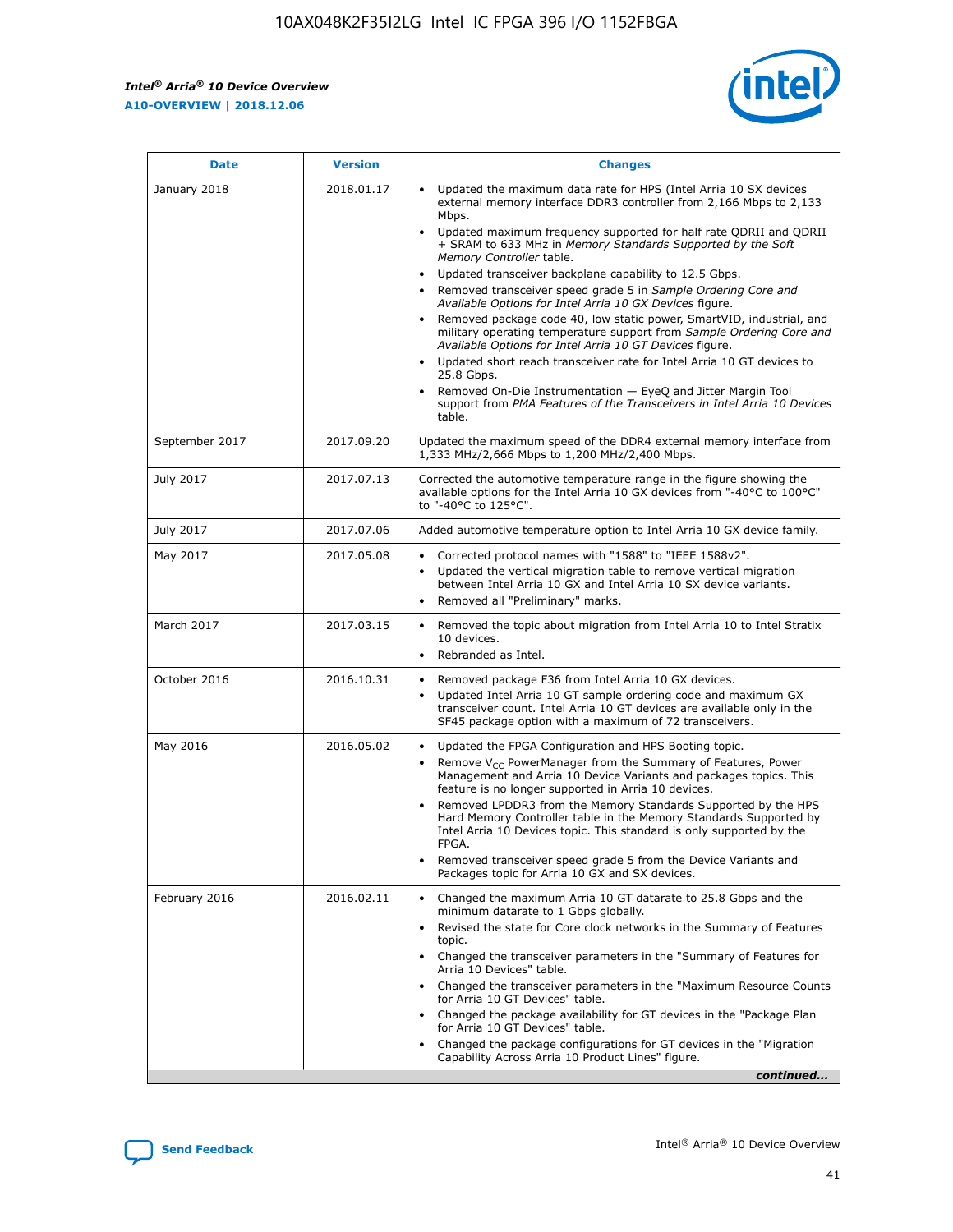

| <b>Date</b>   | <b>Version</b> | <b>Changes</b>                                                                                                                                                               |
|---------------|----------------|------------------------------------------------------------------------------------------------------------------------------------------------------------------------------|
|               |                | • Changed transceiver parameters in the "Low Power Serial Transceivers"<br>section.                                                                                          |
|               |                | • Changed the transceiver descriptions in the "Device Variants for the<br>Arria 10 Device Family" table.                                                                     |
|               |                | Changed the "Sample Ordering Code and Available Options for Arria 10<br>$\bullet$<br>GT Devices" figure.                                                                     |
|               |                | Changed the datarates for GT devices in the "PMA Features" section.                                                                                                          |
|               |                | Changed the datarates for GT devices in the "PCS Features" section.<br>$\bullet$                                                                                             |
| December 2015 | 2015.12.14     | Updated the number of M20K memory blocks for Arria 10 GX 660 from<br>2133 to 2131 and corrected the total RAM bit from 48,448 Kb to<br>48,408 Kb.                            |
|               |                | Corrected the number of DSP blocks for Arria 10 GX 660 from 1688 to<br>1687 in the table listing floating-point arithmetic resources.                                        |
| November 2015 | 2015.11.02     | Updated the maximum resources for Arria 10 GX 220, GX 320, GX 480,<br>$\bullet$<br>GX 660, SX 220, SX 320, SX 480, and SX 660.                                               |
|               |                | • Updated resource count for Arria 10 GX 320, GX 480, GX 660, SX 320,<br>SX 480, a SX 660 devices in Number of Multipliers in Intel Arria 10<br><b>Devices</b> table.        |
|               |                | Updated the available options for Arria 10 GX, GT, and SX.                                                                                                                   |
|               |                | Changed instances of Quartus II to Quartus Prime.<br>$\bullet$                                                                                                               |
| June 2015     | 2015.06.15     | Corrected label for Intel Arria 10 GT product lines in the vertical migration<br>figure.                                                                                     |
| May 2015      | 2015.05.15     | Corrected the DDR3 half rate and quarter rate maximum frequencies in the<br>table that lists the memory standards supported by the Intel Arria 10 hard<br>memory controller. |
| May 2015      | 2015.05.04     | • Added support for 13.5G JESD204b in the Summary of Features table.                                                                                                         |
|               |                | • Added a link to Arria 10 GT Channel Usage in the Arria 10 GT Package<br>Plan topic.                                                                                        |
|               |                | • Added a note to the table, Maximum Resource Counts for Arria 10 GT<br>devices.                                                                                             |
|               |                | • Updated the power requirements of the transceivers in the Low Power<br>Serial Transceivers topic.                                                                          |
| January 2015  | 2015.01.23     | • Added floating point arithmetic features in the Summary of Features<br>table.                                                                                              |
|               |                | • Updated the total embedded memory from 38.38 megabits (Mb) to<br>65.6 Mb.                                                                                                  |
|               |                | • Updated the table that lists the memory standards supported by Intel<br>Arria 10 devices.                                                                                  |
|               |                | Removed support for DDR3U, LPDDR3 SDRAM, RLDRAM 2, and DDR2.                                                                                                                 |
|               |                | Moved RLDRAM 3 support from hard memory controller to soft memory<br>controller. RLDRAM 3 support uses hard PHY with soft memory<br>controller.                              |
|               |                | Added soft memory controller support for QDR IV.<br>٠                                                                                                                        |
|               |                | Updated the maximum resource count table to include the number of<br>hard memory controllers available in each device variant.                                               |
|               |                | Updated the transceiver PCS data rate from 12.5 Gbps to 12 Gbps.<br>$\bullet$                                                                                                |
|               |                | Updated the max clock rate of PS, FPP x8, FPP x16, and Configuration<br>via HPS from 125 MHz to 100 MHz.                                                                     |
|               |                | Added a feature for fractional synthesis PLLs: PLL cascading.                                                                                                                |
|               |                | Updated the HPS programmable general-purpose I/Os from 54 to 62.<br>$\bullet$                                                                                                |
|               |                | continued                                                                                                                                                                    |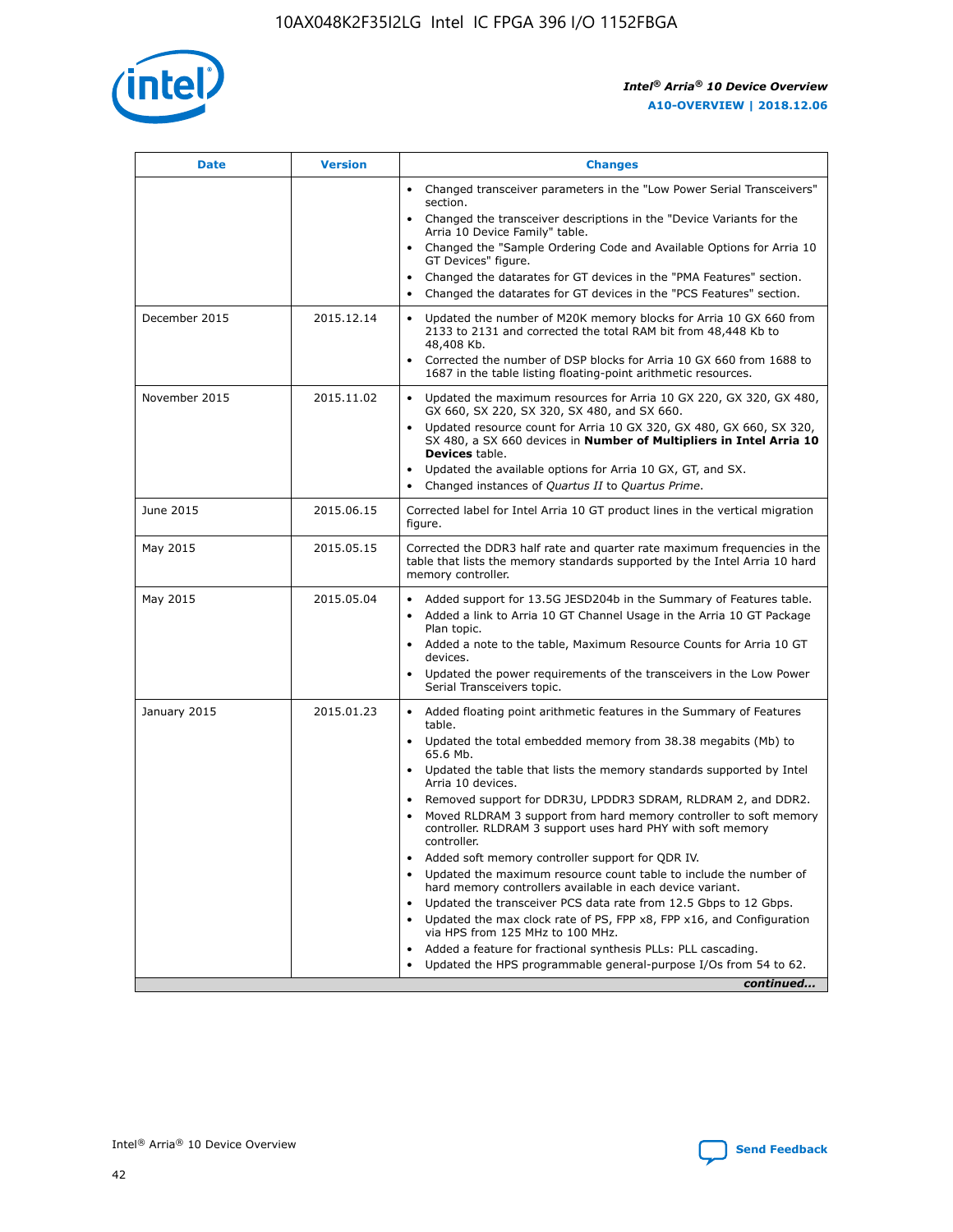r



| <b>Date</b>    | <b>Version</b> | <b>Changes</b>                                                                                                                                                                                                                                                                                                                                                                                                                                                                                                                         |
|----------------|----------------|----------------------------------------------------------------------------------------------------------------------------------------------------------------------------------------------------------------------------------------------------------------------------------------------------------------------------------------------------------------------------------------------------------------------------------------------------------------------------------------------------------------------------------------|
| September 2014 | 2014.09.30     | Corrected the 3 V I/O and LVDS I/O counts for F35 and F36 packages<br>of Arria 10 GX.<br>Corrected the 3 V I/O, LVDS I/O, and transceiver counts for the NF40<br>$\bullet$<br>package of the Arria GX 570 and 660.<br>Removed 3 V I/O, LVDS I/O, and transceiver counts for the NF40<br>package of the Arria GX 900 and 1150. The NF40 package is not<br>available for Arria 10 GX 900 and 1150.                                                                                                                                       |
| August 2014    | 2014.08.18     | Updated Memory (Kb) M20K maximum resources for Arria 10 GX 660<br>devices from 42,660 to 42,620.<br>Added GPIO columns consisting of LVDS I/O Bank and 3V I/O Bank in<br>$\bullet$<br>the Package Plan table.<br>Added how to use memory interface clock frequency higher than 533<br>$\bullet$<br>MHz in the I/O vertical migration.<br>Added information to clarify that RLDRAM3 support uses hard PHY with<br>$\bullet$<br>soft memory controller.<br>Added variable precision DSP blocks support for floating-point<br>arithmetic. |
| June 2014      | 2014.06.19     | Updated number of dedicated I/Os in the HPS block to 17.                                                                                                                                                                                                                                                                                                                                                                                                                                                                               |
| February 2014  | 2014.02.21     | Updated transceiver speed grade options for GT devices in Figure 2.                                                                                                                                                                                                                                                                                                                                                                                                                                                                    |
| February 2014  | 2014.02.06     | Updated data rate for Arria 10 GT devices from 28.1 Gbps to 28.3 Gbps.                                                                                                                                                                                                                                                                                                                                                                                                                                                                 |
| December 2013  | 2013.12.10     | Updated the HPS memory standards support from LPDDR2 to LPDDR3.<br>Updated HPS block diagram to include dedicated HPS I/O and FPGA<br>$\bullet$<br>Configuration blocks as well as repositioned SD/SDIO/MMC, DMA, SPI<br>and NAND Flash with ECC blocks.                                                                                                                                                                                                                                                                               |
| December 2013  | 2013.12.02     | Initial release.                                                                                                                                                                                                                                                                                                                                                                                                                                                                                                                       |